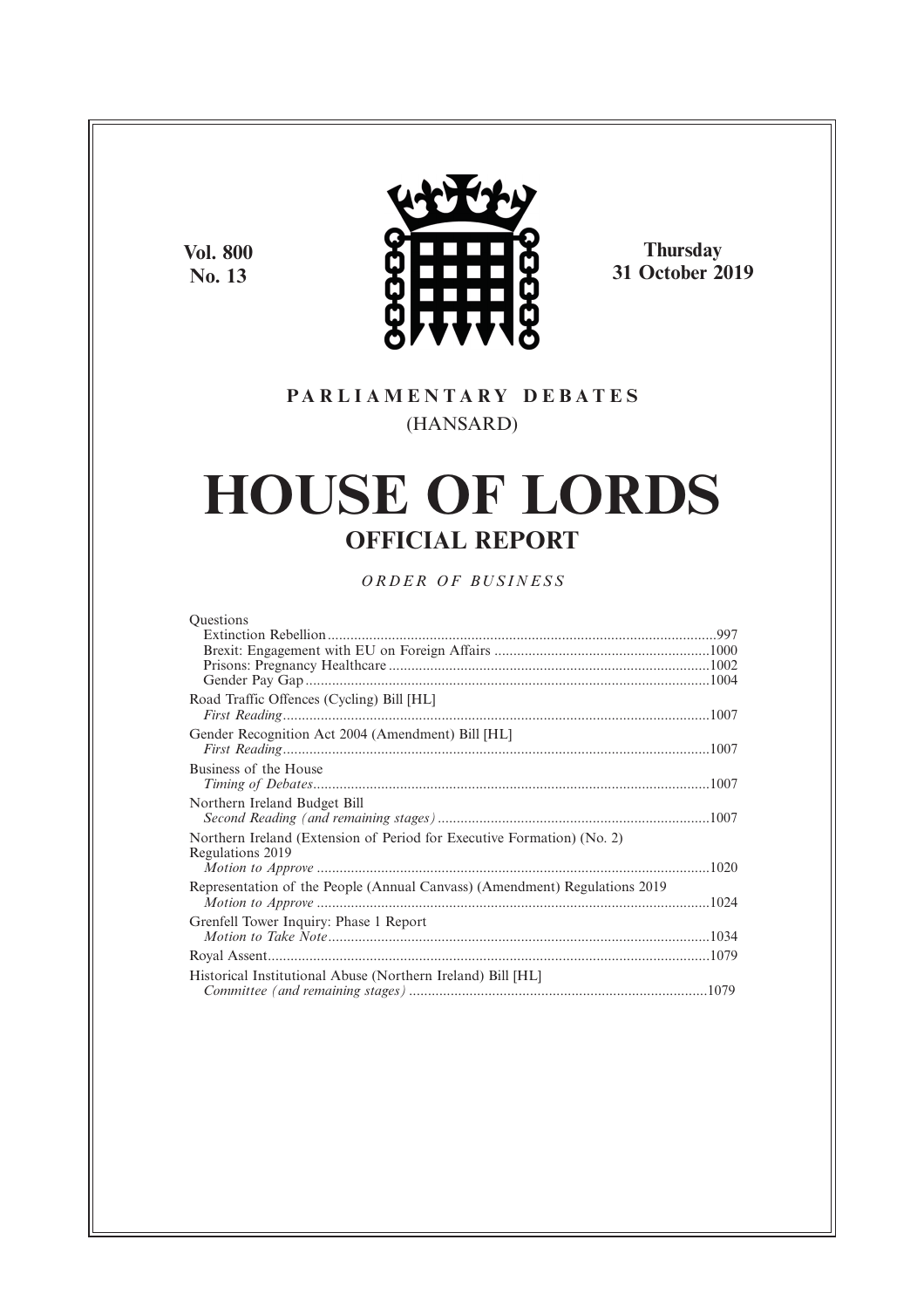Lords wishing to be supplied with these Daily Reports should give notice to this effect to the Printed Paper Office.

No proofs of Daily Reports are provided. Corrections for the bound volume which Lords wish to suggest to the report of their speeches should be clearly indicated in a copy of the Daily Report, which, with the column numbers concerned shown on the front cover, should be sent to the Editor of Debates, House of Lords, within 14 days of the date of the Daily Report.

> *This issue of the Official Report is also available on the Internet at* https://hansard.parliament.uk/lords/2019-10-31

The first time a Member speaks to a new piece of parliamentary business, the following abbreviations are used to show their party affiliation:

| <b>Abbreviation</b> | <b>Party/Group</b>                 |
|---------------------|------------------------------------|
| <b>CB</b>           | Cross Bench                        |
| Con                 | Conservative                       |
| <b>DUP</b>          | Democratic Unionist Party          |
| GP                  | Green Party                        |
| Ind Lab             | <b>Independent Labour</b>          |
| Ind LD              | Independent Liberal Democrat       |
| Ind SD              | <b>Independent Social Democrat</b> |
| Ind UU              | Independent Ulster Unionist        |
| Lab                 | Labour                             |
| Lab Co-op           | Labour and Co-operative Party      |
| LD                  | Liberal Democrat                   |
| LD Ind              | Liberal Democrat Independent       |
| Non-afl             | Non-affiliated                     |
| PC                  | Plaid Cymru                        |
| UKIP                | UK Independence Party              |
| UUP                 | <b>Ulster Unionist Party</b>       |

No party affiliation is given for Members serving the House in a formal capacity, the Lords spiritual, Members on leave of absence or Members who are otherwise disqualified from sitting in the House.

© Parliamentary Copyright House of Lords 2019,

*this publication may be reproduced under the terms of the Open Parliament licence, which is published at www.parliament.uk/site-information/copyright/.*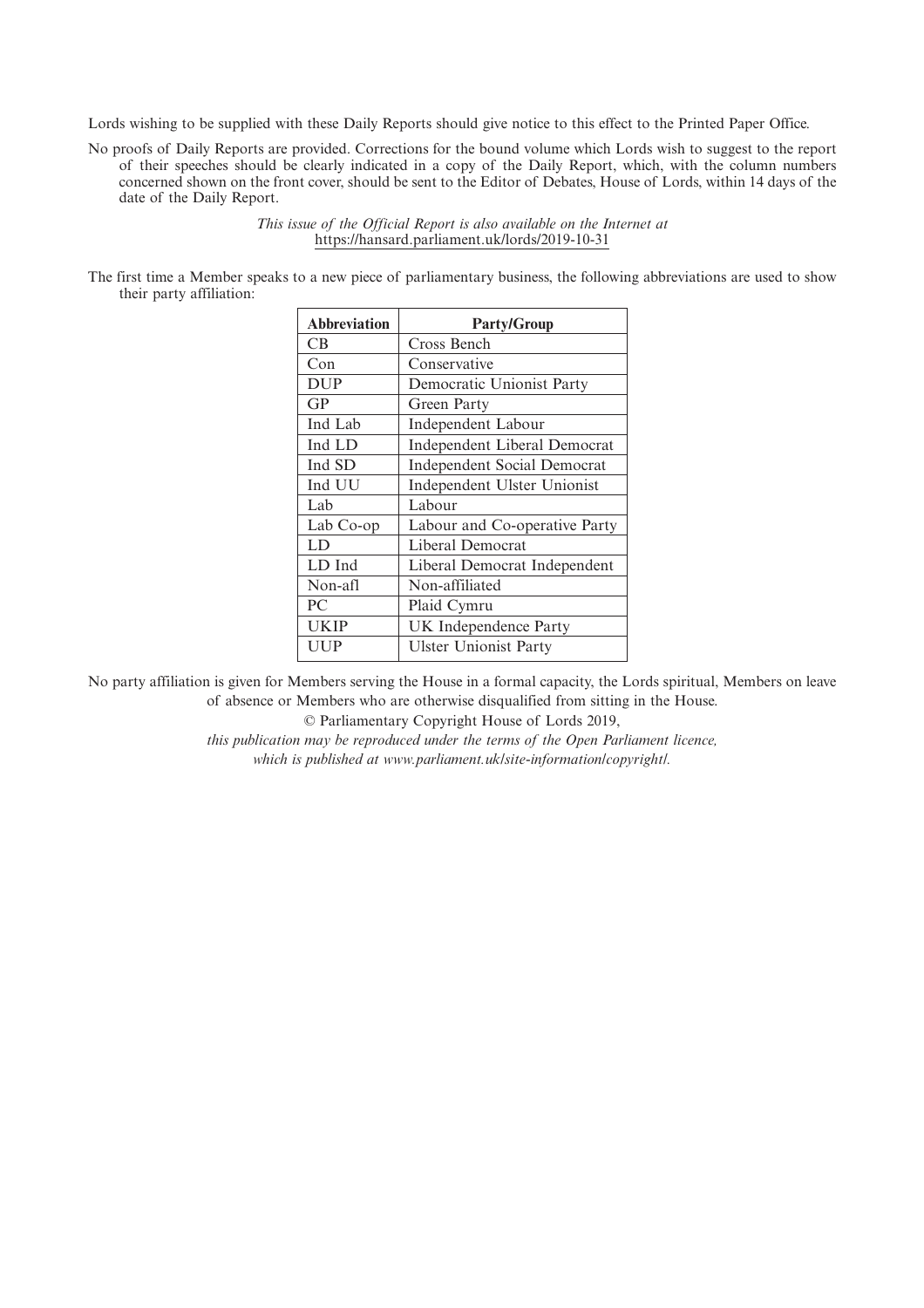## House of Lords

*Thursday 31 October 2019*

*11 am*

*Prayers—read by the Lord Bishop of Durham.*

#### **Extinction Rebellion**

*Question*

*11.06 am*

*Asked by Lord Dubs*

To ask Her Majesty's Government what is their response to the demands of Extinction Rebellion.

**TheParliamentaryUnder-Secretaryof State,Department for Business, Energy and Industrial Strategy and Northern Ireland Office (Lord Duncan of Springbank) (Con):** My Lords, the UK is taking world-leading action on climate change informed by independent expert advice provided by the Committee on Climate Change and other bodies. This ensures that decisions such as legislating for net zero by 2050 are based on robust scientific analysis. Climate change is an emotive issue, but a cross-community consensus will be required to ensure a transition that works for all.

**Lord Dubs (Lab):** My Lords, is the Minister aware that many organisations are saying that a target date of 2050 is far too far away, that we should be treating this as a major emergency and, at most, 2030 should be the target date? There is going to be a catastrophe. We cannot leave it to the next generation to deal with the mess that we have left them. Surely, we have to deal with this more urgently. We are sleep-walking into a terrible crisis.

**Lord Duncan of Springbank:**We are the only economy to have legislated for net zero by 2050. We have done so on the basis of science from a committee that is independent of thought. The important thing to recognise is that we as a nation are responsible for only 1.2% of global emissions; China alone is responsible for 30%. We have doubled our climate finance to address where the serious problem lies, which is indeed beyond our shores.

**Lord Stevenson of Balmacara (Lab):** My Lords, one of the key objectives of Extinction Rebellion's recent activities in London was to close down Westminster. Does the Minister agree that recent moves by the Government to achieve exactly that end suggest some sort of membership of the group's committee at a high level, perhaps the highest level? More seriously, how can the Government continue to support fracking while simultaneously preparing for the elimination of fossil fuels in their entirety by 2050?

**Lord Duncan of Springbank:**It is important to recognise that, in the US, gas has been a bridge in moving towards decarbonisation. The key challenge for this globe right now will be addressed where serious emissions take place. Extension Rebellion has drawn attention to the issue but in a way that is not always helpful. It needs to be very careful to make sure that it brings alongside the people, because it is the people who will have to do the heavy lifting on this matter.

**Viscount Ridley (Con):** My Lords, does my noble friend agree with the recent report from Policy Exchange, co-authored by Richard Walton, former head of Counter Terrorism Command at the Metropolitan Police? It said that:

"Extinction Rebellion is an extremist organisation whose methods need to be confronted and challenged rather than supported and condoned".

Will he condemn, along with responsible scientists, Extinction Rebellion's falsehoods and exaggeration, which have unnecessarily frightened young people, and will he stand with the good people of Canning Town in their determination to get to work rather than indulge campaigns for permanent austerity?

**Lord Duncan of Springbank:** As I said a moment ago, China is responsible for one-third of global emissions. I think that if Confucius were to comment on this he would say, "To address climate change, do not glue yourself to an electric train". I do not believe the work of Extinction Rebellion in this regard has done credit to it or to the cause of emissions reduction, and I stand beside those at Canning Town who have been frustrated when trying to use public transport.

**Baroness Boycott (CB):** My Lords, we invented the combustion engine, but I take the Minister's point about emissions from China. But this is a climate emergency, as the noble Lord, Lord Dubs, said. Why can we not make an agreement that the next Queen's Speech, whether it is written by the current Government or another Government, will include climate consideration in all legislation, as New Zealand has done and as many other countries are doing? Just yesterday, we heard revised figures about sea level rise, and there are fires in California and droughts in South Africa which will render whole areas uninhabitable. Surely the sensible thing is to do this and then next year, at the COP in Glasgow, we can lead the world, as we should do, on how to deal with this emergency.

**Lord Duncan of Springbank:** To be clear, we do lead the world in this area: our legislation is world-beating. The important thing right now, on the glide path towards COP, will be several more announcements to show exactly how we can take that leadership role and encourage others to walk in our steps.

**Lord Fox (LD):** My Lords, the Minister was right to call this a cross-community challenge. We are going into an election, and there will be all sorts of attempts to outbid the others with different dates and different policies, but when we come back here in December decisions will have to be made that will take a great deal of money and cause an awful lot of change in our country. They can be made only if they are made across Parliament and beyond one Parliament. Does the Minister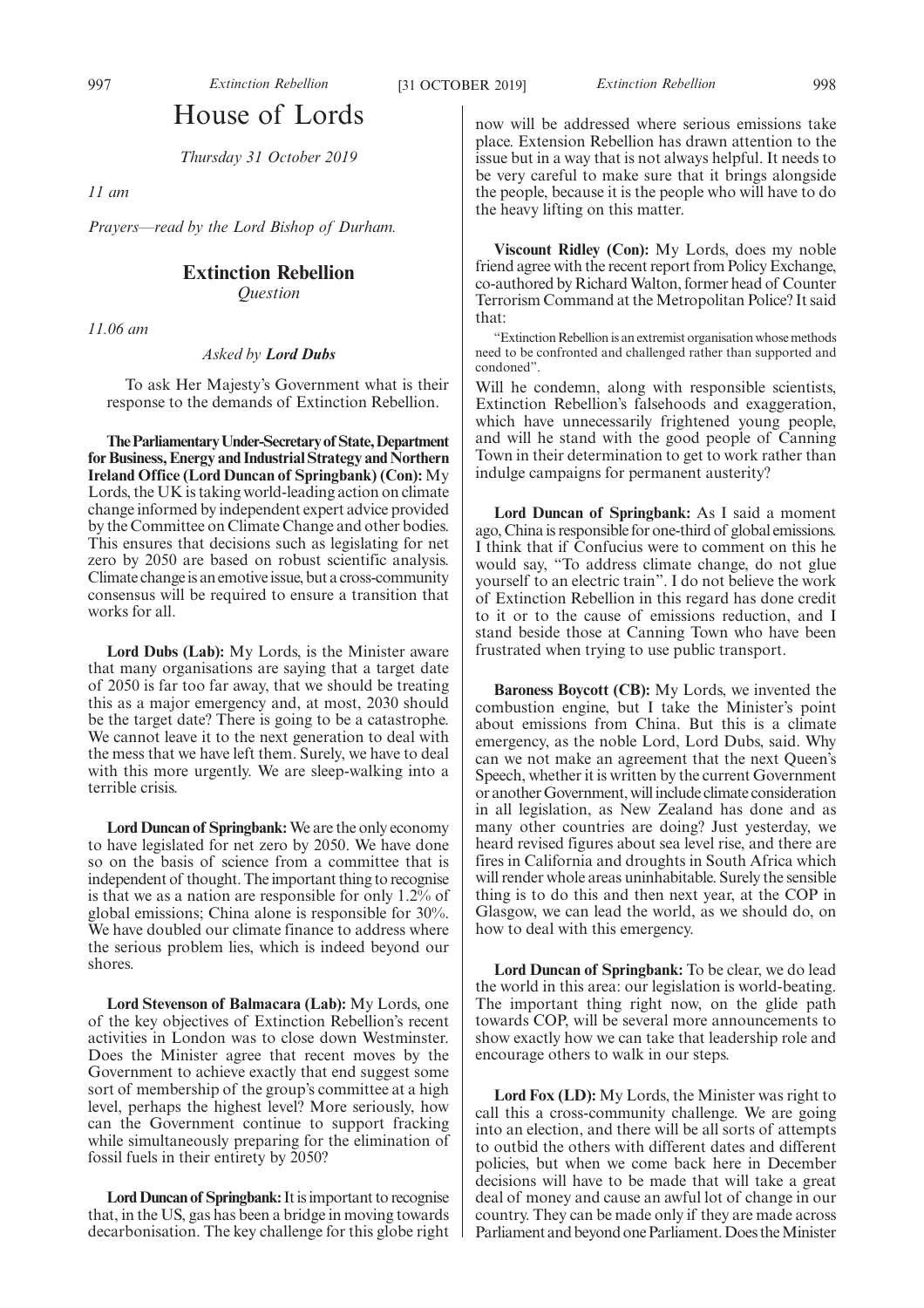[LORD FOX]

agree that delivering our targets on climate change needs a cross-parliamentary approach in which the Government work with all parties across Parliament?

**Lord Duncan of Springbank:** The important aspect is that the work we are doing is based on the work of the Committee on Climate Change. It is an independent body advising on these matters. No matter who comes in over the next decade or so, that body will be integral in ensuring that science is at the heart of our decarbonisation.

**Baroness Jones of Moulsecoomb (GP):** My Lords, does the Minister agree that investment in fossil fuel subsidies for fracking and a massive road-building programme will make the climate emergency worse?

**Lord Duncan of Springbank:** It is important to examine the words of former President Obama on unconventional hydrocarbon recovery in North America. Had America not moved in that direction, its carbon footprint would be considerably higher. We need to look at all solutions to try to take us forward, and the gas bridge is one of them.

**Lord Tebbit (Con):** Does my noble friend agree that this problem arises primarily because there are so many human beings on this planet? We are making the problem, not the other creatures that live on this planet. What conclusions does he draw from that?

**Lord Duncan of Springbank:** I am not quite sure which conclusions I can move towards. As a geologist, I note that we are now entering into a new geological period, which is known as the Anthropocene. Our influence on this world is now much more significant than we could ever have imagined.

**Lord Clark of Windermere (Lab):** My Lords, does the Minister accept that trees have a major role to play in combating the problem? Will he continue to pressurise his colleagues for us to plant more trees? More importantly, will he stop the willy-nilly felling of trees, bearing in mind that it takes 50 years for a tree to grow into a situation where it is absorbing carbon?

**Lord Duncan of Springbank:** I believe trees are an essential element of this. At COP 26, I would like to see every world leader who comes to Glasgow plant a tree. As a result, there should be a forest that stretches from Scotland through all the nations of the United Kingdom.

**Baroness Benjamin (LD):** My Lords, nuclear reactors are one of the biggest contributors to climate change, unlike thorium reactors. What are the Government doing to encourage the use of thorium, which is a much safer and less-polluting form of energy?

**Lord Duncan of Springbank:** I do not think that nuclear is one of the biggest contributors to greenhouse gas emissions, but I recognise that thorium-based nuclear is certainly a way forward—its half-life is considerably shorter. Decoupling nuclear from the wider weapons question might well be a way forward for us all.

### **Brexit: Engagement with EU on Foreign Affairs** *Debate*

*11.14 am*

#### *Moved by Baroness Northover*

To ask Her Majesty's Government what plans they have made to coordinate joint engagement on foreign affairs with European Union member states if the United Kingdom leaves the European Union.

**The Minister of State, Foreign and Commonwealth Office (Lord Ahmad of Wimbledon) (Con):** My Lords, on leaving the European Union the UK will continue to work closely with European partners in our shared interest or to tackle common threats. The United Kingdom is strengthening bilateral relationships in Europe and globally, as well as our multilateral and small-group diplomacy. We are seeking a comprehensive and balanced security relationship with the European Union that will respect the UK's sovereignty and the EU's decision-making autonomy.

**Baroness Northover (LD):** Today, we were due to leave the EU, regardless of consequence, so perhaps we will have a little more time to think through the implications of this generational decision. We have maximised our position on foreign affairs through the EU. What chance is there of retaining that influence if we are not at the pre-meetings and the EU meetings, and we are not a member of the EU caucus at gatherings of multilateral organisations—for example, those that address climate change? Does the Minister really think that paying for a few hundred more civil servants across the EU and in the UK will close that gap?

**Lord Ahmad of Wimbledon:** On the final point, I totally disagree with the noble Baroness. It is not just a few civil servants; it is 1,000, and that is a substantial uplift. If you are going to be on the global stage, you need more diplomats, and we have brought about just that, including in the European Union. On losing influence, I remind her that we are a P5 member of the UN and a member of the G7, the G20, NATO and the OSCE. Far from receding, that provides an opportunity after we leave the European Union to continue our relationship with our European partners, to strengthen our global ambitions and aspirations, and to truly be a global Britain on the world stage.

**Lord Howell of Guildford (Con):** My Lords, would "co-operate" not be a better word than "co-ordinate"? After all, Britain has vast and growing interests in a rising Asia, in the Africas and in America—areas well beyond the immediate reach or interest of our neighbouring European powers. What would be the point of latching ourselves exclusively to our neighbours' foreign policy—a committee of 27 other countries—when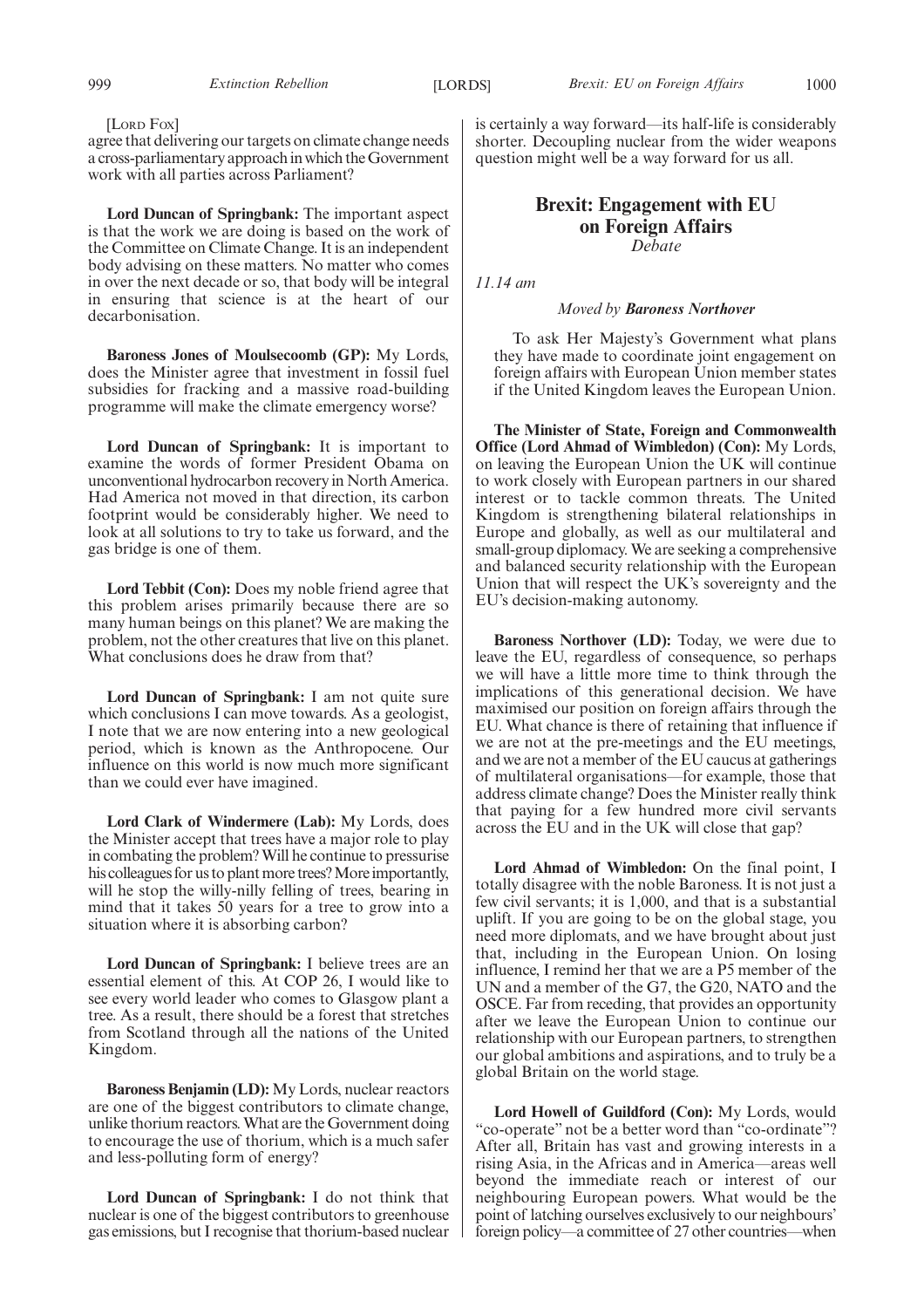we have a desperate need to develop a much more effective policy in relation to Asia and Africa, where all the growth will be over the next 10 years?

**Lord Ahmad of Wimbledon:** I agree with my noble friend, who speaks on these matters with great insight. Of course, he is a great advocate, as am I and other noble Lords, of the growing strength of our Commonwealth network of 53 nations. I agree with him that this is about co-operation. A specific example of co-operation with our European Union partners and European colleagues after we leave the European Union will be the E3 relationship. As Minister for the UN, I can say that we have been strengthening the European voice in co-ordinated activity at the UN Security Council, acting together co-operatively, and that is a demonstration of how we will continue to work with European partners after we leave the EU. However, I agree with my noble friend that there is a huge opportunity to work with partners elsewhere.

**Lord Hannay of Chiswick (CB):** My Lords, can the Minister perhaps explain to the House what loss of sovereignty exists in our membership of the European Union in the parts that deal with common foreign and security policy, given that all decisions are taken by unanimity? Is that not a bit of a red herring? Does he not agree that any relationship that we negotiate for security and foreign policy co-operation really would have to be load-bearing if it is to be of any use at all and not just leave us tagging along?

**Lord Ahmad of Wimbledon:** I always listen carefully to the noble Lord's contributions but, on this occasion, I disagree with him. He will know from his own insights and experience that, on issues of security co-operation, the United Kingdom will continue to work with our European partners through our continued and leading membership of organisations such as the OSCE, NATO and, indeed, the UN, which will provide that security, strength and partnership.

**Baroness Blackstone (Ind Lab):** My Lords, I declare an interest as co-chair of the Franco-British Council. The Minister has placed a great deal of emphasis on the importance of bilateral relationships following—if I may say so—the Prime Minister's flawed hard Brexit. Can he give the House a commitment to greatly improve the support given to these bilateral organisations, including financial support? At present, it is pitiful.

**Lord Ahmad of Wimbledon:** On the noble Baroness's point about a hard Brexit, my right honourable friend the Prime Minister has worked to achieve a deal with our European partners, often against great criticism and against those who said that it could not be done. It is regrettable that the House of Commons did not pass that agreement. However, we are where we are, the agreement is on the table and we hope—as the Conservative Government that will emerge after the election—that we will continue to pursue that agreement with our European partners. This is about not a hard Brexit but a pragmatic relationship with our European partners. The noble Baroness makes a valuable point about bilateral relationships. We will continue to strengthen such relationships with our European partners, and I will certainly look at her proposal to strengthen our funding in that respect.

**Lord Collins of Highbury (Lab):** My Lords, bilateral relationships are only one part of the picture, as the noble Lord, Lord Evans, said in a recent article on security issues and our current policy. The noble Lord, who is of course a former director-general of the security services, said that,

"the whole approach the UK has taken is one of integration between law enforcement and the national security agencies. The risk, in my view, with Brexit is that there will be differential impact on the one hand on the intelligence relationships, and on the other the law enforcement agencies".

What is the Minister's response to that?

**Lord Ahmad of Wimbledon:** The noble Lord will have looked at the withdrawal agreement, which provides for continuing our security and defence relationship through the transition period; that relationship will be a primary focus after we leave the European Union. Subsequently, as we negotiate the detail of the political agreement, we will work to take note of the very points that the noble Lord, Lord Evans, raised in his article. However, given the strength of our role on the world stage—particularly through defence organisations such as NATO and security organisations such as OSCE, of which we will continue to be not just members but leading members—I am confident that many of the concerns that noble Lords are rightly raising will be addressed.

### **Prisons: Pregnancy Healthcare** *Question*

*11.22 am*

#### *Asked by Baroness Hussein-Ece*

To ask Her Majesty's Government, following the death of a newborn baby in HMP Bronzefield, whose mother reportedly gave birth alone in a cell with no medical care, what action they are taking to ensure that vulnerable pregnant women have access to good-quality healthcare, and are safe, in prison.

**The Advocate-General for Scotland (Lord Keen of Elie) (Con):** My Lords, the incident at Her Majesty's Prison Bronzefield was tragic. Ongoing investigations, including by the police, mean that it is not appropriate to comment on the details. While the police investigation has primacy, we have asked the Prisons and Probation Ombudsman to conduct an overarching investigation. This distressing incident is a rare occurrence. Every step is taken for women to give birth in hospital but, for a small number, this is not possible due to the unpredictability of labour.

**Baroness Hussein-Ece (LD):** I thank the Minister for that Answer, although it is not satisfactory. It seems that lessons were not learned at Bronzefield Prison as there were two such incidents in the past year, one resulting in a stillbirth. Will the Minister say why, despite the Government's commitment in the female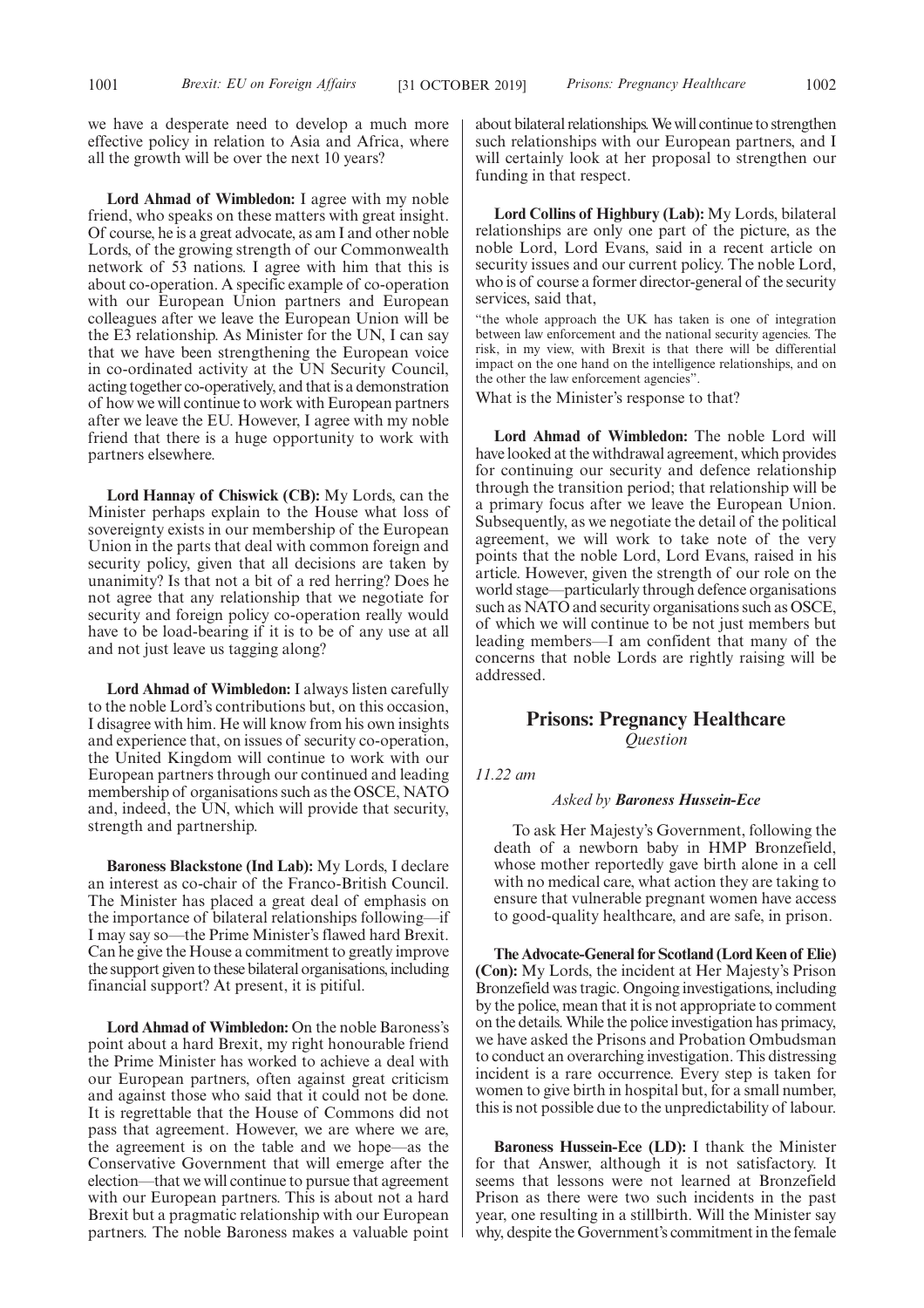#### [BARONESS HUSSEIN-ECE]

offender strategy to reduce the number of women in prison, the figures show that they are going up? Why is it that the Government—or the Prison Service—have no figures at all for how many women in prison are pregnant? Surely an urgent and immediate audit is needed to ensure that that is rectified. In addition, the Minister said that the Prison Service is responsible for pregnant women, but surely it is also responsible for their unborn children. This Victorian incident of a woman giving birth alone in a prison cell illustrates the lack of care and support for pregnant women in prison, many of whom should not even be there. Can he explain this, please?

**Lord Keen of Elie:** My Lords, I cannot accept all the propositions advanced by the noble Baroness. As at 3 pm on Monday, 47 women in custody were identified as being pregnant. In 2018, collection of local data identified that there were fewer than five cases in which a woman in custody had given birth in prison. Every effort is made to ensure that suitable midwifery and perinatal care is available for all women taken into custody. Indeed, the guidance document *Working with Women in Custody and the Community*, published in December 2018, includes an entire section on caring for perinatal women in prison. This was a most unfortunate incident. As I say, it is not appropriate for me to go into the detail of the incident, given that there is an ongoing police inquiry, but I can assure the noble Baroness that, apart from the guidance I have just referred to, the National Prison Healthcare Board has a principle of equivalence of care for prison healthcare in England to ensure that the same standard of perinatal care should be available to those in custody as to those in the community.

**Lord Beecham (Lab):** My Lords, we have a situation where 600 pregnant women are confined. While this raises questions about sentencing, it surely also underlines the need for those in charge of women's prisons to provide proper care. There are 11 investigations currently under way. Given the shocking failure of Sodexo in this case, what sanctions will the Government impose on the company? Will it transfer the management of women's prisons to public sector or non-profit-making management?

**Lord Keen of Elie:** My Lords, the guidance that I referred to applies equally to public sector and contracted prisons. With reference to Her Majesty's Prison Bronzefield, I observe that the most recent report from the inspectorate, published in April this year, identified Bronzefield as an "overwhelmingly safe prison" and an "excellent institution". It found that pregnant prisoners in Bronzefield were identified and immediately referred to midwifery support. Clearly, we need to look at this incident and learn lessons from it. We are intent on doing so.

**Lord Garnier (Con):** My Lords, I declare my interests as a trustee of the Prison Reform Trust. Will my noble and learned friend not only take on board the points made by the noble Baroness opposite in respect of the example at Bronzefield but widen the inquiry he has spoken about to cover all medical services provision in the prison estate in England and Wales, be it for mental or physical health? An increasing cohort of elderly, geriatric and end-of-life prisoners is underprovided for in terms of adequate medical care. Will my noble and learned friend ensure that this Government make sure that there is proper provision for all prisoners, throughout the prison estate?

**Lord Keen of Elie:** My noble and learned friend makes a very good point. It is essential that we provide medical care across the board for those in custody. As I mentioned, that is why the National Prison Healthcare Board has produced its principle of equivalence of care for prison healthcare in England. That followed a report by the House of Commons Health and Social Care Committee, published in November 2018, which recommended that the board should work with stakeholders over the next 12 months to agree a definition of equivalent care and indicators to ensure that they can measure that there are no health inequalities for people detained in prison. Of course, that includes mental health, which is a major issue, particularly in respect of women's custody, with more than half of women in custody recorded as reporting or suffering from mental health issues. I agree that that needs to be addressed.

**Lord Ramsbotham (CB):**My Lords, when I suspended my first inspection of HMP Holloway after discovering that women were routinely chained while in labour, I was very disturbed to discover that there was nobody in Prison Service headquarters responsible for the overall direction and co-ordination of women's prisons. Could the Minister tell the House who in Prison Service headquarters is responsible for the co-ordination of the delivery of services to pregnant women in prison?

**Lord Keen of Elie:** My Lords, that ultimately rests with the director-general, who in turn takes steps to deal with those concerned at a regional level. That remains the position. I am pleased to say that the directorgeneral of the Prison Service is always in communication with prison group directors regarding all these issues. I am also pleased to observe that we have moved on significantly since the days when the noble Lord, Lord Ramsbotham, made the discoveries he referred to. Matters have improved. Indeed, my understanding is that Holloway prison is no longer open.

### **Gender Pay Gap** *Question*

*11.30 am*

#### *Asked by Baroness Burt of Solihull*

To ask Her Majesty's Government what plans they have to address the gender pay gap for women in their 50s, following the analysis conducted by Rest Less, published on 29 October.

**The Minister of State, Home Office (Baroness Williams of Trafford) (Con):** My Lords, the gender pay gap is highest for those aged 50 to 59, reflecting the accumulation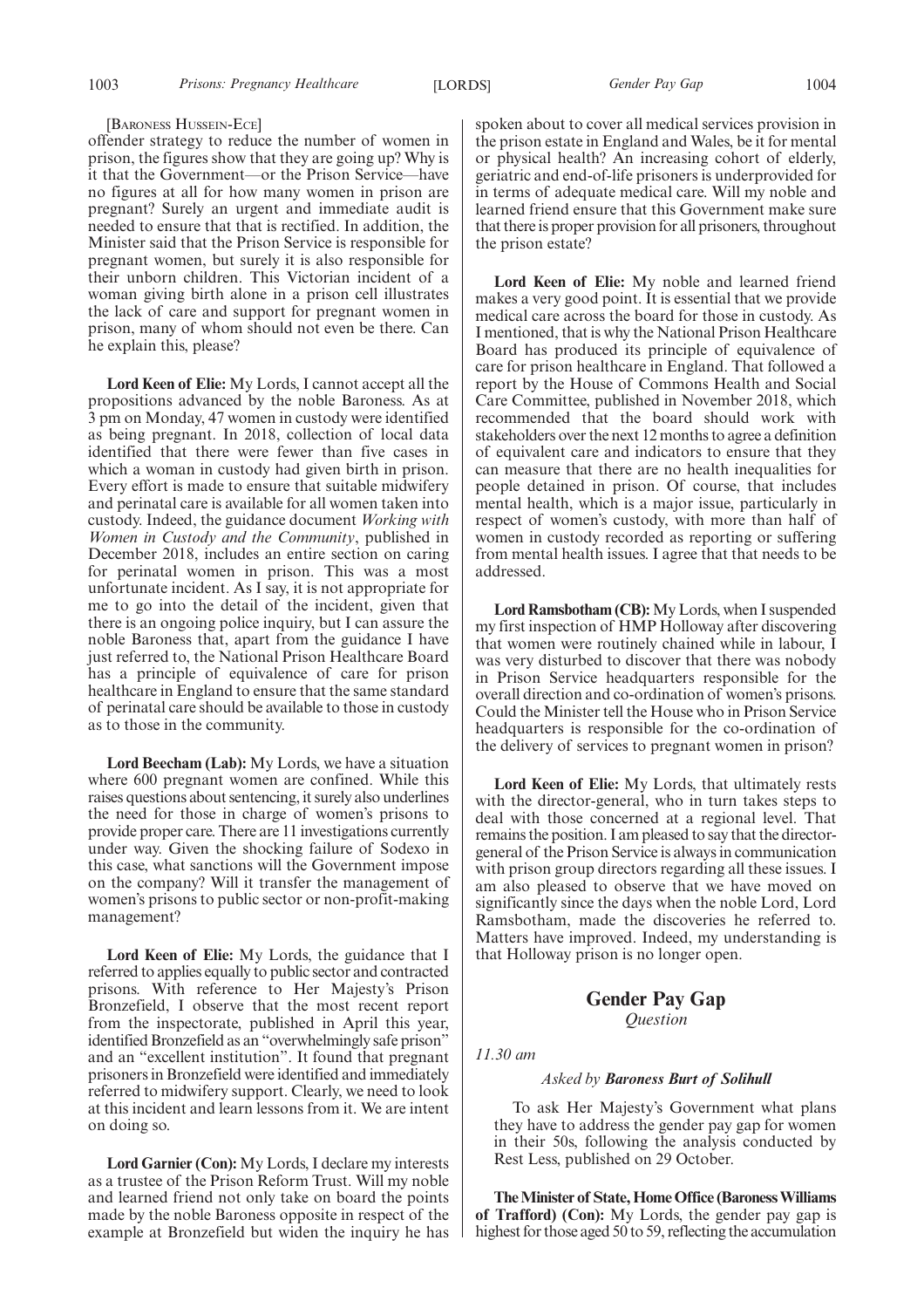1005 *Gender Pay Gap* [31 OCTOBER 2019] *Gender Pay Gap* 1006

of structural inequalities that disproportionately impact women across the life course. In July, we published our gender equality road map, setting out how the Government will tackle gender inequalities affecting women throughout their lives. This could include actions to promote women's progression, to support carers and returners, to help women plan for retirement and to understand women's reproductive health experience in work, including the menopause.

**Baroness Burt of Solihull (LD):** I am very grateful to the Minister for that Answer and for the co-operation we received in coalition to introduce shared parental leave and flexible working. However, these measures are clearly not enough, especially since older women face a disproportionate burden of social care. Will the Minister consider making a manifesto commitment to make all jobs flexible by default to help those with caring responsibilities stay in work and to stop them losing out on pay progression, as recommended by the Centre for Ageing Better?

**Baroness Williams of Trafford:** I certainly agree with the noble Baroness—it is borne out by fact—that women bear the burden of caring far more than men. She is absolutely right about the work that has gone on over the past few years to improve flexible working being offered. As she knows, all employees with 26 weeks' continuous service with their employer already have the right to request flexible working. That accounts for approximately 90% of employees. That sends a really clear signal that flexible working should be the norm rather than the exception, but we would like to take this further, which is why we are considering requiring employers to say in each job advert whether a job can be done flexibly.

**Baroness Crawley (Lab):**My Lords, could the Minister say what the Government are doing about the gender pension gap, which is double the pay gap, with women receiving £7,000 less on average than men in their pensions according to House of Lords Library figures?

**Baroness Williams of Trafford:** The noble Baroness brings up a good point on the gender road map, which we are talking about, affecting women as they reach pensionable age because they have fewer years of working service. The new state pension was introduced for people reaching state pension age from 6 April 2016 onwards to provide a clearer, sustainable system for their future. More than 3 million women now stand to receive an average of £550 more a year by 2030 as a result of recent reforms.

**Baroness Sherlock (Lab):** My Lords, my noble friend Lady Crawley is absolutely right: women's pension wealth is on average one-third of men's when they reach retirement age. The Minister mentioned the new state pension system, but many women who are now in their 50s often took time out of the labour market earlier to raise their children only to find that they are carers again, often for elderly parents or sometimes for grandchildren. Under the old pension system, if you took time out for caring responsibilities you could get

a credit for not just the basic state pension but SERPS, the earnings-related pension, but under auto-enrolment, if you cannot qualify because you have taken time out of the labour market, you get nothing. What are the Government doing about that?

**Baroness Williams of Trafford:** As I said to the noble Baroness, Lady Crawley, I agree regarding the problems that women face, and, as I acknowledged to the noble Baroness, Lady Burt, particularly when they take time out of work for caring and other responsibilities. However, I must tell her that, in 2012, 40% of women in the private sector were participating in a workplace pension. As of 2018, that has increased to 85%, which is now equalling the participation rate of men.

**Baroness Altmann (Con):** My Lords, there are a number of ways in which women tend to be losing out in the pension system and in the workplace. Over the last 20 years, the number of women working in their 50s and 60s has increased by 75%. I urge the Minister and the Government to look seriously at ways in which we can help women overcome age and gender discrimination, which still exist in the labour market, and address the pension shortfalls that women face, both in the state pension and the private pension. However, I congratulate the Government on the work that they are doing to improve the situation.

**Baroness Williams of Trafford:** I thank my noble friend for those points and acknowledge that she is far more expert in this area than me. Noble Lords have been talking about women in their 50s; that is the most disadvantaged decade for women in their working lives. In Greater Manchester, which I always like to promote, we have a returners project which will support people over 50, and those with lower-level qualifications, who want to return to work, because they are at even more of a disadvantage. The programme began in June and runs until May 2020. We are awarding money to Greater Manchester Centre for Voluntary Organisation to recruit private sector employees and support them to develop their recruitment and employment practices to make their job opportunities accessible for those returners.

**Baroness McIntosh of Hudnall (Lab):** My Lords, can the Minister return to the question that was asked by my noble friend Lady Sherlock? Of course, it is to be encouraged that people who previously did not have access to workplace pensions now do, and the numbers are heartening. However, she did not address the question of what those people are going to do about the fact that there is no mechanism for them to make up any shortfall that occurs as a result of them taking up caring responsibilities. Do the Government have any plans to address this?

**Baroness Williams of Trafford:** The noble Baroness is right that years lost in employment will create a shortfall. The Government are trying to create those opportunities, so that women in their 50s in particular can upskill or have other opportunities to enable them to re-enter the workplace.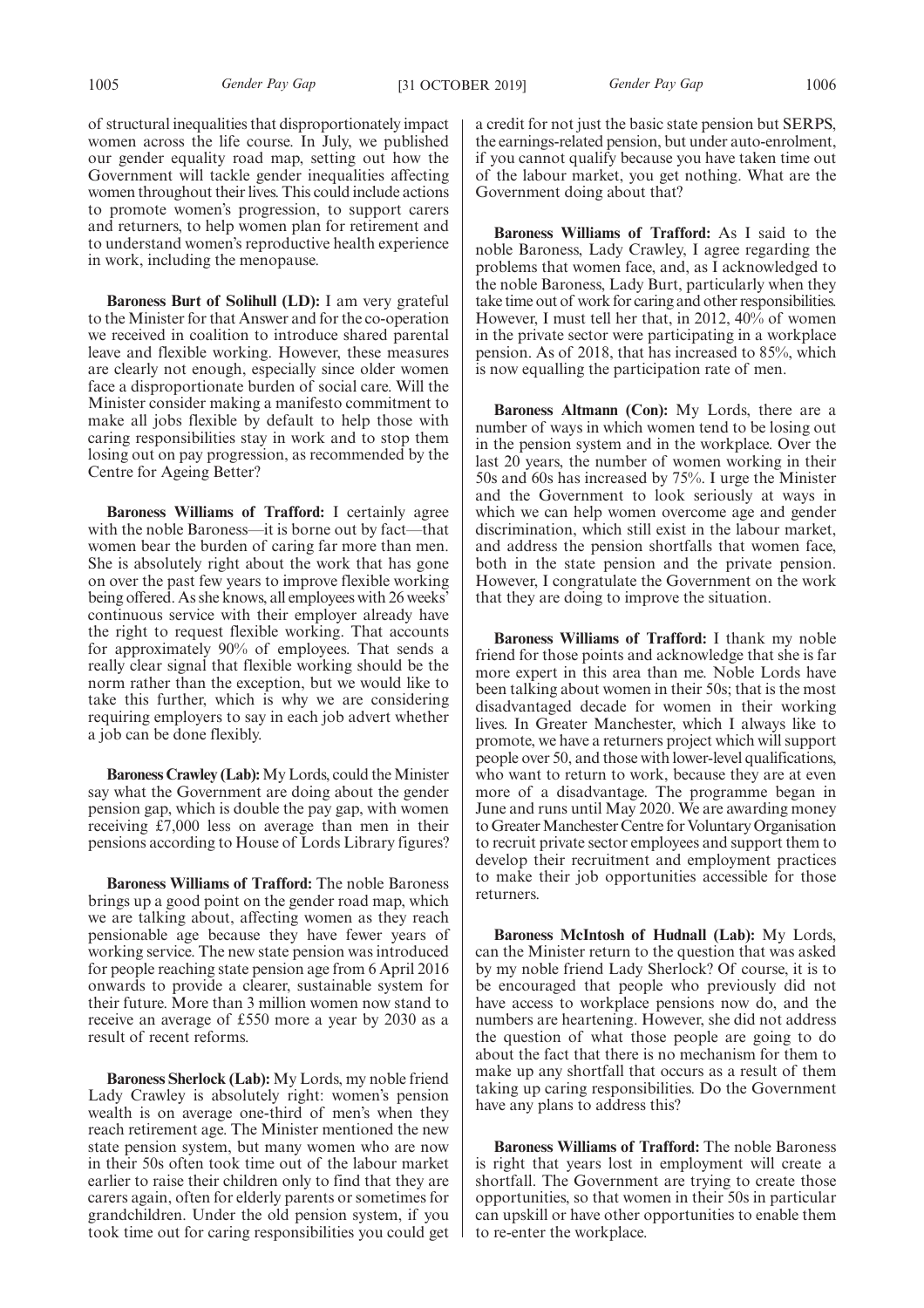### **Road Traffic Offences (Cycling) Bill [HL]** *First Reading*

*11.37 am*

*A Bill to amend the Road Traffic Act 1988 and the Road Traffic Offenders Act 1988 to create criminal offences relating to dangerous, careless or inconsiderate cycling.*

*The Bill was introduced by Baroness McIntosh of Pickering, read a first time and ordered to be printed.*

### **Gender Recognition Act 2004 (Amendment) Bill [HL]**

*First Reading*

*11.38 am*

*A Bill to amend the Gender Recognition Act 2004 in relation to a change of gender of someone who is married.*

*The Bill was introduced by Baroness Barker, read a first time and ordered to be printed.*

#### **Business of the House**

*Timing of Debates*

*11.38 am*

*Moved by Lord Ashton of Hyde*

That the debate on the motion in the name of Lord Bourne of Aberystwyth set down for today shall be limited to 3 hours.

**Lord Ashton of Hyde (Con):** My Lords, on behalf of my noble friend the Leader of the House, I beg to move the Motion standing in her name on the Order Paper. In doing so, I inform the House that we will not start the debate on the phase 1 report of the Grenfell Tower Inquiry before 1.30 pm. We will adjourn the House during pleasure if necessary. The Legislation Office is accepting amendments for the Committee stage of the Historical Institutional Abuse (Northern Ireland) Bill, which will be taken after the Grenfell debate. It will stop accepting amendments at 1 pm. Any further tabling deadlines will be advertised via the annunciator.

*Motion agreed.*

#### **Northern Ireland Budget Bill**

*Second Reading (and remaining stages)*

*11.39 am*

#### *Moved by Lord Duncan of Springbank*

That the Bill be now read a second time.

**TheParliamentaryUnder-Secretaryof State,Department for Business, Energy and Industrial Strategy and Northern Ireland Office (Lord Duncan of Springbank) (Con):** My Lords, sadly, this Bill is necessary. Although cross-party talks continue, the United Kingdom Government must take forward certain essential legislation to maintain the provision of public services. The legislation before the House today places the budget published in February 2019 on a legal footing and enables the Northern Ireland Civil Service to access the full funding for this financial year. Royal Assent is necessary to avoid the use of emergency powers under Section 59 of the Northern Ireland Act 1998.

I shall now briefly turn to the Bill's contents, which largely rehearse what the former Secretary of State set out to the House in a Written Ministerial Statement earlier this year. The Bill authorises Northern Ireland departments and certain other bodies to incur expenditure and use resources for the financial year ending on 31 March 2020.

**Lord Hain (Lab):** My Lords, I apologise—for the second time this week—for interrupting the Minister so early in his speech. However, I would be very grateful if he could give the House any information in respect of the costs presumably incurred under this Bill as a result of the compensation paid under the Historical Institutional Abuse (Northern Ireland) Bill. Will that legislation go through the Commons as it will do through this House later today—speedily and without amendment, as I understand it? Does the Minister, or the Chief Whip, have any information on that, please?

**Lord Duncan of Springbank:** I do not mind being interrupted by the noble Lord. The sum total of the expected costs under the historical institutional abuse Bill—this is an early estimate—is around £237 million, which will come from the Northern Ireland block grant. Money has been set aside and it will be met in full; of course, it may be higher than that depending upon circumstances. I believe that the historical institutional abuse Bill will pass through this House swiftly and, I sincerely hope, without amendment, today. I would like to believe that it could pass through the House of Commons in exactly the same fashion, but while I would like to make that so, I cannot guarantee it. But I hope to be able to report back with more information during the discussions we will have on the HIA Bill. That should help the House be aware of what we are facing.

**Lord Hain:** I thank the Minister very much for that response. I know, and the whole House knows, that he has been fully supportive of the Bill, and I am grateful for that. But in any intervening discussions that might be had with the Chief Whip here or the Chief Whip down there, can it be made clear that there is no reason at all why the Commons cannot do the same? The victims of historical institutional abuse will not understand if that does not happen.

**Lord Duncan of Springbank:**I believe that the victims of historical abuse are watching us right now, not just in this House but in the other place. The noble Lord is correct in assessing what their view would be if that Bill fails to pass through both Houses. I will return to this during discussions in Committee on the historical institutional abuse Bill, to bring further matters to his and the House's attention. If I may return now to the Bill before us, I shall talk briefly on its contents.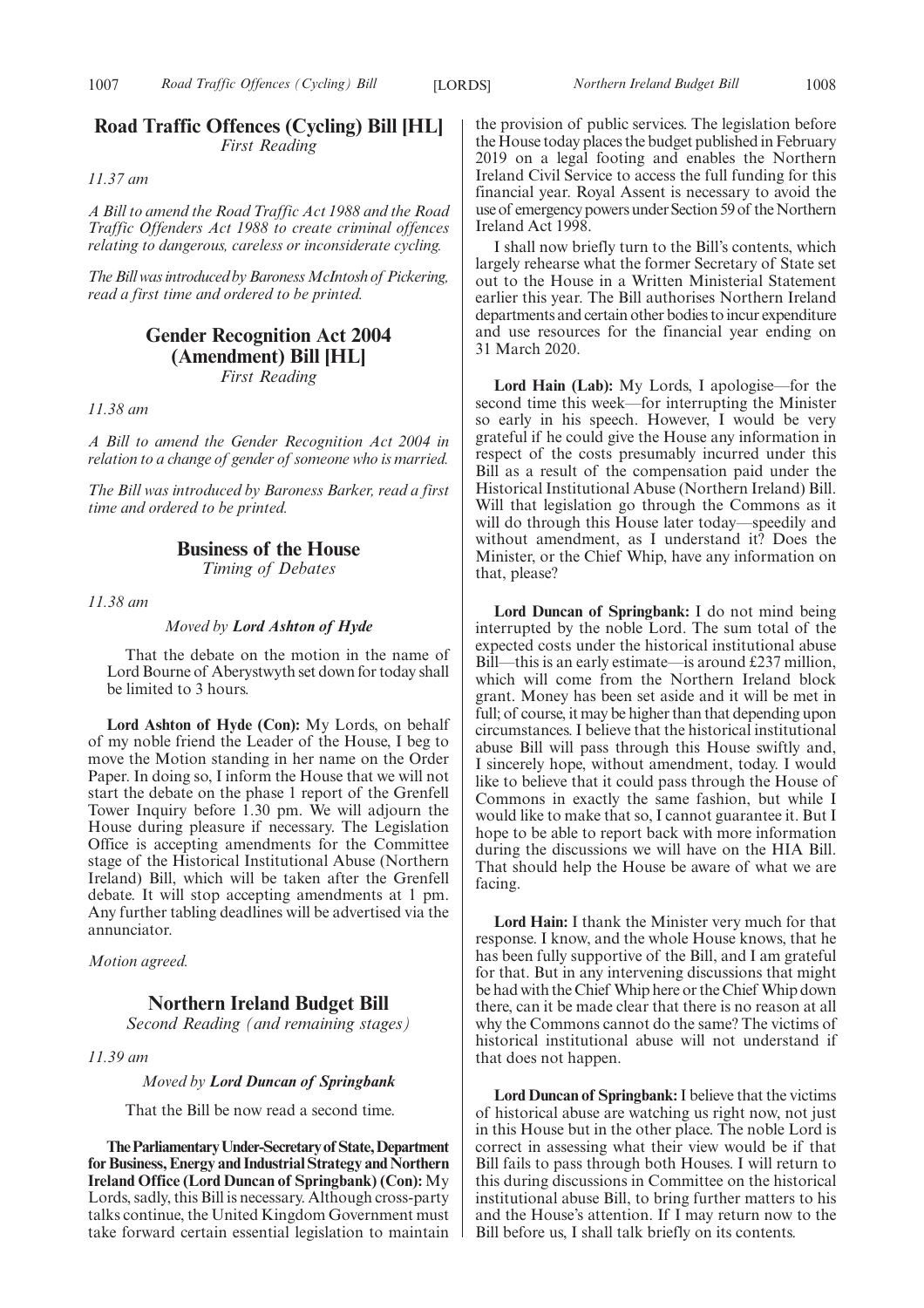The Bill authorises Northern Ireland departments and certain other bodies to incur expenditure and use resources for the financial year ending 31 March 2020. Clause 1 authorises the Northern Ireland Department of Finance to issue £5.3 billion out of the Northern Ireland Consolidated Fund. The sums of money granted to Northern Ireland departments and other bodies are set out in Schedule 1, which also sets out the purposes for which the funds may be used. The allocations in this budget reflect where the key pressures lie in Northern Ireland, building on discussions we have had with the Northern Ireland Civil Service, the main parties in Northern Ireland and other stakeholders. Where possible, they reflect the previous Executive's priorities.

Clause 2 authorises the temporary borrowing by the Northern Ireland Department of Finance of around £2.6 billion, to safeguard against the possibility of a temporary deficiency in the Northern Ireland Consolidated Fund. If used, this money will be repaid by 31 March 2020. Clause 3 authorises Northern Ireland departments and other specified public bodies to use resources amounting to some £6 billion in the year ending 31 March 2020 for the purposes specified in Schedule 2. Clause 4 sets limits on the accruing resources, including both operating and non-operating accruing resources, which may be used in the current financial year. Since this Bill would normally be taken through the Assembly, Clause 5 includes a series of adaptations that ensure that, once approved by both Houses, it will be treated as though it were an Assembly budget Act.

Alongside the Bill, the Government have laid a Command Paper; a set of main estimates for the Northern Ireland departments and bodies covered by the budget Bill. These estimates, which have been prepared by the Northern Ireland Department of Finance, set out the breakdown of resource allocation in much greater detail. I commend the Bill to the House.

#### *11.45 am*

**Lord Lexden (Con):** My Lords, although this House is strongly averse to fast-tracking, there can be no doubt that this budget, essential to the well-being of the people of Northern Ireland, must be passed before the Dissolution of Parliament. I want to address just three matters to which the budget is relevant. All were raised during our important Northern Ireland debates at the start of the week, but without eliciting full responses from the Government.

The first is the renewable heating incentive scheme, which went so disastrously wrong. As the noble Lord, Lord Alderdice, pointed out on Monday, the report of the independent inquiry, chaired by Sir Patrick Coghlin, was completed some months ago. When I last asked in a Written Question when the report would be published, I was told rather curtly to get in touch with the relevant Northern Ireland department. That has not proved a profitable line of inquiry. Are the Government able to provide some indication of when the report will appear, particularly now that the sorry episode has been described in a book by a leading Northern Ireland journalist, Sam McBride? It is a report which will provide vital lessons for the future.

The reforms that have recently been made to this unfortunate scheme have created hardship among a considerable number of participants who joined it in good faith in its original form. This House discussed at some length the need to provide relief to those enduring hardship at the time the Northern Ireland budget was last before the House. Widespread support for action was expressed across the House in an impassioned debate on 19 March. We were assured by my noble friend Lord Duncan that a hardship scheme would be constructed. He said that he would lay a written report before your Lordships' House so that your Lordships could see what it would look like in practice. He added, perfectly fairly and reasonably:

"There is no point in pretending that this can be achieved in a fortnight".—[*Official Report*, 19/3/19; col. 1408.]

Well, a number of fortnights have passed since then and it would be good to have news of progress.

Secondly, perhaps I may touch on the severe crisis in the health service with which Northern Ireland is afflicted. It is truly shocking that in Northern Ireland someone in need of treatment is 3,000 times more likely to have been on a waiting list for a year or more than his or her counterpart in England, as my noble friend Lord Empey told the House on Monday. Over the past year or so, my noble friend has put a number of suggestions for improvement to the Government, including the appointment on a purely temporary basis of a Minister of Health. We have been given no indication of a positive response to his imaginative ideas. It should be remembered that in Northern Ireland, unlike other parts of the country, there are no elected local councillors to assist in overseeing health services, since Stormont is both an upper tier of local government and a devolved legislature.

I come finally to welfare and the deeply troubling point raised on Monday by the noble Baroness, Lady Lister of Burtersett, who cannot be in the House today. She drew our attention to the fact that arrangements that have been made to mitigate the effect of welfare reforms on the very poorest will expire in March next year unless action is taken swiftly to extend them. She pointed out that some 35,000 low-income families would be made worse off overnight unless the Government deal with the issue. It has now been agreed, I think, that a report will be laid before Parliament by 1 December under the 2019 Act. That report should contain the firm commitments that the noble Baroness and others are seeking.

I draw from these three issues one general conclusion, which I will put in the form of two questions. Should not this Parliament endeavour to devise more effective arrangements to safeguard the interests of our fellow country men and women in Northern Ireland in circumstances where their own democratic institutions are suspended for a protracted period? Should we perhaps seek, through constructive constitutional thought, to make provision in these circumstances for some form of halfway house between full devolution and full direct rule, to which so many people are ill disposed?

It would be rash to think that the prolonged impasse in Ulster's affairs, which has not yet been resolved, will not recur after a better dispensation has finally been made. For wholly understandable reasons, we made devolution in Northern Ireland dependent on the willingness of parties with diametrically opposed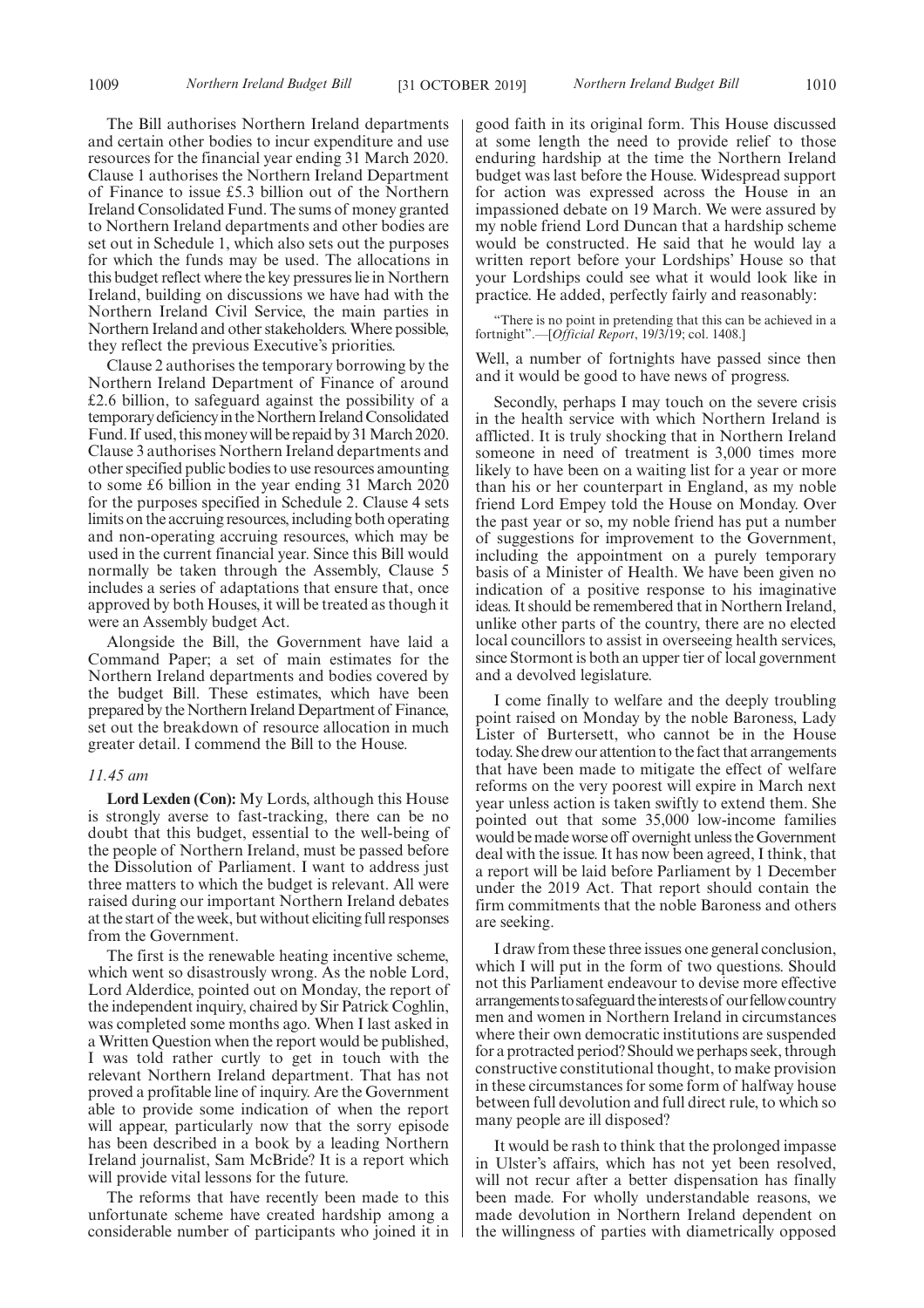#### [LORD LEXDEN]

constitutional objectives to share power together. I was struck by some words of my noble friend Lord Empey last Monday:

"As a Parliament, we have an obligation to protect our citizens which supersedes parties and all issues".—[*Official Report*, 28/10/19; col. 822.]

These are words, I think, on which we can usefully reflect.

#### *11.51 am*

**Lord Morrow (DUP):** My Lords, it seems that we are again on the merry-go-round as we come to Northern Ireland. We on these Benches have said it umpteen times, but we want to keep repeating that we feel the best way forward is for the Northern Ireland Assembly to be making these decisions. Alas, there is no prospect of the Assembly sitting any time soon. There was an honest attempt to have the Assembly recalled just over a week ago, but that attempt was also squandered because Sinn Féin, again, stayed away and was not prepared to participate.

The noble Lord, Lord Lexden, made reference to the RHI, which was allegedly the reason that the Assembly was brought down, but those of us who live in Northern Ireland know perfectly well that that was not the reason; it was the excuse. A judge-led inquiry was established, which has now completed its report and its findings will be made public very soon, we hope. Therefore, if the RHI had been the reason, the inquiry would remove all the alleged obstacles to the return of devolution, but those of us who sit on these Benches and who live in Northern Ireland are not as naive as that. We know that the prospects of the Northern Ireland Assembly returning any time soon are very remote. Indeed, I suspect that we will be going through the same process again this time next year, so the Government have some responsibility to bring energy and urgency to the whole task of restoring devolution in Northern Ireland. I accept that you can take a horse to the water but you cannot make him drink. That is the situation that we find ourselves in today.

What we should be debating and discussing today are the issues that affect people's everyday lives. Our health service is in dire straits. Why is no urgency applied to look at those who need urgent health services? Why are they ignored? Our education system is in urgent need of attention. Again, it is ignored. Our infrastructure in Northern Ireland is creaking at the hinges.

**Lord McCrea of Magherafelt and Cookstown (DUP):** Does my noble friend agree that there was no hesitancy in this House in legislating concerning same-sex marriages or divorce over the heads of the people, while a large portion of the people of Northern Ireland did not desire such legislation to be passed? It was raced through this House, yet people are allowed to die and there is no haste for legislation or for a Minister or anyone else to take responsibility for doing something to allow them to live rather than die. As for the RHI, is it not time that we had the fulfilment of the promise made by the Minister and mentioned by the noble Lord, Lord Lexden, for a chairman to be appointed to look at those enduring hardship through no fault of their own?

**Lord Morrow:** I thank my noble friend for making those very succinct points and I agree entirely with him. He has raised the hardship cases with the Minister before, and we need the Minister to come back on this. Perhaps this will be the day we hear a reply from him on those pressing issues. What about the hardship cases? I think he gave a clear understanding that each one would be looked at individually, that this would not just be taken in a bland way, that a chairman would be appointed, a report would be forthcoming and the Minister would come back and respond to it.

My noble friend mentions the issues that were steamed through; namely, the redefinition of marriage and abortion. Those were two of Sinn Féin's demands—of course, the other one is the Irish language Act. It seems to me that it has moved far past that: another string of demands will surface and be announced soon, and those will have to be delivered if we want a return to Stormont. Really, the people of Northern Ireland deserve to be governed and no single party should be allowed to hold all the people to ransom, including some who actually support it and who fail to understand why they cannot have a health service that functions properly, an education system that is up to the demands of the 21st century, and an infrastructure. All these will not hurt anybody but will enhance their lives, so can the Minister today give us any assurance? I know where we are in the timetable of things. We are in the mouth of another election; that will take us on through to next year before we can get anything done, and then we will rattle on through Easter and on through the Summer Recess, and on and on it goes. There always seems to be some reason why Northern Ireland cannot be governed like any other region of the United Kingdom.

**Lord Caine (Con):** The noble Lord will be aware that one of the reasons that Governments are reluctant to take decision-making powers is the reaction of nationalist parties within Northern Ireland. However, does he share my assessment that if the Government did take steps in this direction there would be a gigantic sense of relief across the whole community that decisions were actually being taken at long last?

**Lord Morrow:** I could not agree more with the noble Lord, Lord Caine. It seems to me that the Government will not do anything that will ruffle the feathers of Sinn Féin—they cannot disturb it. We have had this constant threat, and the noble Lord, Lord Caine, has said it: if some decisions were made of importance to people in their everyday lives, there would be a sigh of relief across the whole of Northern Ireland, irrespective of what community background they might come from. We have to get to the stage where Sinn Féin can no longer dictate the pace.

I know, and I have heard it in this House, that the Belfast agreement is sacrosanct; it is the holy grail and cannot be touched. Let me say to your Lordships' House that the Belfast agreement has had a coach and horses driven through it and it is time that the Government suspended it and took over temporarily. I want the Northern Ireland Assembly there, I served as a Minister there on two occasions, I served in the Assembly for some 18 years, I see the merits of it and the positives that can come out of it, and it is time that it was restored.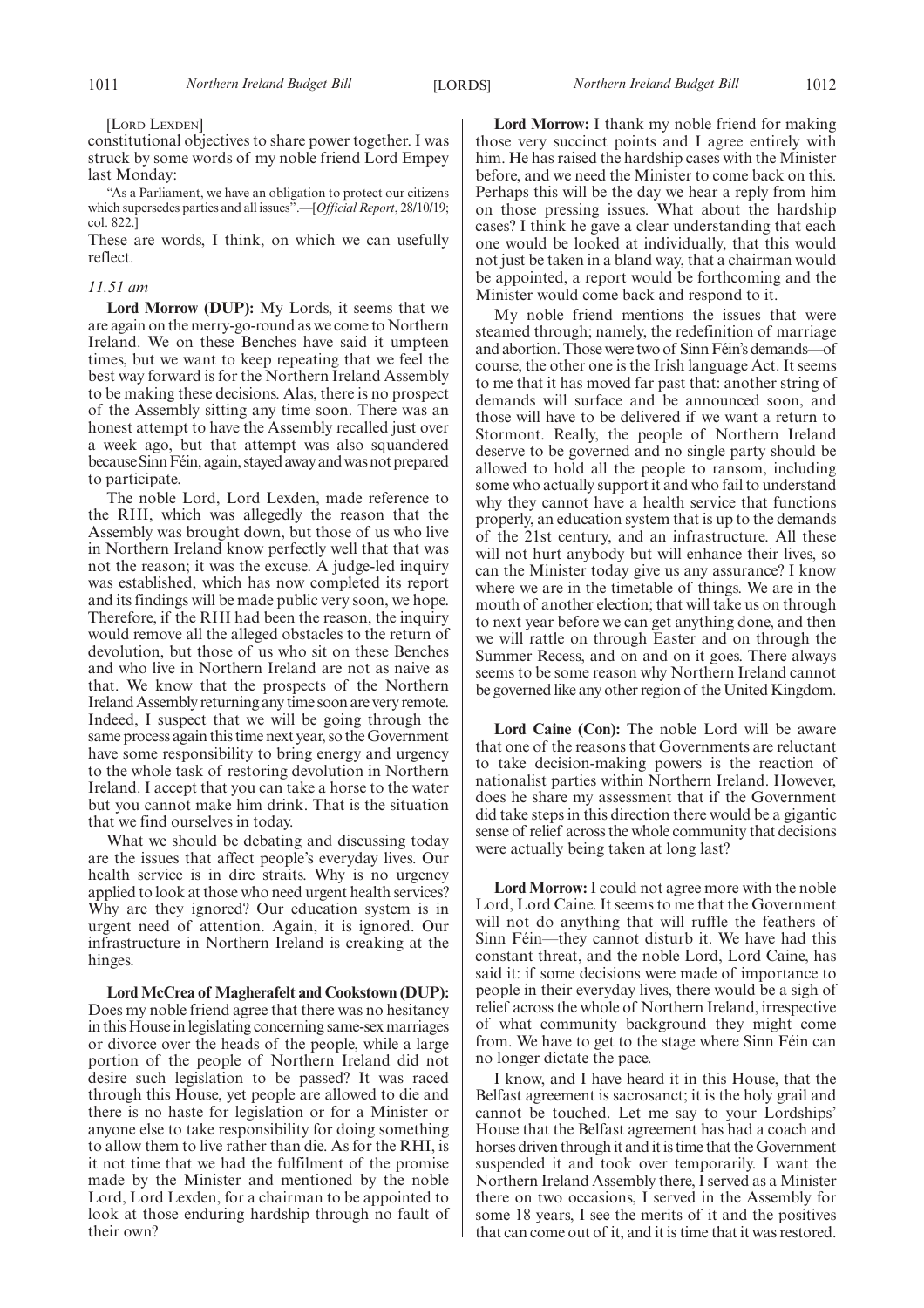But please, do not allow our having to move at the pace of the slowest in Northern Ireland to continue infinitely. Others are being penalised here when they should be allowed to get on with their lives. Government should be supplying the necessary governance to allow that to happen.

#### *11.59 am*

**Lord Bruce of Bennachie (LD):** My Lords, I think that all of us, including the Minister, will agree that this is a very inadequate substitute for proper debate and decision-making by the elected representatives of the people of Northern Ireland. However, this is a necessary Bill that has to pass before the dissolution of Parliament if services are to be maintained in the Province.

My understanding is that this will maintain spending at the pre-agreed level. When the former Secretary of State Karen Bradley initiated the beginnings of this year's budget, she said that there was a real increase in funding for health, yet the noble Lord, Lord Empey, has on many occasions—although not today—given us quite a lot of detail on the waiting lists, shortfalls and problems in the health service. Can the Minister explain how that is consistent with the assurances of the previous Secretary of State that the resources have been increased—or is it just that the increase is not adequate to the challenge?

The noble Lord, Lord Hain, has already sought assurance, which the Minister has given, on funding for the Bill that we hope to get through later this afternoon. Assuming it all goes through, we hope that it will enable interim payments to be made in very short order.

The noble Lord, Lord Lexden, mentioned the RHI situation. There are two issues here: one is the hardship which Mr Buglass was appointed to try to address—it would be interesting to know when he will be able actually to take action—and the other is the lack of a report. There is some suggestion that both of these things should be happening together, because clearly there must be some explanation of who is to blame and why it happened. At the same time, people facing financial crisis need assistance now, not at some time in the indefinite future.

We are rushing this through because we are on the verge of a general election. It is also taking place in Northern Ireland, and it may well be interesting to see whether it will reflect any indication of a change of mood there. I am certain that in hustings across the Province many of the questions that we have returned to time and again will be on the lips of the voters in Northern Ireland, who will be challenging all their politicians on why they are in this situation.

I think the noble Lord, Lord Morrow, knows that the prospect of direct rule has very serious implications. He says that, as far as he sees it, the Northern Ireland agreement has had a coach and horses driven through it, and it is certainly the view of these Benches that the agreement which the Prime Minister claims to be a new deal—it is actually the original deal that the EU offered and Theresa May rejected—is totally incompatible with the Good Friday agreement. The election may well flush that out, both in the Province and across the rest of the UK.

Perhaps the elephant in the room, which I think the Explanatory Notes and the Library Note say has nothing to do with this Bill, is Brexit. Although technically it has nothing to do with it, there are clearly serious implications for Northern Ireland if anything similar to this deal goes through—which could happen within the timeframe of the money that we are currently voting. My only question to the Minister is: if it becomes apparent that there are significant costs borne by the public purse or adding to public pressure in Northern Ireland as a result of any decisions that may be taken relating to Brexit, will there be a recognition that some additional measures may be required? It would be not just adding insult to injury but putting pressure on an already overpressured budget to try to cover contingencies which, by definition, cannot be fully anticipated.

That said, we all recognise that the simple logic is that, if we did not comply with the accelerated passage of the Bill, Northern Ireland would be left with no funds whatever, which of course would be totally unacceptable. The reality is that, as long as there is no Assembly and Executive in Northern Ireland, this House—rather more than the other House, I have to say—will spend more and more time debating more and more aspects of policy issues that affect the people of Northern Ireland and may well have to make ad hoc decisions again and again, as we have done.

I understand the argument of the noble Lord, Lord McCrea, that we have enacted certain measures and not others. That, I suppose, is the nature of where we are in reality. It is not a satisfactory scenario, but my guess is that other issues, some of which may not be quite so contentious, will eventually reach such a critical situation that it will not be possible to make decisions without the intervention of UK Ministers. However, we are not there yet and, in the meantime, it is absolutely imperative that we get the Bill passed.

#### *12.05 pm*

**Lord Empey (UUP):** My Lords, there is no question that this process is any substitute for proper scrutiny. In normal circumstances, this budget would have gone to departmental committees of Stormont, it would have been scrutinised, and Assembly Members would have made decisions based on their priorities and what they felt was in the best interests of their constituents. But, as the noble Lord, Lord Bruce, has just said, there is no alternative to dealing with it in this way today. However, a number of things need to be highlighted.

First, on the intervention of the noble Lord, Lord Hain, both today and yesterday, I can say to him that, after the proceedings here I took myself down to the other place. It was clear, during a Statement made by the Leader of the other place to the Commons, that Members were getting information from the Front Bench that was out of date; it had been superseded by the proceedings in here that had not been transmitted to the Members there. There was overwhelming support in the other place for dealing with the Bill. I got the impression that the Leader of the House had listened to Members there and that perhaps something could be done. If it is not done, it will be the greatest kick in the teeth that this Parliament could possibly deliver to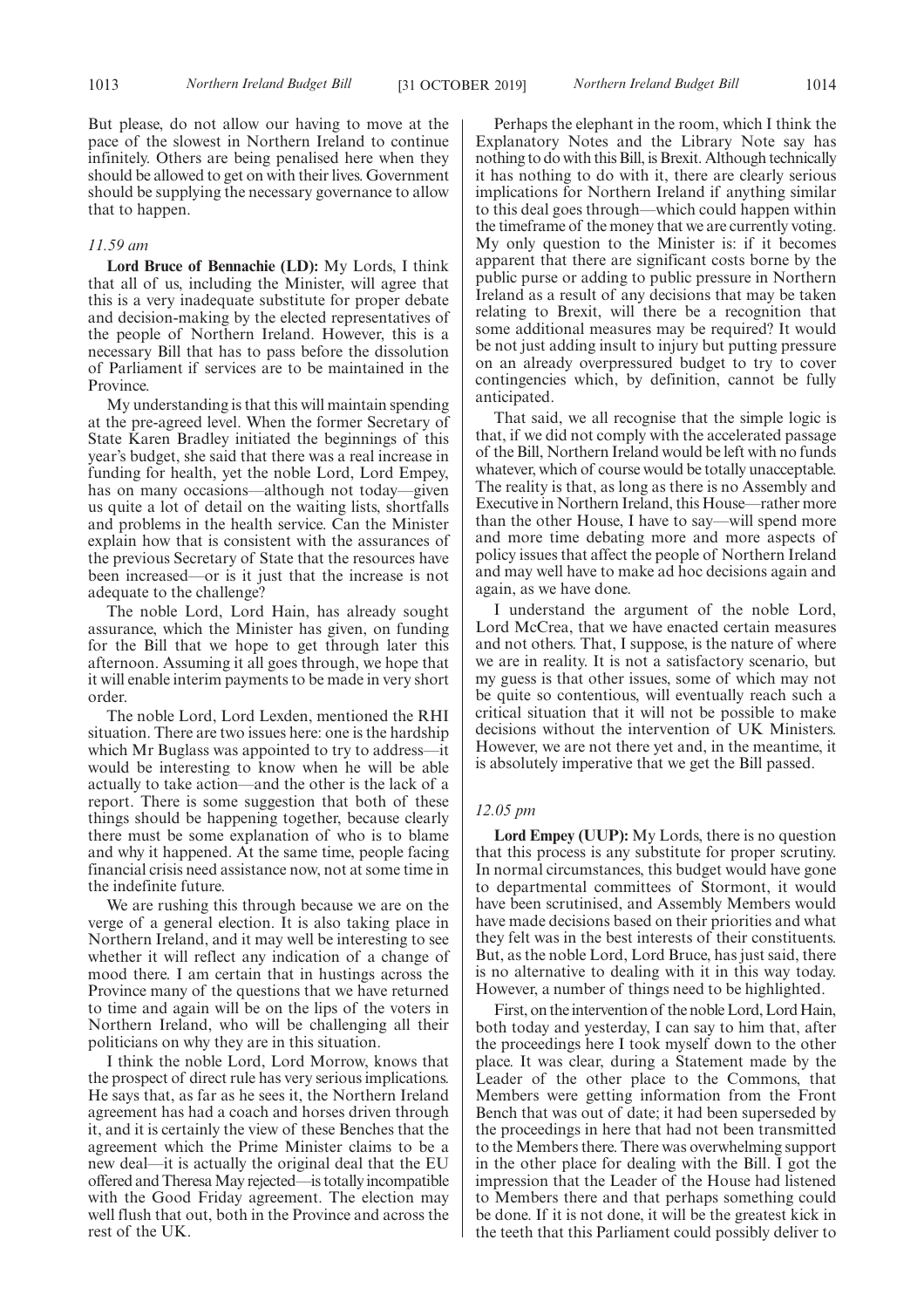[LORD EMPEY]

a group of victims. I sincerely hope that we will be able to dispatch the Bill later today and get it down to the other place for its deliberations.

My noble friend Lord Lexden raised a number of issues in his contribution. It goes back to the debate earlier this year when we were looking at the question of the RHI and the scheme that was to be in place. The Minister will be aware that I moved amendments, which I withdrew only on the basis of the undertakings that he gave to the House at that stage. That centred around the report and the scheme that was to be put in place to provide compensation for those who had in good faith availed themselves of the scheme but found themselves penalised effectively at the end of the process by having made economic decisions based on an anticipated income. They had sought loans from banks to do other things on the basis of that, and then discovered that their whole economic and business plans were completely frustrated when the scheme was arbitrarily changed part-way through.

The Minister will also have to be aware that similar schemes have now been introduced in the Republic of Ireland, and the scheme has gone on here in Britain unabated.

**Baroness Bloomfield of Hinton Waldrist (Con):** I remind the noble Lord, Lord Empey, that he has a very authoritative voice on this subject, but he is effectively speaking in a gap which we have created for him, so perhaps he could draw his remarks to a swift conclusion.

**Lord Empey:**I will just say to the Minister, regarding the mitigation that was raised, that I put an amendment into the Act which required a report to be made by 1 December. Given that Parliament will not be sitting on 1 December, can the Minister tell us when that report will be published and what effect the gap of the election will have in regard to the process of ensuring that those mitigation measures are put in place? Otherwise, very significant hardship will be inflicted on many thousands of people. I would be grateful if the Minister could do that in his response.

#### *12.09 pm*

**Lord Murphy of Torfaen (Lab):** My Lords, obviously, the Opposition will support the Bill, albeit reluctantly, because we know why it is in front of us and why it is being dealt with so swiftly. I regret that we have to do this—I think the whole House does—but without it, there would be no money and so we must pass it today, as the House of Commons did yesterday.

Members of your Lordships' House raised a number of individual issues which I am sure the Minister will address in his wind-up speech. The mitigation of welfare reforms was raised extensively yesterday in the other place, as it has been by my noble friend Lady Lister in this House. We would be grateful for the Minister's views on something that affects some 35,000 people in Northern Ireland.

The noble Lords, Lord Lexden and Lord Empey, both raised the issue of the RHI. We look forward to the Minister's comment on that difficult issue. My noble friend Lord Hain raised the issue of progress on the historical institutional abuse Bill. We look forward to the Minister's comments, and later this afternoon we will have a bit more detail on that.

One issue mentioned yesterday in the other place which has not been touched on today is that of Barnett consequentials. As the Minister knows, if, during the course of a year, the Government decide to spend money which they had not planned to spend, the devolved Administrations get a proportion of that and it is up to the Administrations themselves to decide how to distribute that money. As there are no Ministers, it cannot be distributed. What has happened to that money and what plans are there to deal with Barnett consequentials?

There is also the absence of proper scrutiny of billions of pounds worth of expenditure in Northern Ireland. We will have spent half an hour on it, and the other place spent about an hour. An hour and a half to deal with the expenditure of billions of pounds is not good enough. The reason for all this, as every Member who has spoken has said, is that there is no Assembly or Executive in Belfast. There were pleas of a sort today for direct rule. That would be an answer, but it would be an inadequate one because, as I have said many times in this Chamber, it is easy to get into direct rule but very difficult to get out of it.

What we have now is a halfway house: semi-direct rule via remote control from London, with no Ministers with direct control over the Northern Ireland Civil Service or decision-making, but a sort of control here in Westminster. That is not good enough and it cannot carry on. Northern Ireland is the only part of our country which is inadequately governed because of what has happened. In the next 10 or 15 minutes, we will consider the statutory instrument regarding further progress in the talks. We must accept the Bill: we have no option but to agree it, but, as I said in my introduction, we do so reluctantly.

#### *12.13 pm*

**Lord Duncan of Springbank:** My Lords, I welcome the support from across the House for the Bill. However, I have no wish to be standing here moving it and I recognise that your Lordships have no wish to be sitting here listening to me doing so. I fully appreciate that this will not be possible again.

The Executive formation statutory instrument that we shall consider shortly hereafter reminds us that there is a period until 13 January for the formation of an Executive. If we are unable to do that, I think that this House and the other place will be very reluctant to extend the period further. That will bring us into new territory in terms of what needs to happen next. I should have thought that, at that stage, there will then be an election in Northern Ireland. A lot will depend on its outcome: if an Executive can be formed, we are out of a hole; if it cannot, we are in a hole. Noble Lords here recognise what direct rule would look like and why it is not a preference that we wish to explore. None the less, we are discussing a budget, and certain questions were asked regarding both the budget and more broadly. I will try to answer them in turn.

Touching on comments made by the noble Lord, Lord Empey, both today and in the past, the noble Lord, Lord Bruce, asked whether there has been an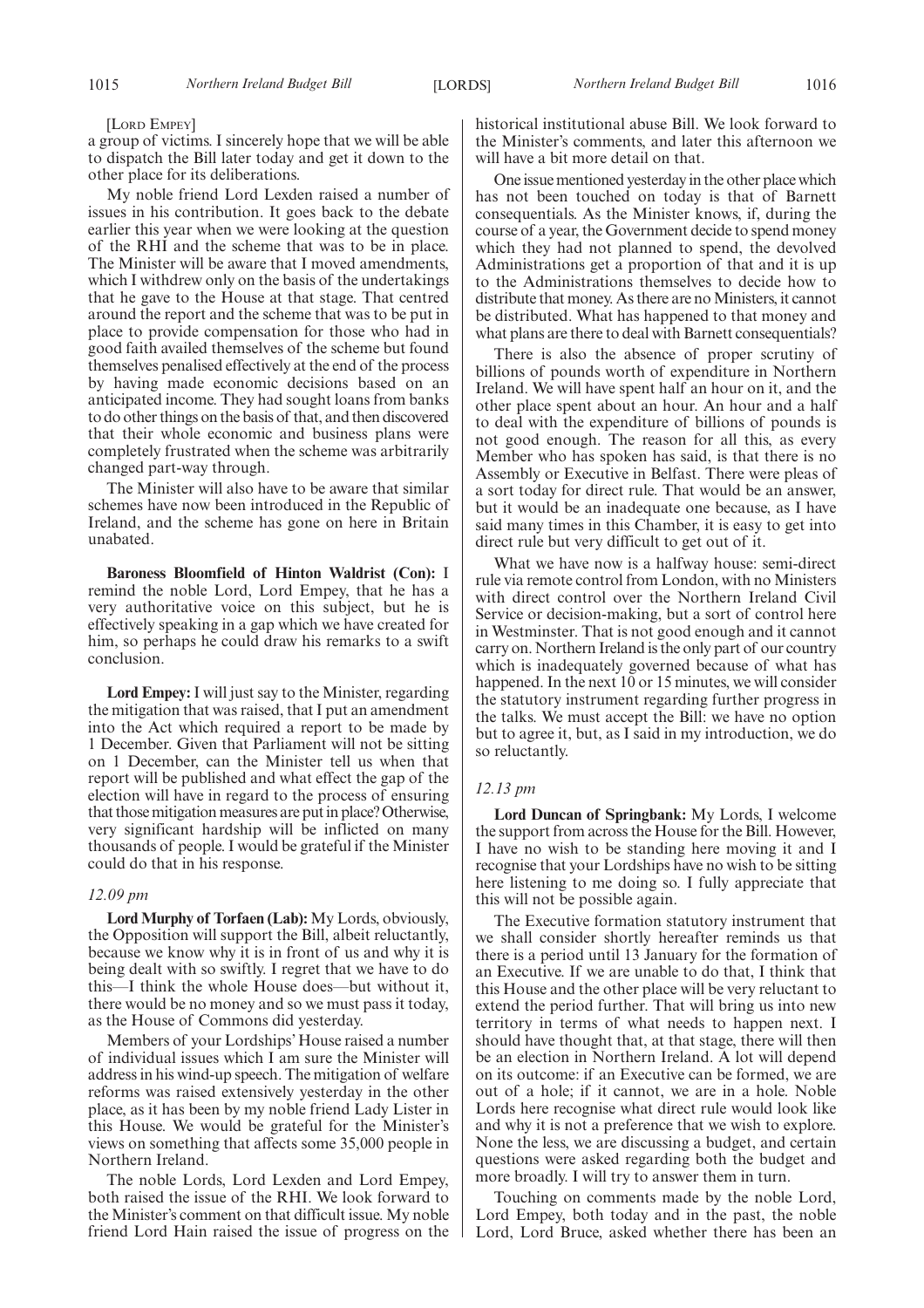increase in funding for the health service. There has been an increase of 3.8% in that funding. However, as the noble Lord conceded, the reality is that that amount of money has not been adequate to address the issues raised by the noble Lord, Lord Empey, which require more than a 3.8% increase in funding. Although we have put a further £17 million into an in-year monitoring exercise, that too is inadequate to address these significant problems. Only an incoming Executive, or government by other means, can truly address these issues. The shocking statistic presented yesterday by the noble Lord, Lord Empey, and echoed again today by other noble Lords, is chilling to consider. That alone should be reason enough for the parties in Northern Ireland to give due consideration to expediting their ability to get that Executive back up and running—I hope that it is. None the less, this budget must go forward.

I want briefly to touch on the renewable heating incentive. In March, I made statements in the light of a heated but sensible debate in this place about the need for independent assessment of the hardship in Northern Ireland as a consequence of the subsequent and serious failures in developing a workable approach to RHI. I made a number of commitments then. I am reminded of the quotation from the Duke of Wellington when he chaired his first Cabinet meeting. He said that he gave them the orders and discovered that they wanted to discuss them. I said very clearly what I felt was appropriate for the Northern Ireland Civil Service to move forward with, but I cannot order the Northern Ireland Civil Service to move forward on that basis. A protracted discussion then ensued on how to move this issue forward. Steps have been taken, some of which I will rehearse now, but I commit to writing to my noble friend Lord Lexden and placing in the Library a full and detailed assessment of this issue by tomorrow. I will share that assessment, because noble Lords deserve it and should have had it before now.

Let me put on record where we are on this approach. The responsible department in Northern Ireland held a call for evidence between 17 June and 10 July to examine the issues that should be brought forward for discussion. It published the responses to the consultation on 10 October. It has appointed an independent energy consultant by the name of, I think, Andrew Buglass. His responsibility will be to develop relevant definitions of "hardship" and engage directly with the participants, so that each case will be examined to ensure that we have that information. We expect that that will be responded to before the end of the year.

I will put all this in a detailed response to my noble friend Lord Lexden, to make sure that he has the information. I put on record an apology for this not happening beforehand—he deserved it before now. I should have informed the House of the steps being taken before the debate, rather than doing so now. I hope that noble Lords will accept the apology in the manner in which it is given.

**Lord McCrea of Magherafelt and Cookstown:** Can the Minister tell the House whether there is any clarity on the differential between the tariff proposed for Northern Ireland and the tariffs in England and the Republic of Ireland?

**Lord Duncan of Springbank:** I believe that there is clarity there. I have answered that question before but, again, for the benefit of all, I will make sure that that information is included in my answer to ensure that there is an appreciation of how the tariff in Northern Ireland sits alongside tariffs in the rest of the British Isles, so that it can be understood. The noble Lord will recall that when we discussed this issue, we looked at different elements which created the need for differential tariffs for particular time periods and baselines. Rather than explaining this at greater length, I will put it in the response that I will lodge in the Library tomorrow.

Yesterday, the noble Baroness, Lady Lister, asked about welfare and I believe that I gave a positive response. She has subsequently written to me and I will respond in a similarly positive manner. I do not wish to see a situation develop in Northern Ireland where those who are experiencing these challenges and facing potential hardship suffer in any way—I repeat, in any way—as a consequence of the absence of an Executive. I will happily share that letter with noble Lords. I will put a copy in the Library, so that they can see what I believe we should be doing to ensure not only that we address this matter expeditiously but that the people of Northern Ireland can appreciate that it will be done, so they will not face the hardship which might indeed have been on the horizon had we not been able to move forward in this regard.

On the role of an incoming Executive, it is not going to be easy for them because in truth, a number of the bigger problems—not least in the health service and education—stem from before the collapse of the previous Executive; they did not start with the collapse of this one. There are long-standing issues which have not been addressed for a range of reasons, and there will be a serious challenge for any incoming Executive or whomsoever has to administer governance in Northern Ireland. For obvious reasons, I hope that it is an incoming Executive, but I am aware that there is only so long that this can continue. I have made a number of statements about this in the past and events have made a liar of me. I do not wish to repeat those statements, but I shall repeat a simple one: the people of Northern Ireland deserve much better than they have got, and we have to move forward in a sensible manner.

The noble Lord, Lord McCrea, asked why certain issues have been taken forward in this place and not others. The only thing I would note is that if we end up with direct rule, I am afraid that this House and the other place will decide which issues are going to be taken forward and in what order. I do not believe that that is the right way forward at all, and it may well be that they do not marry up with the situation in Northern Ireland, even though I would wish it to be so. That is a portent and a warning.

The noble Lord, Lord Murphy, raised the question of the Barnett consequentials. I do not have the exact answer but I will find out and report back to the noble Lord if he will allow me to do so.

If I have failed to address any particular issue, I will happily write to noble Lords.

**Lord Lexden:** Can my noble friend give the House any information about the publication of the independent report on the inquiry?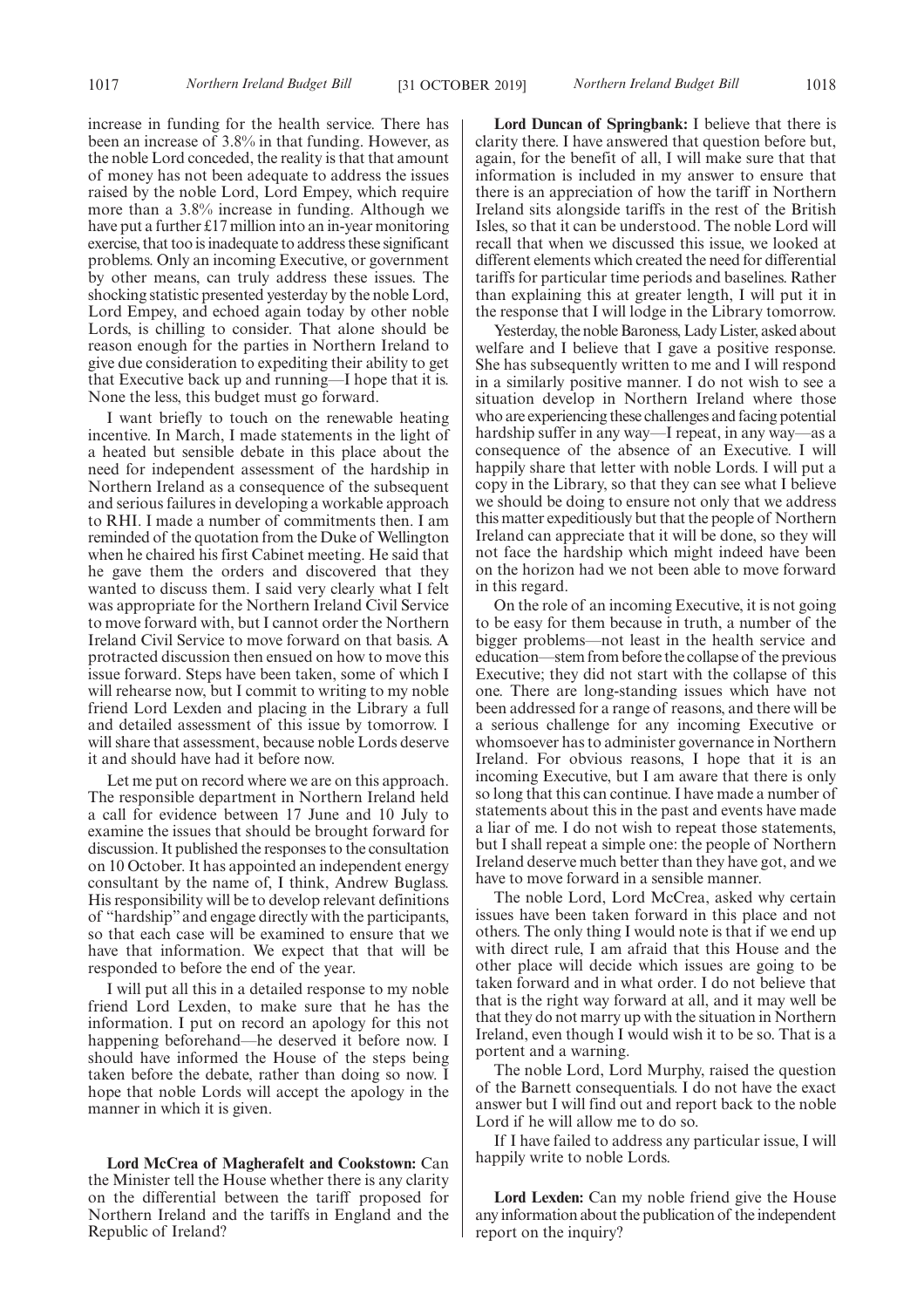**Lord Duncan of Springbank:** My noble friend has reminded me of something that I could not find in my written notes. I cannot give an exact date, but he will be aware that we published our own report on that. I shall use the word loosely, but I hope that its publication is imminent. I think it has reached the stage where it can be published and that now, it is just a question of when. The moment I am aware of the publication date, I will ensure that noble Lords are given it so that they are aware of it. I do not want to keep it a secret; it is just that I do not have the information.

**Lord Hain:** Perhaps the noble Lord would follow up on our previous exchange, and I apologise to noble Lords for briefly pursuing this. It is my understanding, based on recent discussions I have had at the Bar of the House with Members of Parliament, including MPs from Northern Ireland, that business managers in the Commons are telling them that there is no time to take the remaining stages of the Historical Institutional Abuse (Northern Ireland) Bill. If that is the case, perhaps I may put two things on the record. First, that is not right. To use the excuse of electing the Speaker on Monday as a reason not to take through the Bill is unacceptable. If it means MPs sitting for a few hours more on Monday, they must do so in order in to protect the victims of historical institutional abuse because they have suffered horrendously.

The other procedural option—I have checked this, and I am a former Leader of the Commons—is that a First Reading in the Commons could take place. It could then go into the wash-up period. I have been told for a fact by Members of the Labour Opposition that they will support it, as will the DUP, Lady Sylvia Hermon, the Liberal Democrats and, I am sure, the SNP, so it could receive Royal Assent. The information that MPs have been given that there is no time for Royal Assent is nonsense. Royal Assent could be given at any time before Dissolution formally takes place. I am sorry to burden the House with this, but it is important to put it on the record.

**Lord Duncan of Springbank:** The noble Lord brings information to the House that I am not privy to. I have not had a chance to speak with business managers in the other place. I will be disappointed if his recitation of the details is correct, but I can say only that I do not know the answer because I have not had an opportunity to find out. We will return to that Bill later on this afternoon, when I will have more information. At that point, time having allowed me to have the necessary discussions with the other place, I will be in a better position, I hope, to answer the very questions that he raised.

**Lord McCrea of Magherafelt and Cookstown:** The Minister will accept that, if what the noble Lord was told by the other House is put into operation, that will be totally unacceptable to the people of Northern Ireland and to both Houses. I listened to the debate in the other House following a question to the Prime Minister and I have read the debates in this House on the issue, and there is unanimity on getting this matter resolved. Where there is a will, there is always a way. If there is not a way to push this through, it is because somewhere in the system, whether in the other House or within the Government, it seems there is not the will.

**Lord Duncan of Springbank:** I do not doubt the resolve of this House in any manner, nor do I doubt the resolve of the cross-party approach to this matter. That was made very clear yesterday and in the exchanges thus far in this debate, and I expect it will be made clear in the debate to follow. On that basis, all I can say is that I will go away, find out more and bring back to noble Lords information that I hope will help everyone to appreciate what is going on.

**Lord Murphy of Torfaen:** The Opposition is entirely behind my noble friend on this, but could the Minister look at the point that he made about the wash-up? As long as we pass the Bill later and First Reading is taken in the other place—nothing happens; it is simply received—it could go into the wash-up and be given Royal Assent. That is the specific thing that we are asking the Minister to do between now and 4.30 pm.

**Lord Duncan of Springbank:** I am happy to take on that commission from the noble Lord. I will report back on the question of the wash-up and provide any information that I have at that point.

Returning very briefly to the Bill before us, I beg to move.

*Bill read a second time. Committee negatived. Standing Order 46 having been dispensed with, the Bill was read a third time and passed.*

### **Northern Ireland (Extension of Period for Executive Formation) (No. 2) Regulations 2019**

*Motion to Approve*

*12.27 pm*

*Moved by Lord Duncan of Springbank*

That the Regulations laid before the House on 21 October be approved.

*Relevant document: 3rd Report from the Secondary Legislation Scrutiny Committee*

**TheParliamentaryUnder-Secretaryof State,Department for Business, Energy and Industrial Strategy and Northern Ireland Office (Lord Duncan of Springbank) (Con):** My Lords, it is good to be back among noble Lords today. I am conscious that I have had the pleasure of updating your Lordships' House on Northern Ireland affairs frequently over recent weeks. It should therefore come as no surprise that I seek the House's approval for this statutory instrument.

The Secretary of State announced on 21 October that he was extending the period for Executive formation to 13 January 2020. That is the only extension permitted under the terms of this Act, and the Secretary of State has no discretion as to the length of that extension. My right honourable friend the Secretary of State took this decision even though he has been making every effort to ensure that there is an Executive that can be sustainably reformed. He was disappointed—I echo and emphasise that—to have to take this step.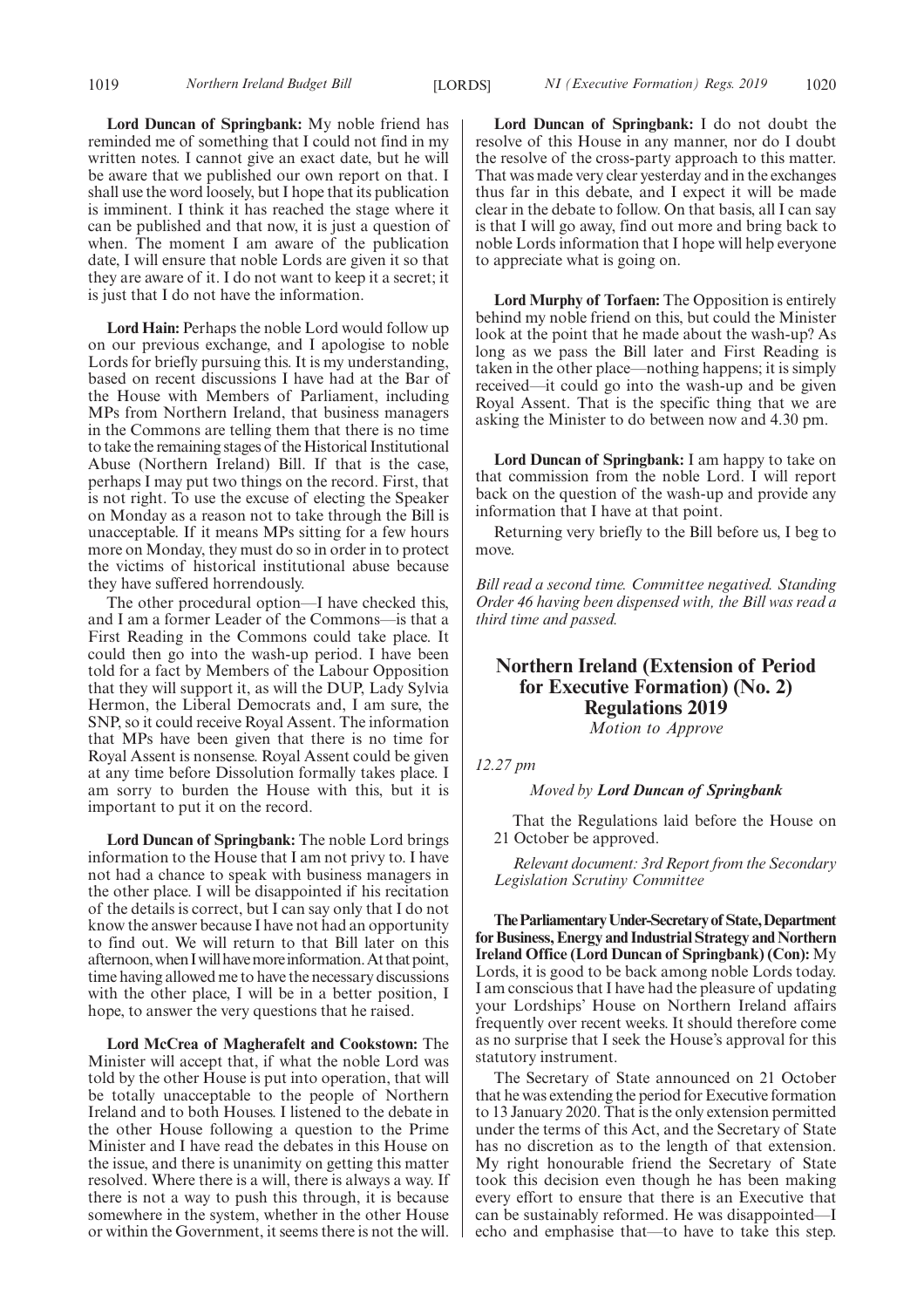None the less, it has unfortunately proven necessary. Noble Lords will be aware that, in the absence of Ministers, civil servants have before them a number of responsibilities that would not normally fall to them and we must ensure that they are adequately protected during this period.

As I said on Monday, the reality remains very simple: the parties are close to an accommodation that could see a restoration of the Executive. Only a few issues divide them. But it will take courage and determination for these issues, small though they may be, to be resolved. These regulations ensure that when a new Government return in December, after the election, they can move swiftly to work with the parties and the Irish Government, in full accordance with the three-stranded approach, to break—we hope—the deadlock as swiftly as possible. I know that all of us in this Chamber are very clear that we wish to see a restored Executive for the reasons discussed today and previously occasions. I beg to move.

**Lord Bruce of Bennachie (LD):** My Lords, I have two things to say to the Minister. It is interesting that he thinks this might be the last step on the way. That may or may not be true. We are on the brink of an election. These issues will be pretty actively debated across Northern Ireland and Sinn Féin, the DUP and the other parties will have to explain why there is no Assembly. The outcome of the election may give an indication of whether the mood in Northern Ireland is shifting to put pressure on those who are not co-operating.

The Minister said that he hopes it will be possible to get the Assembly back and that there are only a few issues. To the extent that we know what they are—they seem to come and go a bit—they are issues for the Assembly to discuss, rather than excuses not to be in the Assembly. There is a certain contrariness about it. From the Minister's statement, it is clear that the Government are looking towards the possibility of an election breaking the deadlock. The noble Lord, Lord Morrow, said he thought we will be in the same place in a year's time. I hope he is wrong, and I hope the people of Northern Ireland will prove him wrong. Elections may not fundamentally change the position but they will at least bring it up to date. Last time there was an election in Northern Ireland, it was an election to a functioning Assembly. Now people will have to ask why they have not done it, which may well make a difference. That said, we on these Benches are happy to approve the Motion.

**Lord Morrow (DUP):** My Lords, since my name has been mentioned, although not in the usual derogatory way, I shall speak briefly. I do not think any party is more enthusiastic than mine about the restoration of the Northern Ireland Assembly. I have read what the Secretary of State said: that there are a few minor issues that need resolution. That begs the question: if they are so minor, why are they not resolved? We have been here so often. It gives me no pleasure to stand here and say these things; that is not where I am politically and it is not where my party is on this issue. We want to be in there, not only because we have a responsibility to be there but to deliver for the people of Northern Ireland. Whatever these one or two minor issues might be—I say clearly that we have not heard about them yet—let us hear what they are and have a resolution. Unfortunately, it will not happen before the election.

The noble Lord, Lord Bruce, is right: the parties will be challenged, and rightly so, about why we have not got a Northern Ireland Assembly up and functioning. I suspect I will be involved in some way in the election, and I am happy to take that on the chin and give an explanation of why we are where we are. I will do it with some regret.

**Lord Empey (UUP):** My Lords, I am sorry that the noble Lord, Lord Morrow, feels deprived because he has not been addressed in a derogatory fashion. We can easily fix that, if he feels the need.

I must say to the noble Lord, Lord Bruce, that I have heard the phrase "minor matters" before. I do not think they are minor because the headline issue is not the issue. RHI was a disaster but I accept and agree that it was not "the" issue. There were underlying issues that cannot easily be put into a Civil Service box that we can tick. There are relationship issues; there is the bigger picture of Brexit; there is the political situation in the Republic of Ireland, where some parties have a role to play; and there is the whole prospect of having to take difficult economic decisions, which will not necessarily be popular with certain elements of the parties' supporters. Therefore, I do not think it correct to say that there are only a few issues left—believe me, parties in Northern Ireland can manufacture issues. If we could turn that into an economic engine, we would be a very wealthy part of the country, because there would be no difficulty whatever in finding more issues on which to have grievances.

On paper, that is how it looks from the outside, but I suspect that it would not be the actual position when push came to shove. That is why I have continuously argued in this place that the process being used is the wrong one. We have been here before. Sometimes effort is needed to tease out the real issues that lie behind the headline ones. I think the noble Lord, Lord Murphy, knows what I am getting at and agrees. This question has come up several times today, whether on the subject of health or something else, but I think we shall have to start differentiating between issues where people's lives are at stake—and potentially being lost—and those where people's quality of life is permanently altered through non-action by agencies of the state.

I am a long-term devolutionist. I believe in it and have supported and worked for it, so I am in no rush to see powers brought back here. However, I would argue that there is an emergency when people's lives are being threatened and affected dramatically. This Parliament has a role to play in that and a responsibility to take it seriously. Obviously, when we come back, the issue will still have to be addressed. Whether it will be possible to get an agreement to establish an Assembly by 13 January, I do not know. I hope it will be but I suspect it will not, and we will then be faced with the dilemma of whether to continue with the existing arrangements, via an election, and see whether it can be kick-started again. However, I maintain that, in parallel with that, we will still have to address the fact that there are issues—in particular, on health—that require action, and the people cannot keep waiting.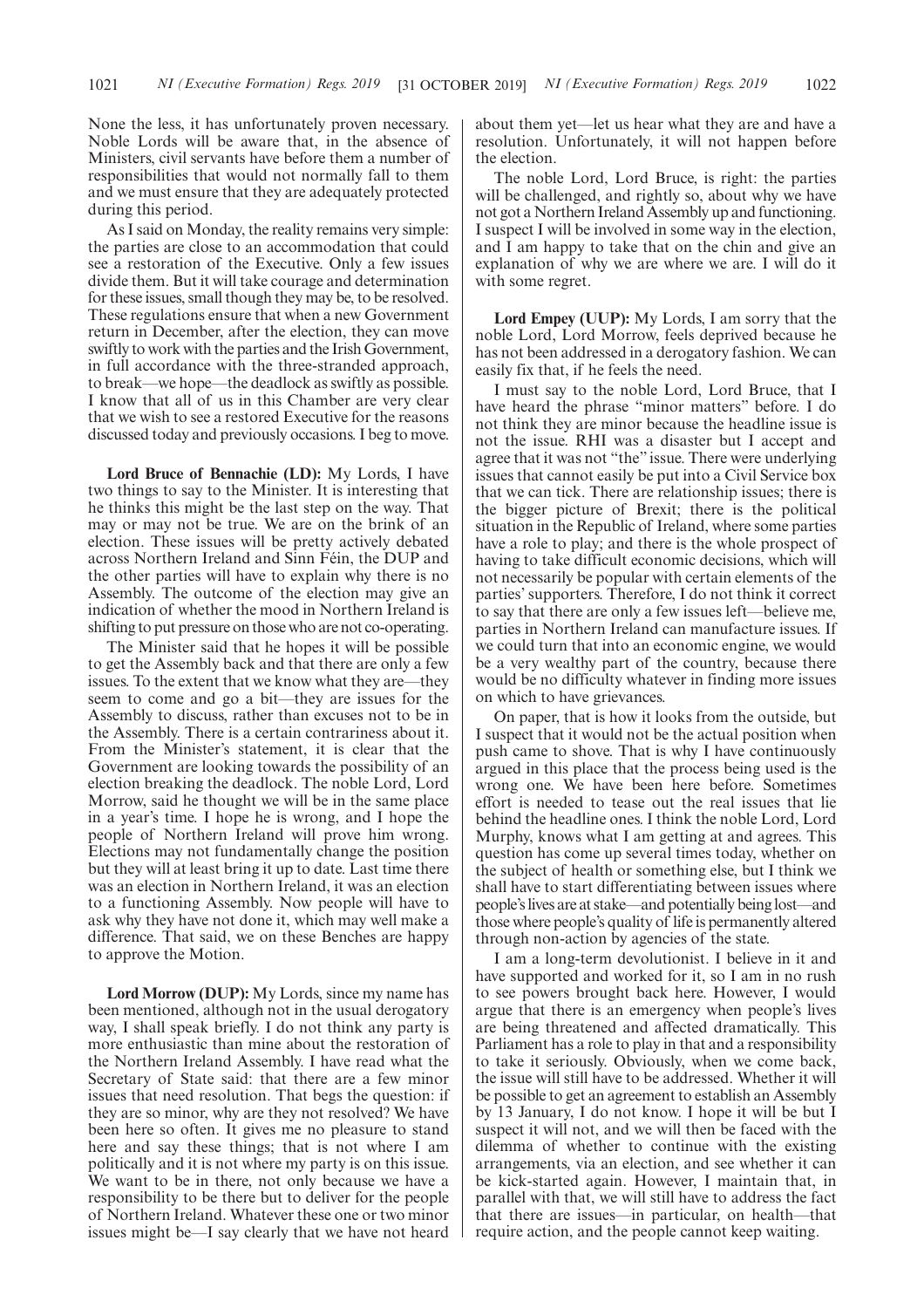#### [LORD EMPEY]

We have discussed money. There have been increases but everybody knows that inflation in the health service is far higher than inflation in the general economy, and that is the trap that we have been in. There is no ability to plan the workforce, and that is a contributory factor because we have only 12-month budget cycles. The point that was made about the Barnett consequentials was a very good one. Technically, if money is given to health here, Northern Ireland gets a Barnett consequential, but that does not mean that it is spent on health. That decision is taken by the Executive, who might distribute it to different departments. The Civil Service is confronted with the same dilemma. That a Minister of the Crown has to stand up here and tell the House that he, as a Minister of the Crown, cannot instruct a civil servant just illustrates the impossibility and hopelessness of the position that we find ourselves in.

**Lord Murphy of Torfaen (Lab):** My Lords, we, of course, support this statutory instrument and, again, we support it reluctantly. This is the fourth occasion this week that Northern Ireland business has been discussed in this Chamber; this and, indeed, the last item to be discussed this afternoon, are all about the fact that there is no Government in Northern Ireland.

Looking at Scotland and Wales, which have their devolved Governments and assemblies, it is difficult to imagine what outcry there would be in the United Kingdom if democracy were suddenly to disappear from Edinburgh and Cardiff as it has from Belfast. We obviously cannot carry on like this, yet there is a chance—a window of about three or four weeks in January—when all this could change. As the noble Lord, Lord Empey, has said, it is not really about this or that issue, but more about a lack of confidence and trust between parties in Northern Ireland, and possibly between parties in government.

I agree that the general election could concentrate minds; the issue could itself become an election issue. Whether we can resolve it is another matter, but it will be discussed. Nothing will happen in relation to talks, because of the election and because of Christmas. I just hope that the parties will get together once the Christmas holiday is over, perhaps in a different way with some fresh thinking. As we have argued persistently from this side of the Chamber—it has been argued elsewhere as well—perhaps this could happen with an independent interlocutor; perhaps with a different sort of process; perhaps with the involvement of Prime Ministers, whoever they might be come the end of the year.

Something different has to happen, because we do not want a Minister to come to that Dispatch Box in January and say, "No, it hasn't worked again", which would mean that we would have to extend by another three months until Easter. That just cannot carry on. All of us in this place hope and pray that there will be success in those talks. In the meantime, we support the Government.

**Lord Duncan of Springbank:** My Lords, as I was listening to this short debate, I was reminded of a poem by Longfellow. I hope noble Lords will forgive me if I read a part that seems appropriate:

"Labor with what zeal we will, Something still remains undone, Something uncompleted still Waits the rising of the sun … Waits, and will not go away; Waits, and will not be gainsaid; By the cares of yesterday Each to-day is heavier made; Till at length the burden seems Greater than our strength can bear, Heavy as the weight of dreams, Pressing on us everywhere. And we stand from day to day, Like the dwarfs of times gone by, Who, as Northern legends say, On their shoulders held the sky".

That is where we are, I am afraid, with dreams gone by. We are literally sitting here considering how to extend through a general election period, which will consume the oxygen in the room. We will then arrive at the other side with precious little time to move forward before 13 January when we will need, once again, to reconvene here and take these matters forward. It is dispiriting, but it is where we are. This legislation is necessary, I think we can all agree. But the reality remains that, during this period, something has to happen.

I note that a number of Lords have spoken about the notion of "minor". The point is that one person's minor issue is another's major issue. If they were all minor issues, I do not doubt that we could have made great progress by now but, sadly, what for one person is massive is for another considerably different. There is a line from a Laurel and Hardy film:

"You can lead a horse to water, but a pencil must be lead". We can bring the people to the discussions, but we cannot always bring the outcome we want from it. I wish I was in a better position to give you positive statements on this, but I am not going to pretend any more. This needs to be done. We need to get an Executive re-formed. The alternatives are not worth considering. On that slightly downbeat and negative note, I commend the regulations to the House.

*Motion agreed.*

### **Representation of the People (Annual Canvass) (Amendment) Regulations 2019** *Motion to Approve*

*12.43 pm*

#### *Moved by Baroness Chisholm of Owlpen*

That the draft Regulations laid before the House on 14 October be approved.

*Relevant document: 3rd Report from the Secondary Legislation Scrutiny Committee (special attention drawn to the instrument*)

**Baroness Chisholm of Owlpen (Con):** My Lords, the annual canvass is an information-gathering exercise which electoral registration officers, appointed by local authorities across Great Britain, are obliged to conduct each year to ensure their local electoral registers are as complete and accurate as possible. This currently involves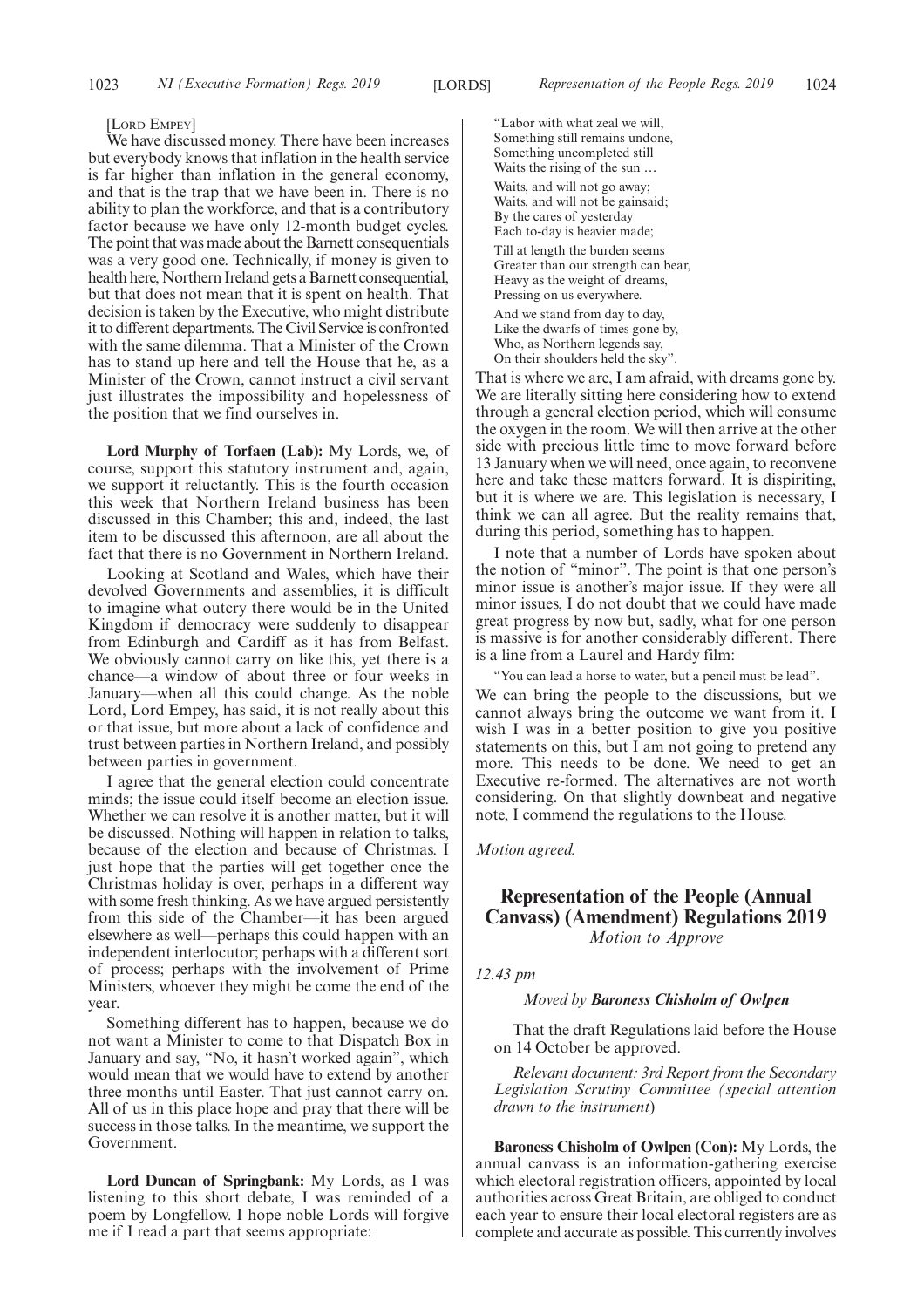sending a form to each residential address with a prepaid, pre-addressed envelope, which households must legally respond to, whether or not the details the ERO holds for that address are accurate. This is followed up with a further two written reminders and a household visit if the household does not respond.

This one-size-fits-all approach to the annual canvass, which incorporates numerous prescribed steps, takes little account of differences within and between registration areas. The current regime is heavily paper-based, complex to administer and stifles innovation. It is expensive and inefficient, for both government and EROs, and is financially unsustainable in its current form. Furthermore, it is clear that the current process leads to confusion for the citizen. If you have lived at the same property for 30 years, it seems nonsensical to complete and return a form every year stating the same thing.

As part of our commitment to making the process of electoral registration as smooth and simple as possible, in 2016 and 2017 we worked with 24 local authorities to design and deliver pilots across Great Britain to test whether or not there were potential alternatives to the current annual canvass process which could be more efficient and at least as effective. The evaluation of the pilots provided a strong body of evidence which has informed the development of a new, less prescriptive and burdensome canvass model that will still act as an effective audit of the electoral registers.

These regulations implement this new model. The most significant change is that the new model moves away from a one-size-fits-all approach and instead provides for a more tailored canvass. Households that have not changed since the previous year can follow a more streamlined, cost-effective process, enabling the ERO to target their resources to where responses and updates to the electoral register are likely to be required. These households will be identified through a new data-matching step at the outset which will inform the ERO which households are likely to remain unchanged. The pilots showed that between 57% and 83% of households across the pilot sites remained unchanged since the previous year. By identifying these properties, the ERO will be able to focus their attention on the properties likely to require additions to the register, and specifically to direct more resources towards registering to vote those hard-to-reach groups.

The data-matching step will involve EROs matching their data on registered electors against data held by the DWP and, where relevant, locally held data sources. Where the data the ERO holds on registered electors matches data in a national or other locally held dataset, the ERO can have a level of confidence that the details they hold on their electoral register remain accurate. The ERO will then follow one of three routes for each property. Route 1 is the matched properties route. This will be used for properties for which the data indicates that the names the ERO holds on the electoral register for that property are likely to be complete and accurate. By introducing route 1, we will align the audit of the electoral registers with citizens' expectations, as they will now no longer have to take any action regarding the canvass unless updates are required to their household's entry. Route 1 will also save EROs conducting a resourceintensive canvass exercise for a property where there is a high likelihood of the correct people being registered on the electoral register.

Route 2 is the unmatched properties route. This is the default route and will be used for properties for which the data-matching exercise has highlighted that there may be a change in the people who are currently registered, or not registered, for the property. This route is similar to the current canvass process but allows the ERO to use e-communications and telephone calls to communicate with electors instead of hard-copy correspondence. Route 3 is the defined properties route. This will be available for properties for which the ERO believes they can more effectively and efficiently obtain the current list of residents using an alternative approach. The ERO will be able to identify a "responsible person" to provide the most up-to-date list of people who should be invited to register in respect of the property. Examples of such properties are care homes and student halls of residence, where a care home manager or a university accommodation manager are in a unique position to provide the ERO with the information of everyone who lives in the accommodation.

In respect of all three routes, these regulations allow for more efficient and modern communication methods, such as emails, text messages, telephone calls or a short letter encouraging electors to respond using online channels rather than via post. With the introduction of these communication methods we have ensured that safeguards are in place, such as by guaranteeing that each property will be contacted and given the chance to update their details.

Noble Lords will wish to note that the provisions outlined in these draft regulations relate only to the parliamentary registers across Great Britain and the local government register in England. Under the respective devolution settlements, responsibility for the local government registers in Scotland and Wales is devolved. The final canvass reform policy was agreed between the Minister for the Constitution and counterparts in the Scottish and Welsh Governments. It will be for the Welsh and Scottish Governments to introduce complementary legislation to cover the local government registers in Wales and Scotland. We have worked closely with officials in the Welsh and Scottish Governments to enable them to create complementary statutory instruments, which they are due to lay in their respective legislatures in the coming weeks. This should enable these reforms to be in place across Great Britain registers by the beginning of 2020. This shows that, even in these most politically divisive times, Administrations of different colours can work collaboratively to ensure that the fundamental pillar of our democracy—maintaining a complete and accurate register enabling participation in elections—is given support to flourish and improve.

The EROs fully support these reforms to the annual canvass. Given their frontline experience administering the process year on year, they are best placed to understand how important modernising this process is. These regulations are the culmination of three years of collaboration with key stakeholders, such as the Association of Electoral Administrators, and the Scottish Assessors Association, which represent EROs and electoral administrators. A public consultation was also run on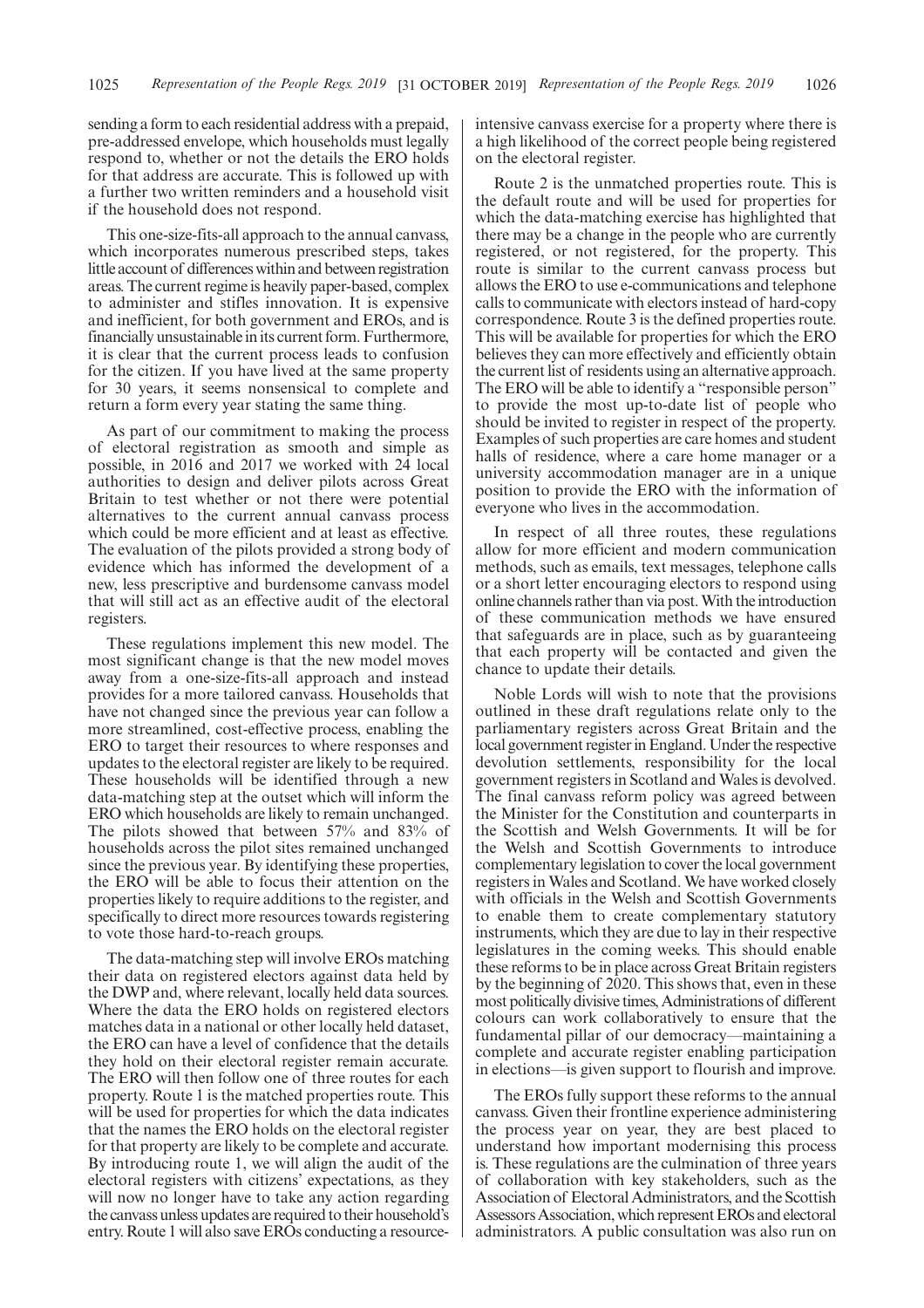#### [BARONESS CHISHOLM OF OWLPEN]

these new proposals, garnering responses from electoral administrators throughout the country. In addition to this, government officials visited every region of Britain presenting the proposed reforms to groups of electoral administrators ahead of the publication of the final statement of canvass reform policy in September. It is worth noting that feedback from the electoral community on the proposed reforms has been positive. In his response to the 2018 consultation, Peter Stanyon, chief executive of the AEA, said:

"We believe that using data to deliver a better experience for citizens is the right approach to take. Electors cannot understand the necessity to confirm their details each year and allowing them to be contacted without needing to respond is a step forward. It will also deliver much needed cost savings to local authorities".

The Government have also worked closely with the Electoral Commission on the design of these reforms. Section 8 of the Electoral Registration and Administration Act 2013 provides that the commission must be consulted on certain changes to the annual canvass process. The Electoral Commission's report on these regulations, laid alongside them, was also overwhelmingly positive. In particular, it noted:

"The canvass reform proposals should result in greater efficiency, allowing Electoral Registration Officers…to focus their increasingly limited resources on areas of greatest need thereby better meeting the objective of the canvass".

The Government were also required to consult the Information Commissioner's Office on the regulations. The ICO noted:

We are satisfied that the draft SI accurately reflects the aims of the project and is correctly limited in scope to deliver the Canvass Reform … [T]he Cabinet Office has, so far, weighed the risks and benefits of the new scheme, considered its necessity and proportionality, and sought to mitigate the risks identified."

Noble Lords may note that the Secondary Legislation Scrutiny Committee has raised some concerns around the Explanatory Memorandum, which is being rewritten to address those concerns and will be published next week. However, it has raised no concerns with the policy or statutory instrument itself. Also, it is important to note, in this momentous week with the Early Parliamentary General Election Bill 2019-20 coming through Parliament, that this draft statutory instrument has no impact on the registration for this election, and in the future will continue to maintain the high standards that electoral registration officers achieve in ensuring that all eligible electors are able to register to vote.

In conclusion, the current annual canvass process is not fit for purpose. Put simply, these regulations would give EROs greater flexibility to decide how to canvass their local areas, providing them with opportunities to identify where greater efficiencies could be made locally. They will also make the citizen experience more streamlined and user-friendly. These regulations are uncontentious, largely technical, and have the support of all major electoral stakeholders, as well as the Welsh and Scottish Governments. They also meet our 2017 manifesto commitment to,

"continue to modernise and improve our electoral registration process, making it as accessible as possible so that every voice counts".

By bringing the annual canvass process into the 21st century, we are doing that. I beg to move.

**Lord Rennard (LD):** My Lords, these regulations are important, but they appear to be being put forward in some haste. I understand that they will be taken today without debate in the House of Commons, which, ironically, leaves this place again having to scrutinise issues fundamental to our democracy.

Our Secondary Legislation Scrutiny Committee said that the Government's Explanatory Memorandum,

"failed to provide a coherent overview of the intended policy changes". It described the Explanatory Memorandum as "impenetrable", which does not inspire confidence. Therefore, there is a need for some caution—perhaps even a little suspicion—about these regulations, given the history of the issue of the annual canvass.

Perhaps we should remind ourselves that all parties agreed with the principle of individual electoral registration, but, when the legislation was being prepared, the Conservative side of the coalition was keen to drop the annual canvass. Those of us most concerned with levels of voter registration were strongly opposed to this, and Parliament agreed that it would be retained.

The proposals now, for a more targeted annual canvass, are sensible in principle. The present system is inflexible and, as the Electoral Commission warns, some necessary steps must be taken to help increase levels of registration if we are to proceed in this way with the annual canvass. I seek some assurances from the Government in that respect.

First, we should look at an issue of principle. For many things, such as a subscription to an information service, the data principle must always be one of opt-in. But you do not need to opt in to the right to have NHS treatment or the rights that are automatically afforded to every citizen under the law. So you should not have to opt in to the right to vote. If we make changes to the annual canvass, progress must be made towards automatic voter registration, in which any engagement with a state body showing that you are eligible to vote should result in your inclusion on the electoral register. If HMRC, the DVLA, the DWP, the passport authority, your local council or your university know where you live and that you are legally entitled to be on the voting register, you should be included automatically, as a right. If electoral registration officers have legitimate access to other data—for example, from credit reference agencies—they should be able to use it.

The new proposals for the annual canvass provide for an element of automatic re-registration when the details of people in a household have not changed. However, a survey conducted by the Electoral Commission some time ago showed that most people think that the electoral registration process is automatic for everyone and that they do not need to do anything to get registered. That is partly why so many registration forms are discarded, so many people are omitted from the register, and so many are unable to attend a polling station or get a postal vote for an election.

#### *1 pm*

In 2015, the Electoral Commission estimated that 8 million people were missing from the electoral register. If they had been included then the outcome of the general election that year—and of the referendum the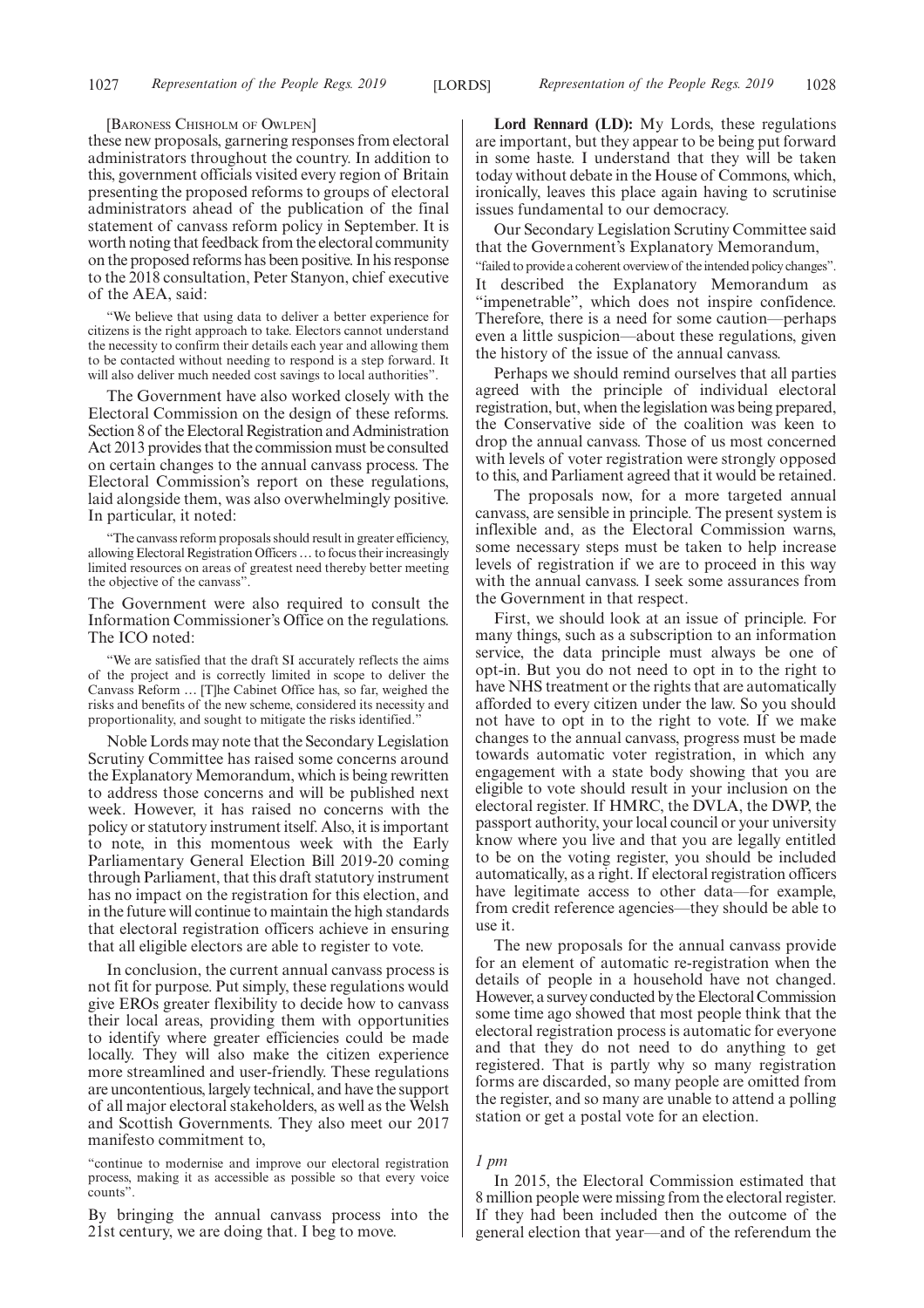following year—might well have been different, as the youngest people were the most likely to be omitted from the voting registers. We are now preparing for a general election campaign knowing that the most recent estimate from the Electoral Commission is that around 9 million people who are entitled to vote are either not registered or not registered correctly. One does not need to know much about elections to know how important those numbers are in helping to ensure a fair and democratic outcome. Given that polling day is six weeks away today, what steps are the Government now taking to try to ensure that as many people as possible are registered in time to vote in the election on 12 December?

We have recently seen the Government spend  $£100$  million on propaganda about leaving the EU today, which we are not doing. We have also seen them waste a lot of money producing 50p coins to commemorate leaving today, which we are not doing. But what we are doing is having a general election on 12 December, so how much money will the Government spend on advertising the need to ensure that people are registered to vote?

On the issue of principle, will the Minister confirm that the right to vote is not something that should require an opt-in principle but is a right that should be afforded automatically? The change in methodology for the annual canvass is said to result in a saving of £20 million per year. Can the Minister confirm that this sum will in future be reinvested in helping to ensure that as many as possible of the 9 million people who are unregistered, or incorrectly registered, will be included and enabled to vote in future?

**Lord Wallace of Saltaire (LD):** My Lords, I declare an interest as someone who was involved with the Electoral Registration and Administration Act 2013. I remember the discussions with the noble Baroness, Lady Finn, and others within the Government about the change from household to individual electoral registration; and the frustrating discussions we had then about data matching and a wider modelling of individual data held in the Government's hands, which would have made this all a great deal easier. When the Minister says—six years later—that we are bringing electoral registration into the 21st century, that is a bit generous. We are bringing a little more modernisation to electoral registration but it is not that modern yet, compared to a number of other Governments who are now beginning to bring data together.

I entirely agree with paragraph 7.2 of this dense document, which says:

"In its current form, the annual canvass … is heavily paper based, inefficient and outdated, leaving little scope for digital innovation". This modest change does not take us very far down the road towards digital innovation.

I strongly agree with my noble friend Lord Rennard that we have to move towards an automatic system for voter registration for all citizens. I recognise, and the noble Baroness, Lady Finn, would probably agree, that in changing the system the Conservatives are more concerned with ensuring accuracy and the Liberal Democrats are—as I suspect the Labour Party also is—more concerned with ensuring that we also get completeness. The gap between those we know are eligible to vote and those on the register is a real problem and a scandal. We all know of the problems in the United States between a right-wing Republican Party which does its best to limit the number of people on the register and the Democrats, who are much more concerned with completeness. We do not want to go further down that road in this country.

I am impressed by the way that in a number of other countries—for example, Estonia—digitisation and the use of government digital data has taken them a good deal further towards providing a unique identifying number for individual citizens. It is a means of access to the data which government hold on you; we in this country have so far failed on that. The verification proposals have not been very successful, after bringing in Experian and a number of other private companies. This is something that we should look at in the next Parliament. Indeed, some of us ought to propose an ad hoc Lords committee, precisely on this. Perhaps the noble Baroness, Lady Finn, and I might then return to the subject on which we battled with a number of people some years ago.

We have seen with the Windrush scandal, and may see again on the question of settled status for EU citizens, that people for whom various government agencies must have held data were unable to demonstrate that they had certain rights and had lived here for a number of years. There are various obstacles as to why the Government do not put that data together: they are legal and administrative, and there is sometimes rivalry between government departments. The move towards a unique identifying number, which is far from the old debate that we used to have on ID cards, would then feed back into making sure that every citizen is automatically on the electoral register. That would take us, at last, into the 21st century—25 years too late by then, probably.

This also links into the question of voting age. I have been converted to supporting a voting age of 16, partly because it would bring young people into the system when they are still at school. The noble Baroness, Lady Finn, will remember the remark that people would make as we debated this. We were told that young people in their 20s did not register for anything: they forgot to register for their doctor and did not register for a whole range of things. That left them, particularly young men, outside the system in which government knew who and where they were. That is unfortunate. If we move to a voting age of 16, young people will go on the register, and will have to be taught about citizenship while they are still at school—another scandal which we need to resolve. The idea that all British citizens have certain automatic rights and obligations will be strengthened.

I therefore give a lukewarm welcome to this mild move. It takes us a little further forward, but it does not take us forward far enough. When some of us suggest in the next Parliament that we should look at the broader question of the collection and maintenance of government data, and individual access to it for each citizen, I hope that it will have a warm welcome in this House.

**Lord Kennedy of Southwark (Lab Co-op):** My Lords, I should first declare an interest as a vice-president of the Local Government Association, as it is local authorities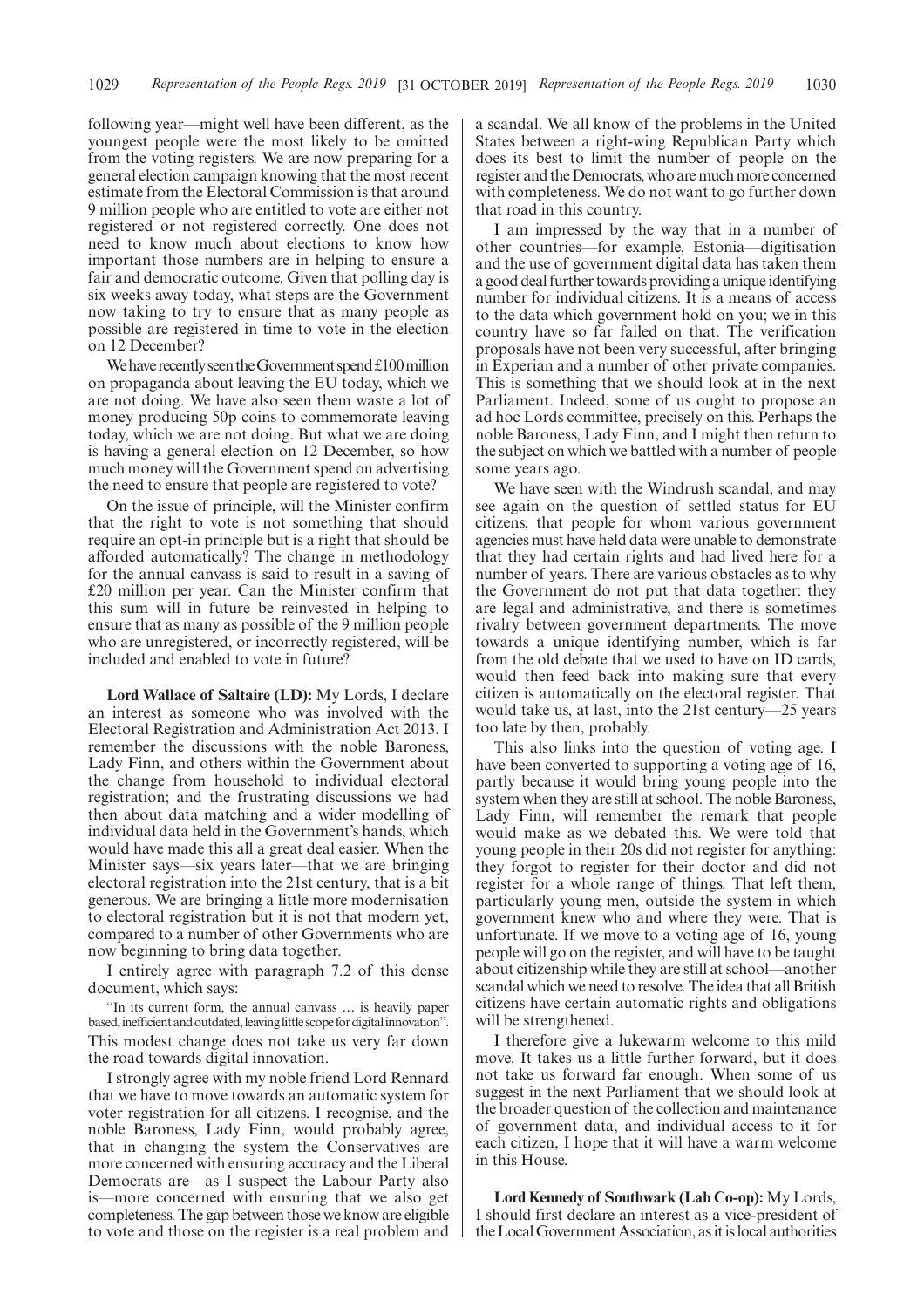[LORD KENNEDY OF SOUTHWARK]

which do lots of the work here. I support a review of the current model of the annual canvass of electors and the aim of making it easier and cheaper to administer. That is important at a time when local authority budgets are squeezed but, like the noble Lord, Lord Rennard, I am a little concerned that this provision has come here very quickly at the end of a Parliament. I would have liked a much longer debate and the time to have looked at this more carefully. That said, I would maybe give it a very lukewarm welcome; that is the best you will get out of me today.

My concern is that if we make changes, we should not damage the primary purpose of the canvass, which is of course to get more people on the register and ensure that it is accurate and complete. That is very important. Whatever changes we are making here today, we know that there are maybe seven million, eight million or nine million people who are eligible to vote in our country but who are not registered. We are doing very little about that, but it is an issue. Yes, we want to be streamlined and cost-effective, but we also want to ensure that we are doing the job properly and getting those people registered to vote. My concern is that we risk not getting that right.

The Government's new model is a hybrid of the models that they have been trying over a number of years. That in itself is a little strange. Can the Minister confirm that the model proposed has been properly tested and that it is not just a case of, "We've tested bits of other models and put them all together"? I fear that that is what the Government have done, without actually testing the model.

I am concerned that the pilots have not been enough. We have talked about the 24 local authorities, but are we confident that the number of authorities involved, and their breadth and scale, has been right? What will the impact be on underrepresented groups? The Electoral Commission did a study of the accuracy and completeness of the register. We all know which groups are more likely not to be registered: 71% of people aged 18 to 34 are registered compared with 93% of people over the age of 55; 58% of private renters are registered to vote compared with 91% of homeowners, and 75% of people from black and ethnic-minority backgrounds are registered, whereas the figure is 84% for white ethnic backgrounds. Various key groups are not registered. Will the Minister set out how the new model will ensure that those groups are registered? If it does not do that, it is a complete failure. We know the people who are not registered. What are we going to do to get them on the register? That will be the test of whether the new model works.

I am all in favour of using technology and other methods and moving on from paper-based systems, but the new model has to work. That is what worries me. I agree with the comments of the noble Lord, Lord Rennard, in this respect.

The regulations get at best a very lukewarm welcome from me. I am concerned generally about where we are. When we get back in the new Parliament—whoever is in government—we need to look at what we do about the millions of people who have the right to exercise their vote but who are not on the register.

**Baroness Chisholm of Owlpen:** I thank the three noble Lords who have taken part in this debate today. I am grateful for their generous, warm—albeit slightly lukewarm—welcome and for not attacking me too much; it is much appreciated.

The noble Lord, Lord Rennard, asked whether the regulations had been debated in the House of Commons. They were debated at 11.30 am today in the Delegated Legislation Committee; the Minister for the Constitution answered questions on them, and they were approved.

The noble Lords, Lord Rennard and Lord Wallace of Saltaire, asked about automatic registration, which has come up quite often in debates in this House. They probably know what my answer is going to be. We feel that automatic registration is not consistent with the principle of individual responsibility and ownership of registering to vote. There are technical obstacles; for example, no one dataset is currently identified which would allow a registration officer to establish all aspects of eligibility to register to vote, in particular nationality. Moreover, the accuracy of other datasets would also be vital. If the data underpinning any system of automatic registration were not robust, it could lead to multiple or duplicate register entries for the same individual, increasing the risk of electoral fraud.

**Lord Wallace of Saltaire:** My Lords, to reinforce that point, government actually has all this data, which demonstrates who people are and where they live, but it has not yet been pulled together. The question that we have to discuss as part of the broader issue of government data management is precisely how, with guarantees on privacy et cetera, that can and should be done. We all know that Google now knows much more about us than do the Government—it probably knows how often I breathe per minute. It is important that, on a cross-party basis in the next Parliament, we discuss how we might take government towards a system which would allow conveniently for automatic registration.

#### *1.15 pm*

**Baroness Chisholm of Owlpen:** I hear what the noble Lord says. That is a good idea and we should perhaps debate it. It is obviously above my pay grade to say exactly when and how, but I have no doubt that it will be debated in this House in the next Parliament. I will take back to the department what the noble Lord has said.

The noble Lord, Lord Wallace, also brought up votes at 16, which, again, I think will be debated. As he knows, the Government have no plans to lower the voting age at the moment having been elected on a manifesto commitment to retain at 18 the current franchise for parliamentary elections. Again, I think this is a matter that will not go away, and I am sure that we will discuss it at a later date.

The noble Lord, Lord Rennard, asked about people registered to vote for this general election and what we were doing. As the noble Lord will know, EROs have a statutory obligation to maintain a complete and accurate register on a year-round basis. They are currently finalising this year's annual canvass and will have recently written to those people identified through the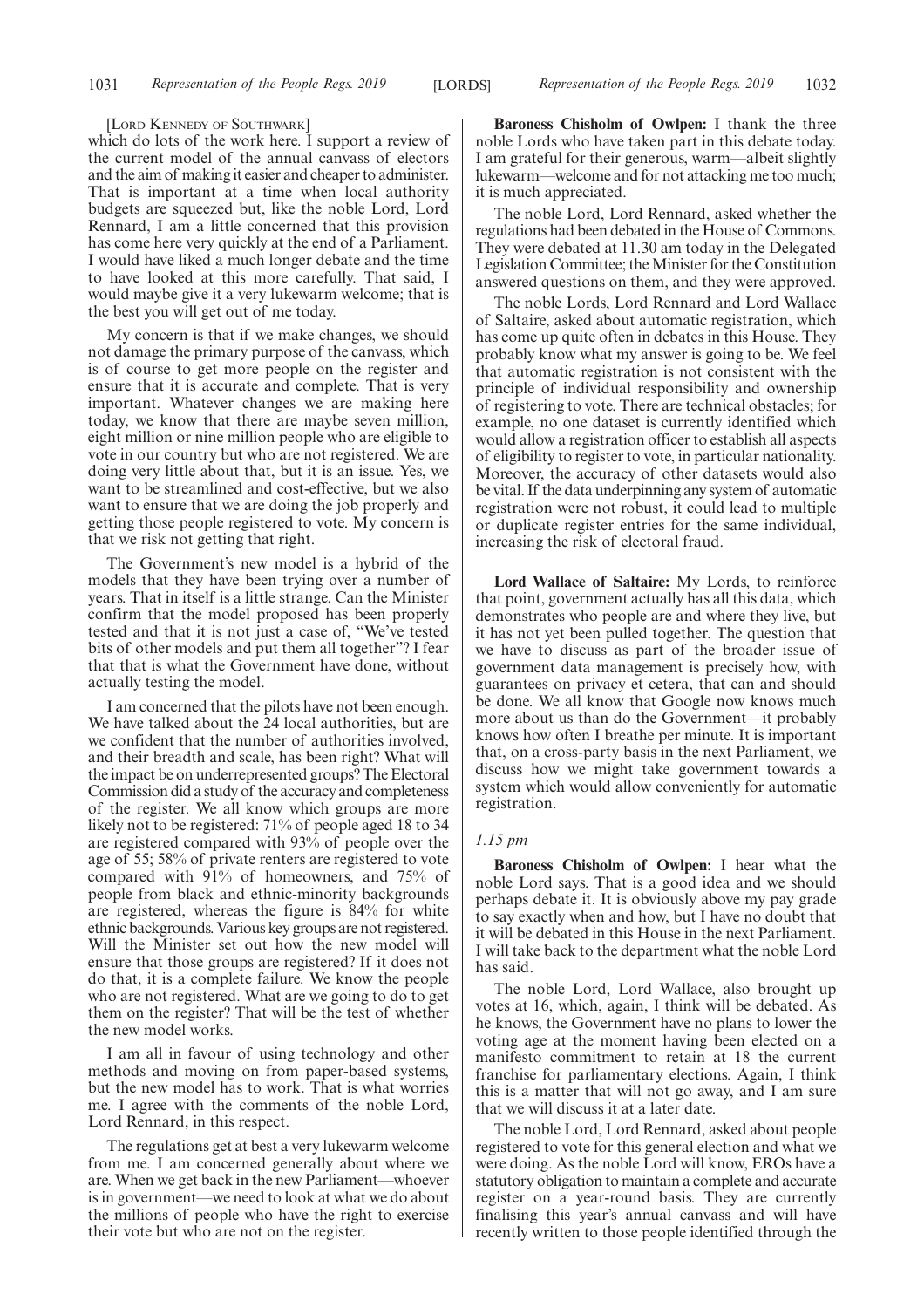canvass who are currently not registered to vote. These people will be sent invitations to register. As always, people will be able to register online at the GOV.UK register-to-vote website. This process is quick and easy for everyone to use. The registration deadline for the 12 December election is midnight on 26 November. The EC will be running a publicity campaign to raise awareness of this.

The noble Lord also asked how much money we were spending. I am afraid that I do not have that to hand, but I will write to the noble Lord before we leave this House on Tuesday to make sure that he gets a reply to that. He also mentioned people being omitted from the register. This is one thing that we feel will be good about this new plan, as it will give EROs much more time to concentrate on the hard-to-reach groups, which we know only too well are not registering, instead of having to worry quite so much about people whose circumstances do not change.

The noble Lord, Lord Wallace of Saltaire, asked about digitalisation and what we are going to do on that. The new system, when it goes ahead—the national data-matching service—will be provided by and through the Cabinet Office digital service. This is a highly successful service, which already provides for the verification of electors' identity at the point of application. The datamatching service will be done seamlessly through the electoral registration officers' software systems, with no extra burdens on electoral administrations or citizens. The electoral administrators use the Cabinet Office digital service daily to download and upload registration applications. They hold the service in high regard and already have the required IT infrastructure in place to support the connection to the service. The intention of the proposed reforms is to identify properties where the household composition has changed, allowing EROs to target their resources towards these properties, as I mentioned earlier.

The noble Lord, Lord Kennedy, talked about the pilot evaluation. Qualitative evidence suggests that staff in all piloting authorities experienced considerably less pressure under the alternative canvass models and emphasised significant cost savings in printing, postage and staff time. It was apparent that there was no interest in returning to the legislated canvass, viewed by EROs as a repetitive process and a backwards step from modernisation attempts, such as encouraging electors to use emails instead of paper forms. The feedback from the EROs, through engagement with the Association of Electoral Administrators, has been that electoral administrative staff are strongly opposed to further delays, because they feel that this is a way forward to really engage better with the citizen.

Noble Lords also asked why we are doing this so quickly. The reason is basically that this was originally set out as an SI on 14 October and was then going to be debated in mid-November. Bearing in mind what has happened with the general election and that we are not going to be here, if we did not do this, it would mean that they could not start doing the annual canvass on 1 July 2020. That is the reason that we have rushed it through today, I am afraid. I completely understand that this has perhaps not given noble Lords the time to look at this and for us to have a full debate, but that is the reason.

I think that I have answered all questions. Would a noble Lord like to jump up and say if I have not? No—good. In closing, I thank everybody who has spoken. The regulations presented here today will make the canvass process simpler and clearer for citizens and give EROs greater discretion to run a tailored canvass that better suits their local area.

*Motion agreed.*

*1.21 pm*

*Sitting suspended.*

### **Grenfell Tower Inquiry: Phase 1 Report** *Motion to Take Note*

*1.30 pm*

#### *Moved by Lord Bourne of Aberystwyth*

That this House takes note of the Phase 1 report of the Grenfell Tower Inquiry.

**The Lord Speaker (Lord Fowler):** My Lords, before we embark on the next debate, it is appropriate that we collectively show our respect and appreciation for the victims of the Grenfell Tower fire and their families. I therefore invite the House now to rise and to observe a one-minute silence.

#### *The House observed a one-minute silence.*

**Lord Bourne of Aberystwyth (Con):** My Lords, on 14 June 2017 events occurred that have left a dreadful scar on the nation's conscience. We cannot turn the clock back, but we can take urgent action, some of which is outlined in this phase 1 report. One of the most moving parts of the report, which runs to four volumes and is considerable in its extent, is the tributes paid by loved ones and friends of those who lost their lives on that fateful night. It demonstrates what the country has lost, what the community has lost and what the families of Grenfell lost. It shows a diverse community of different races; a wondrous, breathing, living, loving community; children doing great things in sport, in school and in culture; a community at work and leisure; charitable work and strong community relations in Grenfell Tower. It also demonstrates the work that was done by the churches, the mosques, the synagogues—places of worship and public services coming together after the dreadful fire and, more widely across the country, the concern that this has left.

My focus this afternoon is on what we must do as a country and as a Parliament to honour those who died, to show solidarity with those who survived, and to work together to learn the lessons and ensure that we simply never again are in this position—and I mean never again. In that regard, I very much welcome the role, the work and devotion of Grenfell United, which I know will be following our deliberations and, more importantly, monitoring our actions. I acknowledge the work done by Sir Martin Moore-Bick and his fellow assessors in what is a very strong report with some very clear recommendations in phase 1. Of course we await phase 2, which starts in the new year and will look at other aspects, and I will touch upon them later.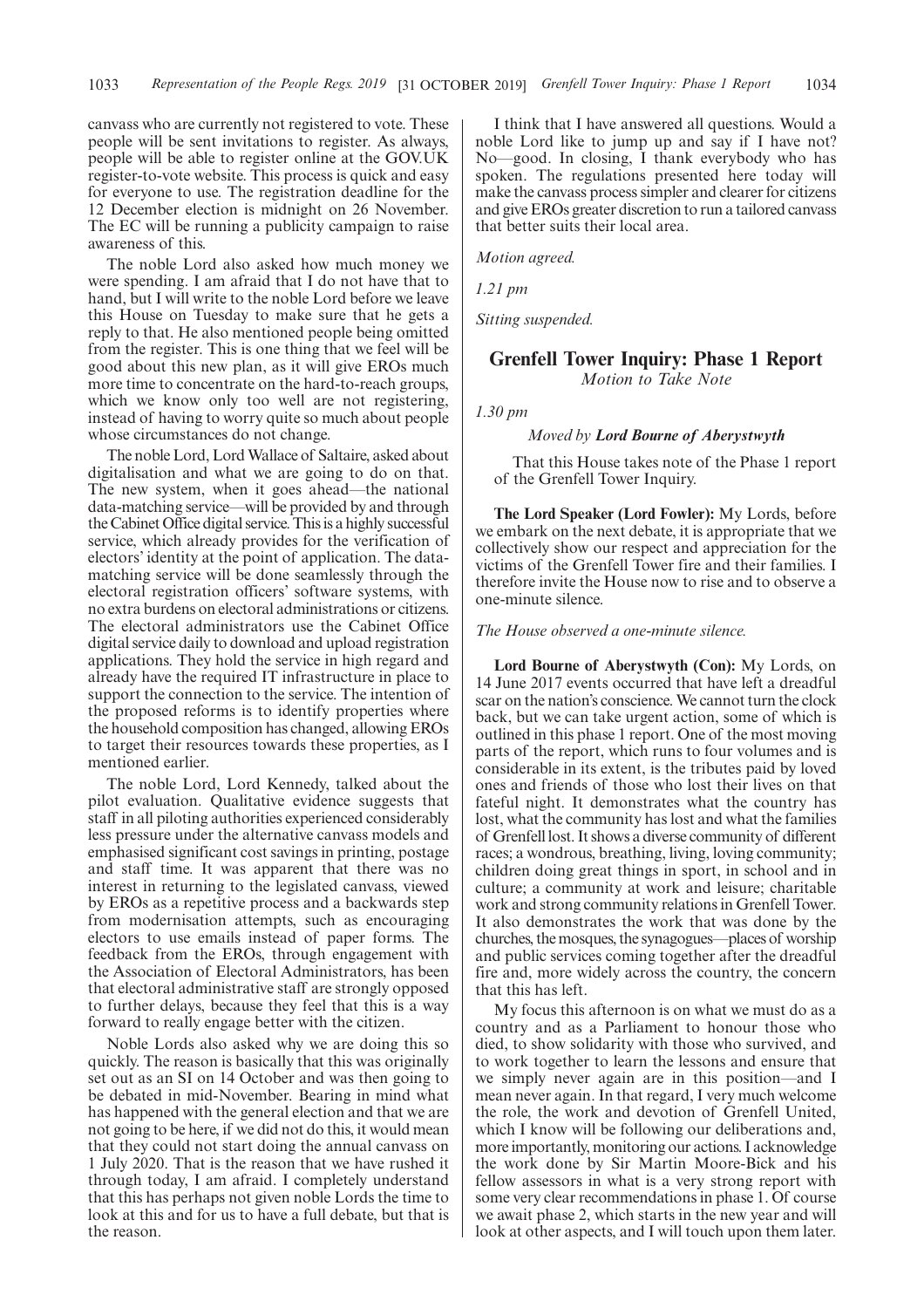#### [LORD BOURNE OF ABERYSTWYTH]

This part of the consideration focuses on what happened on the night, and particularly the role of the London Fire Brigade, and to some extent the other emergency services. First, I ask the Minister, who I know shares my concerns, to ensure that this is carried forward for all fire brigades in our country: it is addressed specifically to the London Fire Brigade, because of course it was the one involved on the night, but the findings and recommendations apply much more widely. We need also to ensure that it is shared with devolved Administrations and more widely across the world. There are references in the report to other high-rise fires, in Australia, the Middle East and so on, and I hope that we will share the findings much more widely.

Before I get into the meat of the report I shall look at some preliminary issues. One that is identified, and that I think the inquiry will come back to in phase 2, is the height where we consider that different rules apply. In England and Wales, it is 18 metres; while in Scotland it is 11 metres. It is not clear why there should be that discrepancy. Consistent with what the approach of the inquiry and of the Government has been, I invite the Minister to confirm that safety, not cost, will be the prime consideration in whether we carry this forward with 18 metres or 11 metres as the appropriate height.

A second issue that I think is important and is not touched on particularly by the report, although it does say something about it, and I will touch on that in a minute, is criminal charges. This is obviously independent of the inquiry and independent of this House and of the Government—it has to be—but I merely say that the report makes it clear that this should be happening concurrently. There is no reason why criminal charges have to wait while the inquiry is being conducted. Indeed, in many ways criminal charges are important early on, if that is possible, because memories fade and people forget things—they move on, they retire, they resign and they die. It is important for there to be closure for people who may well be subject to criminal charges. This issue must be carried forward and I would like the Minister to recognise that and to say that it is being made clear to the police and prosecuting authorities. When I was Minister I was able to indicate how many cases there were of people being interviewed under caution. Is the Minister able to update the House on this?

One other issue, before I look at some of the recommendations, is that of sprinklers, which many people think is important. I have heard many experts say that if sprinklers had been there, the fire would not have happened. Again, this has some urgency. I recognise that it is in phase 2 of the report, but where do the Government stand on this? Is safety the watchword rather than cost, because this is important? I invite the Minister to look at the Welsh experience, where it was carried forward in the National Assembly—I was proud to adopt and support that policy when I was there.

I turn to the report itself. A key issue was the "stay put" versus "get out" policy on the night. That is clearly central as the judge chairing the inquiry found that, if an evacuation had happened more quickly, lives would have been saved. That is a very serious point. It has nothing to do with those who were there fighting the fire: the heroism and bravery of people in Grenfell, at the bridgehead, fighting the fire, was faultless and they went well beyond what could have been expected. It is perhaps systemic, but there was certainly an issue of communication between people in the control room and those at the fire itself. It is perhaps not surprising, in a sense, given the sheer overwhelming nature of the fire. In the Lakanal fire in 2009, a serious fire that I will make reference to later, there were six calls relating to fire survival guidance. In Grenfell there were more than 400, such was the sheer overwhelming nature of what was happening. It meant that communication was under strain. We have to ensure that the very strong recommendation about improved communication between the control room and the people in the building and at the bridgehead is carried forward. It was clearly not as effective as it could have been; there are doubts about whether the communication worked for people wearing helmets and breathing apparatus. There may be costs associated with this, and again I ask the Minister to respond on that. I know we are accepting all the recommendations; the issue is what the timeline will be. The Prime Minister said in the Commons yesterday that there would be legislation. When will it be brought into effect? This is clearly of key significance.

The switch of policy within the building itself also comes up in the report, because it was not clear; the transition from "stay put"—the normal policy when a building is sound and all the regulations are being abided by—to "get out" was not done uniformly. Again, part of that was due to not having clear notice of the switch, which can be done by a sounder device. Could the Minister comment on that as well? Good communication is key to this.

Undoubtedly, the factor that caused the fire was the flames sweeping up the outside of the building along the cladding. The judge quite rightly approves of the banning of ACM cladding and the programme to ensure that it is taken down from blocks. He also says that he agrees with the local government committee, which says that progress is too slow. He does not quite say, "Get a move on", but does say that this should be pursued more vigorously. That is a very serious recommendation, and we need to pay attention to it. I would be grateful for a comment on how that will be pursued, because it is very important.

Another issue on the night was that communication between the different emergency services was not effective; it was not always compatible between the ambulance service, police and fire brigade. They seemed for a long time to be acting independently of each other. The system in the police helicopter was not compatible with the fire brigade, so the latter was not able to access what was happening on the helicopter. Again, some comment on how we will carry that forward would be welcome.

In terms of obligations on the owners of buildings, the judge recommends that the plans of buildings should be made available to the fire brigade and that any updates or changes to the structure or design of the building need to be carried forward as well, so that the fire brigade is aware of them. That is not happening consistently now, but there is a recommendation that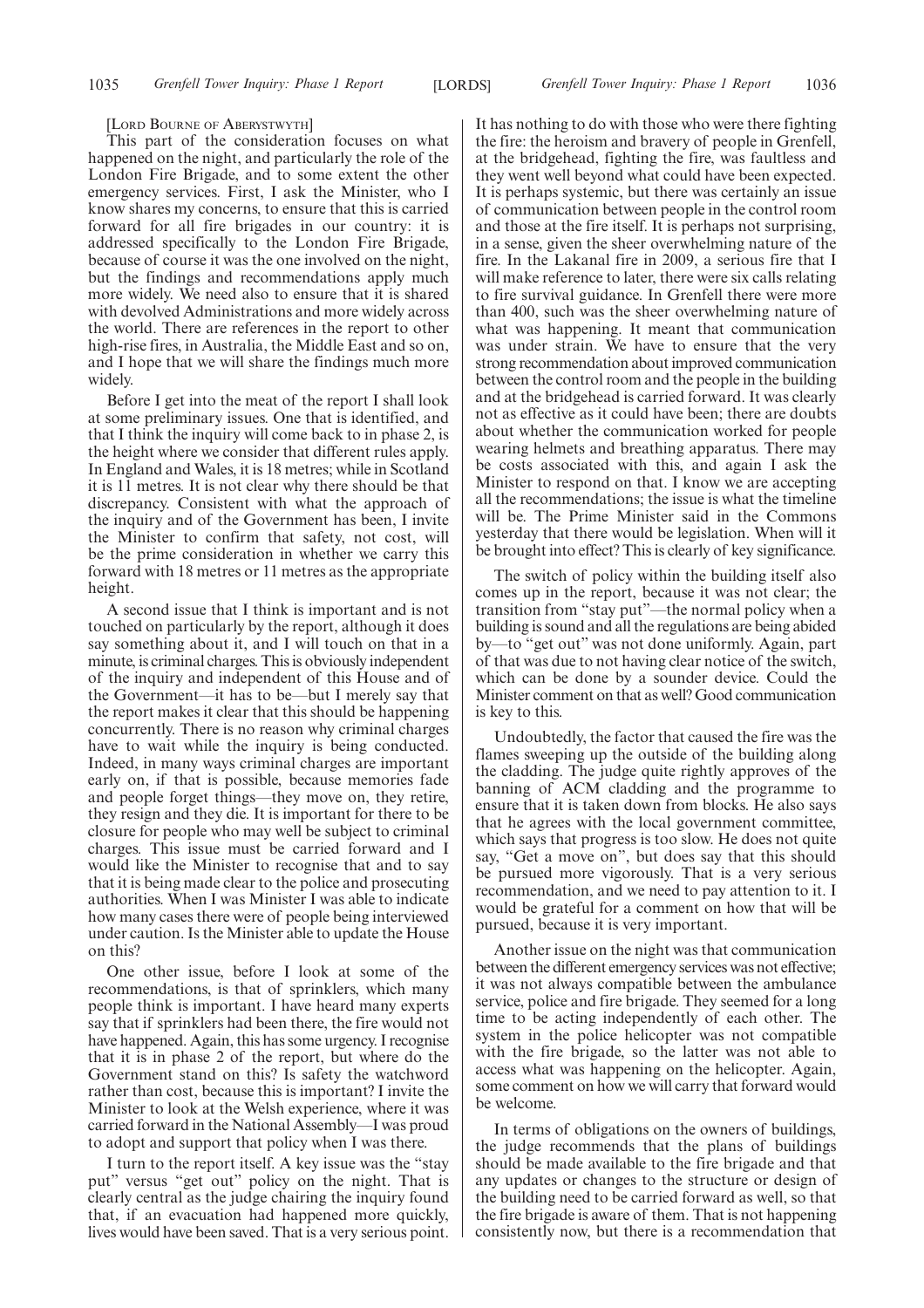it must happen. The lifts were working, alas, in some ways, but the fire brigade was not able to take control of them. They were being used by residents, often with fatal consequences, because they did not know not to. There is a recommendation that owners should test lifts on a regular and thorough basis. This is also important.

Signage was also homed in on by the inquiry; the signage on floors was not clear and should have been advertised on each floor such that one could see it in low lighting and through smoke, both in the lobby area that needs to indicate where and on which floor the flats are and on the floors when you get to them. You can only imagine the hell it must have been for the people trying to escape and the emergency services trying to operate not always knowing where they were. Particularly in the context of Grenfell—this will not apply to every block of flats; it very much has to be appropriate to the area we are looking at, but certainly applies to many parts of the capital city and other large cities—English was not the predominant language. It was not the first language for a lot of people there. All the signs about fire procedures were in English and no other language. Individual owners of blocks need to be aware of whether signage should go up in other languages such as Arabic, Urdu, Spanish or whatever it may be. It is clearly an important consideration.

The judge also homes in on fire doors, which need regular testing. They were not working effectively in Grenfell, which meant that, although the fire was going up the outside, the smoke was not compartmentalised and spread very quickly. If the fire doors had been effective, that would not have happened. It is a really important consideration that the spread of smoke was enabled to happen. A clear recommendation from the judge, one that he says may involve extra cost, is that fire doors on buildings with unsafe cladding those identified with ACM—should meet current standards rather than the standards of when they were built. That is a very important recommendation that must be carried through quickly; I would be grateful for the Minister's thoughts on the timeline of this, as I know the Prime Minister has accepted all the recommendations.

These are the key issues. In phase 2 we come to others: the responsibility of local government, which is not touched on; the responsibility of Government; sprinklers, which I touched on; and the Lakanal fire and the lessons from that, progress or lack thereof in relation to which will be looked at when phase 2 is considered.

It is a very weighty report with a lot of good things in it. I know that this House and the other place want to do the right thing by the people who suffered and perished that night and the survivors who have shown awesome resilience and determination in carrying on the fight to ensure that these things are done. I am very pleased that the House is taking this very seriously. We clearly have a good representation of speakers, who I know will be addressing their concerns. We have three maiden speeches, which I know your Lordships' House looks forward to hearing very much, from my noble friend Lady Sanderson and the noble Lords, Lord Hendy and Lord Woolley.

In the meantime, the clear message from the judge, the community and the country is that we really have to get on with this, to make sure that it never happens again and to honour both the memory of those who perished that night and the survivors who have been carrying on the fight for justice and action. I beg to move.

#### *1.47 pm*

**Lord Whitty (Lab):** My Lords, I thank the noble Lord, Lord Bourne, for that introduction and for his continuing engagement with this issue as a Minister and since. I think that is recognised in the community. I also thank the House for recognising that the aftermath of this tragedy is still with us—that there is continued grieving, distress and loss within the community. This report answers some of the questions; it makes some very good recommendations, most of which the noble Lord has underlined, and I agree with them. There are serious questions to be answered by all parties in fire protection ownership and the fire forces.

However, I fear that the sequence in which we have approached these reports, and to some extent the balance of this report, which focuses overwhelmingly on the night itself, are in danger of missing the main point. Unfortunately, bits of the report were leaked. They were seized on by elements in the media effectively to put a lot of blame on the fire brigade. Undoubtedly the fire brigade's systems were found wanting in some ways, and the fire brigade has to examine whether to change its procedures; some of this has been demanded by the FBU for some years. The chief officer should perhaps consider her position, as mistakes were made. But the essential mistakes were made long before that. It is not just that the balance of blame in the media's pre-coverage of this report has been unfortunate; it also obscures the many acts of bravery, dedication and innovation by individual firefighters that night. The focus is more than slightly the wrong way around.

I hope that subsequent stages will look at the cause of the fire—Sir Martin has started to do some of that, and some of it is in the Hackitt report. A simple fire in one flat went from the fourth floor to the 24th floor in 30 minutes. That was clearly the fault of the cladding, compounded by a degradation of the compartmentalisation of the building by the refurbishment that had taken place.

The key questions in this report and at the next stage must be why so much was ignored, why the owners and managers of the building had not provided the fire brigade with sufficient information, why concerns from the tenants had been utterly ignored for several years—regrettably, that situation is not uncommon in some of our social housing—and why, as the noble Lord, Lord Bourne, said, they ignored the lessons from Lakanal in Camberwell, which is just around the corner from where I used to live, and indeed ignored the lessons from some overseas brigades and terrible incidents there. We now need to examine the relationship between the owners, public and private, of high buildings and the fire brigade, and we need to look at whether the regulations have perhaps been changed too much, taking the responsibility away from the fire brigade and leaving too much to self-regulation. We need to ensure that the regulations relating to cladding actually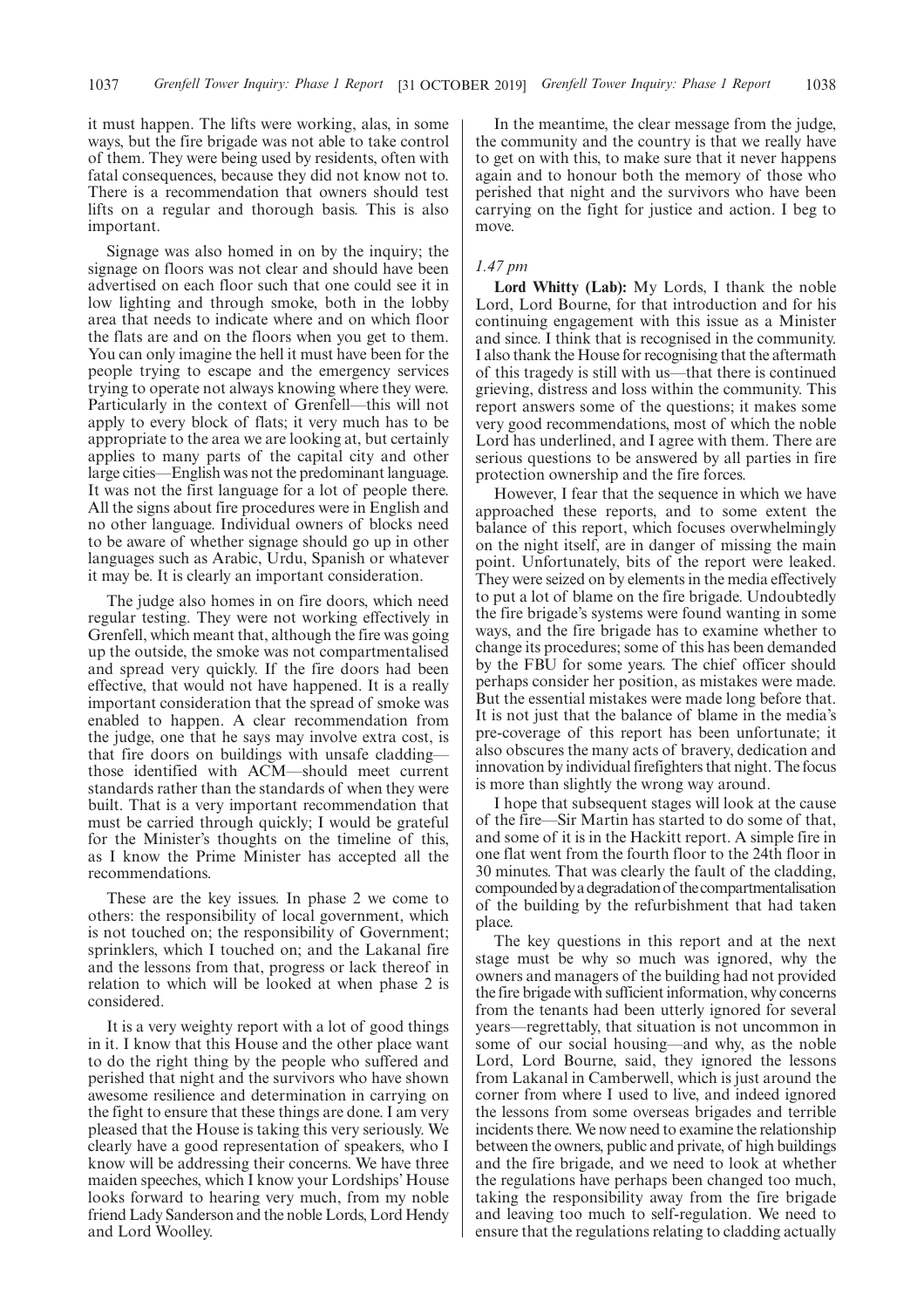#### [LORD WHITTY]

work. The report finds that it did not meet the law, yet the providers of it say that they met the regulations and were advised as such. There is a problem there.

The noble Lord, Lord Bourne, also referred to the issue of how we define high buildings when, for firefighting and safety purposes, there has to be an enhanced safety position. In Scotland, as he says, it is already at 11 metres rather than 18 metres. We need to re-examine that. If we do not do so and come to some conclusions, I regret to say that more individuals, families and communities will suffer the kind of distress that still exists in the Grenfell area. The real villains are not the firefighters but those who took those decisions and, in order to save money, failed to provide safe cladding or make the refurbishment safe. That is why I repeat the question of the noble Lord, Lord Bourne: where do we now stand and why are we so slow in bringing criminal charges? Otherwise, we may face this situation again in some other community in another part of the country. That would indeed be a tragedy, and it would be the fault of the authorities—by that I mean the Government and local government—that we have not learned the lessons even now.

#### *1.53 pm*

**Baroness Brinton (LD):** My Lords, I declare my interest as a member of the All-Party Parliamentary Fire Safety Rescue Group. Our APPG is very active and has been making recommendations and questioning Ministers—including the noble Lord, Lord Bourne, when he was Minister—since the Lakanal fire in 2009. I also co-chair the All-Party Parliamentary Group on Victims of Crime and I am a former trustee of UNICEF UK.

First, I pay tribute from the Liberal Democrat Benches to the Grenfell survivors and the bereaved families. Their determination to be heard and to achieve justice for those who died and whose lives have been changed forever by the Grenfell Tower disaster is humbling. I say to them that we too will not rest until changes are made that mean another disaster like Grenfell will not happen. We put the Minister and any future Government on notice that, while we welcome their acceptance of Sir Martin Moore-Bick's recommendations in part one, we will push for action on the many parts that can happen swiftly, especially those that do not require primary or secondary legislation.

I also note that firefighters have been praised significantly for their individual behaviour—there were many acts of heroism. The systemic failures of the fire service must not take away from the exceptional performance of individual firefighters at the scene.

We also need to note that, once again, our media has behaved badly. Grenfell United, the group representing survivors and the bereaved, has rightly said that it was "unacceptable" that people learned findings through the media, without having the opportunity to first read the report. What on earth was the *Daily Telegraph* thinking? Shame on you.

I wish to focus on some of the specific fire servicerelated problems but will first briefly cover some of the other key failures that contributed to the deaths of so many people. First, in report after report over the decades, coroners and chairs of inquiries have talked about the inability of our public services to work together in an emergency. The inquiry reports that the fire commander, the Met Police commander and ambulance control all declared major incidents at different times and were not co-ordinated. Surely, at such an incident there should be one senior commander in charge of the entire incident, working together. We know that it can be done. In terrorist incidents such as the Westminster and London Bridge attacks, we have seen examples of good practice. Why did that not happen in this case? Sir Martin also comments that Kensington and Chelsea Council and the TMO were not prepared for any such emergency—and that is before we even get to the appalling issue of the lack of checks on the fire protection for the building. Fire doors that did not work and refurbishment works that destroyed compartmentation which is absolutely key if any "stay put" policy is to work—meant that the key role of public services in supporting emergency services just did not happen. For disabled people having to wait in refuge areas, to have failing fire doors and no PEEPs—personal emergency evacuation plans—is very serious.

Secondly, the treatment of the survivors and bereaved families by the various bodies that should have been there to help was woeful. Reading the report of Inquest, the charity that provides expertise on state-related deaths, was absolutely grim. As a former trustee of UNICEF, I know that in major emergencies around the world NGOs come together to work together and respond, not just during the emergency but to support survivors long after. Through the UN and other bodies, the protocols for working in such emergencies are well known, well founded and followed. Each NGO knows what it is to do at each stage of the emergency and in the aftermath, and who leads at each stage. The UK Government fund many of these NGOs, yet Government after Government have failed to address our own problem here for our own disasters. This just is not good enough; the Government must take a lead in changing the attitude, not just through legislation but by leading by example.

On some of the specific fire service-related issues, it is just extraordinary that there was no LFS contingency plan for the evacuation of Grenfell Tower. Following the Lakanal House fire coroner's inquest in 2013, our APPG was aware of exchanges of letters between the coroner, the Secretary of State and the London Fire Brigade, and this kind of issue was supposedly satisfactorily resolved. What follow-up and monitoring have taken place since 2013, and what is the role of Her Majesty's inspectorate of fire services to ensure that such key plans are in place?

The LFB maintains an operational database and has a risk assessment policy, accessible by all firefighters at any such incident. However, the entry for Grenfell Tower contained almost no information of any use to an incident commander called to a fire, and some information was out of date as it did not take account of the refurbishment and was therefore wrong. In addition, what about the fire survival guidance calls being communicated to the incident commanders, arrangements relating to the internal spread of the fire, and deficiencies in command and control, where senior officers arrived but failed to give sufficient practical support or inform themselves quickly enough, given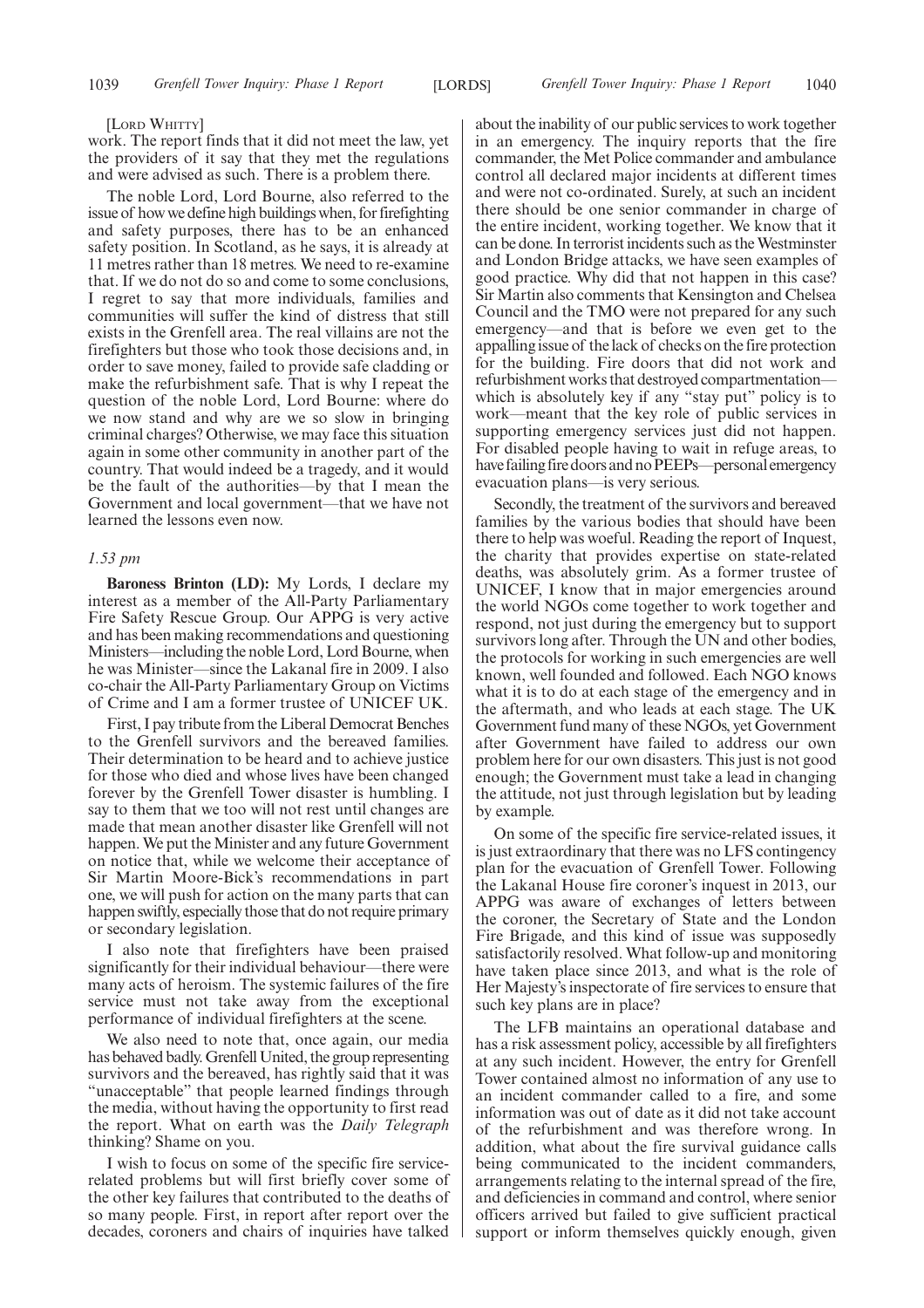that the spread of the fire was so visible? All these issues had plans in place—or should have—which should have been inspected by the HMI of fire services in its yearly inspection for each service.

Finally, I mention automatic fire sprinkler protection. We now have five years of compelling evidence from real fires in the UK that automatic fire sprinkler protection controlled or extinguished fires where they operated on 100% of occasions in flats. A single fire death in a working sprinkler building designed for the purpose anywhere in the UK is an extremely rare occurrence. Multiple deaths are unheard of. We must implement sprinklers in high-rise residential buildings. As others have said repeatedly in this House, sprinklers in Grenfell would have changed everything.

#### *2 pm*

**The Lord Bishop of Durham:** My Lords, I thank the Whips Office for understanding that my friend the right reverend Prelate the Bishop of St Albans cannot speak due to the change of time, and that I have been allowed to speak in his place.

It is important for us to remember that for the bereaved families and survivors of the Grenfell Tower fire, who have now suffered for so long, the past week has been particularly difficult. The report mentions many contributing factors, including issues of fire safety, communication between emergency services, building regulations and the use of materials. In his introduction, the noble Lord, Lord Bourne, spoke eloquently on all those, and many other noble Lords will be able to speak about them from a position of informed authority.

However, faith groups such as the Church of England have played what has often been an unmentioned although I thank the Minister for his strong mention—but critical one in the lives of Grenfell survivors. That is why I and all those on these Benches feel so passionately about our collective role in this matter. In the immediate aftermath of the tragedy, three of the main spaces used for public meetings were St Clement's Church, Notting Hill Methodist Church and the al-Manaar Muslim cultural centre. The role of faith communities in bringing people together in the face of adversity was a critical factor in assisting in the immediate recovery from the fire. Local community groups, such as the Harrow Club, the Rugby Portobello Trust and the ClementJames Centre, motivated by faith in the local community life, played an important role in the wider and longer-term response. Such local community groups, faith-based and otherwise, will always provide important spaces for social cohesion and the cultivation of habits of community building. Members from all faiths and none will join me in praising the wonderful work of all those groups and all they continue to do in the Grenfell area.

Amidst the tragedy and horror of that event in 2017, there is an opportunity for policymakers and community stakeholders to consider what is wrong in some of our society's very fabric and how we can all work together to improve it. The social legacy of Grenfell is something that my colleague the Bishop of Kensington, Bishop Graham Tomlin, has spoken about repeatedly. The perception of neglect is very strong on the ground, yet there is also hope found in local groups and communities, which provide a vision of possibilities for society in and around Grenfell Tower.

Nevertheless, the neglect felt by many before the tragedy has not gone away. Prior to the fire, as Bishop Graham states, there was an overwhelming feeling that the issue of Grenfell was not being heard. There is a common thread of perceived neglect by authority figures. Stories are repeatedly told of residents trying to get the tenant management organisation to attend to repairs. When people complained about the service they received, they were made to feel that they were the problem. This disincentivised them to pursue it.

This feeling of being a burden on society cannot be solved overnight. Nor can the perception that the voices of Grenfell are ignored. It is clear that lessons have not been learned by wider British society. Members of this House will be concerned at the sense of outrage that survivors of the tragedy have felt at the media's publication of and speculation about the report before they had time to read it themselves. Is this not a sign that Grenfell voices are still not respected, taken seriously or appreciated in and of themselves?

The experience of Grenfell residents about repairs to their homes raises wider issues of social neglect and the perception of affordable and social housing. Affordable and social housing has slipped down our list of priorities over the years, and with its loss of priority went effective opportunities for tenants to voice complaints or have a say in accommodation standards. Furthermore, as a result of our drastically reduced social housing stock, many have felt that they have become the, "dumping ground of the most vulnerable in our society", to cite my colleague Bishop Graham again. As Christians, we believe that each person is created and loved by God and that within all people is an innate value. Moving towards a better regulated social housing framework would do much to work towards that valuing of every

Housing is a health issue as well as a moral one. The WHO's report on health states clearly:

"Improved housing conditions can save lives, prevent disease, increase quality of life, reduce poverty, … mitigate climate change". We need to find a wholly distinct approach to housing, which sees it primarily not as a financial asset but as a home and a key to our well-being. All people deserve to live in a place that is truly a home. Until we can deliver on that ideal, the contributing factors to the Grenfell tragedy cannot be said to have been solved.

In conclusion, can the Minister provide clear data on the link between the quality of British social housing and the health of those communities? Can he explain to the House what steps are being taken to address the shortage of social homes and the quality of existing social housing? Above all, will he comment on the perception of neglect felt by far too many of our citizens?

#### *2.06 pm*

person.

**Baroness Finlay of Llandaff (CB):** My Lords, the report makes deeply harrowing reading. Memories of the terrible hell of that night and the awful pain of loss are bound to be worsened by the thoughts of "if only" and "what if". Of course, people are seeking who to blame, but reading the report one senses that a web of failures resulted in disaster, against which incredibly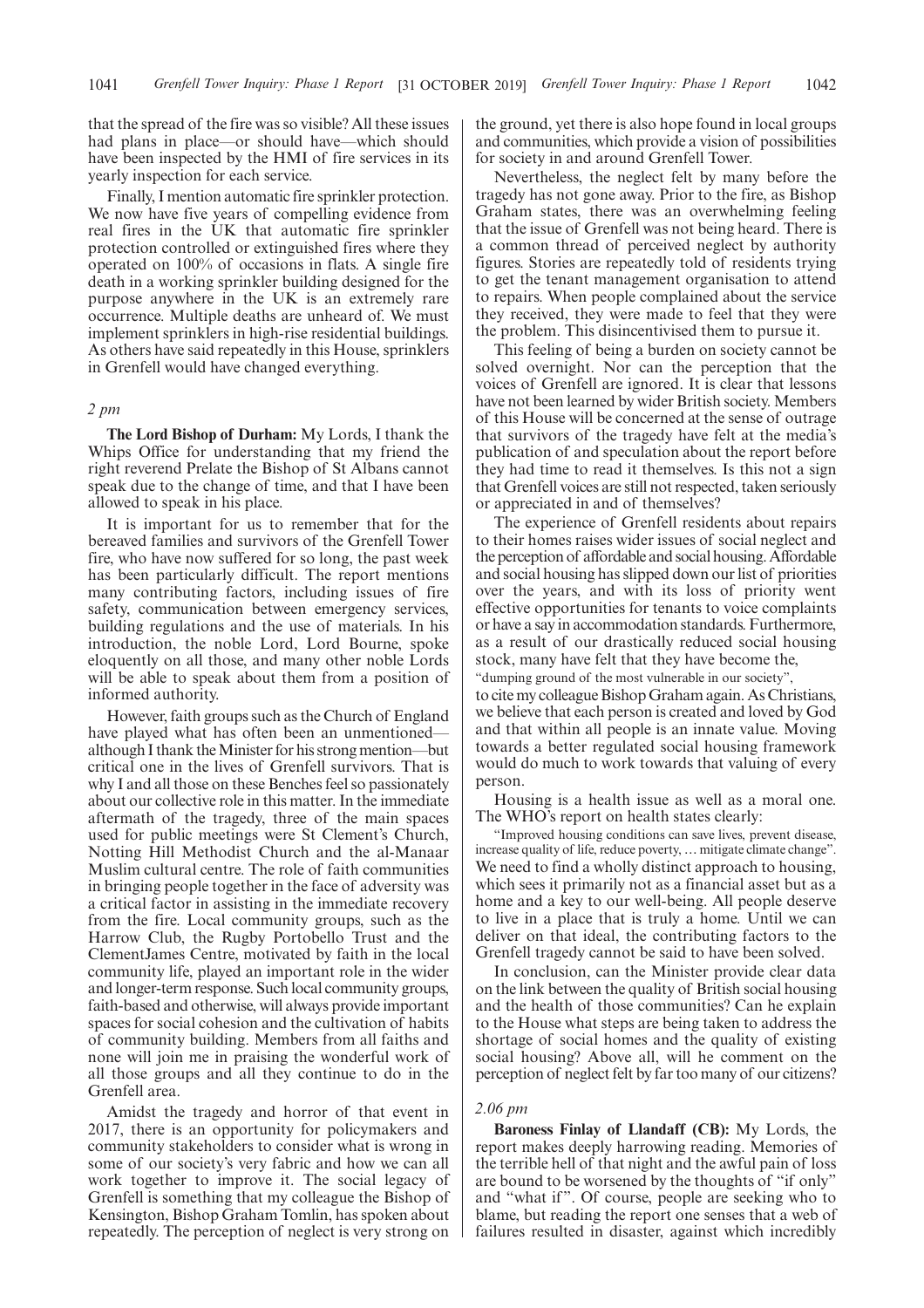[BARONESS FINLAY OF LLANDAFF]

brave humans at many levels risked their lives to try to save others. They now live, day in and day out, haunted by the harsh fact of so many deaths.

From the outset, the noble Lord, Lord Bourne, has done all he could to keep this House updated with unfailing sensitivity. From all Benches, we owe him a debt of gratitude.

In my few minutes, I shall focus on the trigger-point for evacuation. The communications failure seemed to be at many levels, from equipment not working, the way to how calls were handled, where the gas should be in such buildings and, crucially, how survivors were collated and supported immediately and in the long-term.

At the core is the decision to stay put rather than evacuate. As soon as fire gets hold, the risk of rapid spread rises so fast that there seems no reason to avoid immediate evacuation. Sir Martin's powerful report states:

"The evidence taken as a whole strongly suggests that the 'stay put' concept had become an article of faith within the LFB so powerful that to depart from it was to all intents and purposes unthinkable".

That the commissioner had to ask the rhetorical question, "It is all very well saying, 'Get everybody out', but then how do you get them all out?", emphasises that the London Fire Brigade was inadequately prepared, trained and equipped to lead a total evacuation of such a building. People have to practise evacuation. Should we return to timed fire practice for all buildings where people are grouped together, whether residing, working or studying?

The report refers to the need to have instructions in languages other than English. If you make people do something, they will remember it, but if you hand them a leaflet written in their own language or give them a drawing or cartoon, they will remember it only in part, if at all. Is every first responder in the country now required to stress-test their major incident emergency procedures to the limit and beyond in order to prepare them for dealing with the unthinkable, so that back-up systems are active?

The trigger-point for recognising Grenfell as a major incident and the point at which to evacuate seemed to be remarkably slow, as if protocols were taking precedence over professional, collated judgments. That may be because the information was not being collated rapidly due to the communications failures, but it was terrible to read that some of the same errors were made as those that had occurred in the Lakanal House fire. Let us not forget that failures in communication also hampered rescue efforts in the London Underground bombings.

On the 999 calls coming in, it was not just the number but the rate of calls that should have alerted people that something quite remarkably dangerous and awful was going on. Are 999 call handlers now undergoing thorough stress testing in order to cope with the unthinkable? Communication between those on the ground and people in the control room was inadequate. The military organisation that one would expect was seriously lacking. There was also a lack of compatibility between the systems used. I would ask the Minister whether we are moving towards a national system, with an additional national back-up system, if the first one fails. If the communication systems do not work, everything falls apart.

Sir Martin cites the watch manager, who lacked critical information from the control room, which meant that he was doubly blind to what was unfolding. A relatively junior fire officer had,

"little or no support from more senior officers",

and was let down by institutional failings. As the report states:

"The behaviour of the fire was outside his experience and nothing he had done appeared to be having any effect. He was at a loss to understand what was happening or to know how to respond"

When that happens, is it not by definition serious, if not major?

The co-ordination of emergency services was lamentably slow. This lack of communication marked a serious failure to comply with the joint working arrangements and protocols designed for major emergencies in London. The failure to share declarations of a major incident meant that the need for a properly co-ordinated joint response was delayed, conversations that should have happened did not, and there was no single point of contact.

In his opening remarks, the noble Lord, Lord Bourne, eloquently invited us to change behaviours. Will the Government now undertake to amend the JESIP *Joint Doctrine* to make clear that each emergency service must communicate the declaration of a major incident to all other category 1 responders as soon as possible?

I also wonder about gas in high-rise buildings. While it was not directly implicated, should we be pushing towards the use of electricity in all such buildings, along with trip-switches in place if they overheat or surge?

Perhaps the most worrying aspect relates to the survivors themselves. People had difficulty in establishing the whereabouts of friends and relatives who may have been taken to hospital after escaping from the building. They had no idea where they were and did not know how to contact them. We are meant to see a Metropolitan Police casualty bureau, but we need such bureaux to be set up across the country to establish the identity and whereabouts of people and to provide a central point of contact for gathering and distributing information about individuals who have been or may still be involved in an incident. No register of building occupants will ever be up to date, but there must be rapid contemporaneous information gathering. People were left for days and weeks desperate to know the fate of their nearest.

It has been estimated that more than 11,000 people have been directly affected by Grenfell, so we must take forward the lessons learned. I suggest that we return to this issue year on year for at least five years in order to keep it in our sights. We owe it to Grenfell United.

#### *2.14 pm*

**Baroness Sanderson of Welton (Con) (Maiden Speech):** My Lords, it is a great honour to stand before the House today. I confess that I do so a little earlier than I had intended and while there is still an awful lot to learn. Yet, in the space of less than a fortnight, one thing is overwhelmingly apparent, and that is the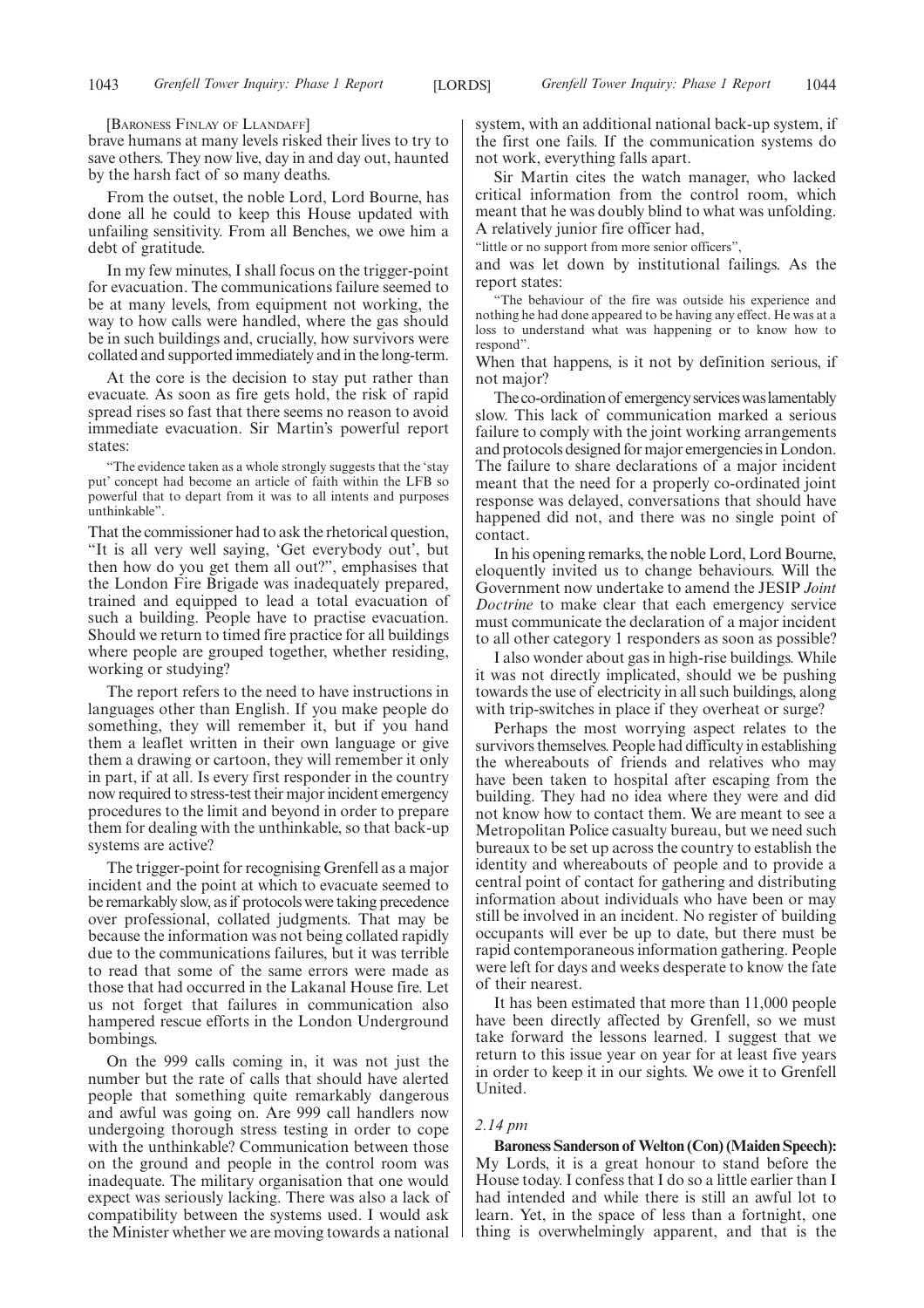good-hearted professionalism of all those who work in this place. From the doorkeepers to the librarians to Black Rod and her team, everyone has been so kind in gently, and sometimes literally, steering this new Member around the House.

I would like to thank all those in the Chamber for their unfailing courtesy and encouragement, as well as my supporters, the noble and learned Baroness, Lady Butler-Sloss, and my noble friend Lady Barran. Their humour and warmth on the day of my introduction helped to keep the nerves at bay. More importantly, it was a privilege to receive the support of these two formidable women who have achieved so much, particularly in the fields of modern slavery and domestic abuse. I would also like to thank my noble friend Lady Jenkin of Kennington. She is someone who has helped many women in the political sphere, and she has certainly helped me with her generous mentoring and characteristically no-nonsense advice.

I hope that my former press colleagues will not be offended when I say that this is a very different atmosphere from that of Fleet Street, where I spent 17 years at the *Mail on Sunday*. I worked in the features department, sometimes known as the "shallow end" of a newspaper; in truth, it is anything but. While I covered my fair share of lighter stories, the real privilege of the job was in meeting people—real people, not celebrities or those seeking to promote themselves—who found themselves, for whatever reason, in unforeseen and unimaginable circumstances. They were men and women from all walks of life who had become the victims of events that only ever happen to "other people"—until they happen to you.

In a House where the noble Baroness, Lady Lawrence of Clarendon, and my noble friend Lady Newlove both sit, I would never pretend to any great authority. Their dedicated and courageous campaigning was cited again and again by those I met after moving to the Home Office to work for the then Home Secretary, Theresa May. During her time there, and in No. 10 as Prime Minister, she gave a voice to many who had previously gone unheard, very often for decades. She established public inquiries for the victims and survivors of child sexual abuse and those affected by the infected blood scandal. She fought for justice for the families of Hillsborough and introduced the landmark Domestic Abuse Bill. Through her, I have learned what it means to engage in work that makes a difference, and through her I have had the honour to work with many different people, all of whom have found themselves in those unforeseen and unimaginable circumstances, which brings me to today's debate.

I think noble Lords will agree that none of us can truly comprehend what the residents of Grenfell Tower and their neighbours, friends and families went through that night. Yet amid the devastation, in the days and weeks after the fire, the residents and relations came together to form a number of different support groups, the main one being Grenfell United. In the months and years since, they have proved themselves to be powerful advocates, and they have done so while having to rebuild their lives, return to their jobs and settle into new and unfamiliar homes. It has been an uphill struggle, and I know that those of us working in government often added to their frustrations. The machinery of the state is agonisingly slow in such circumstances, yet the survivors have prided themselves on showing dignity throughout. It would have been easy not to.

Sir Martin Moore-Bick's report makes clear in unflinching detail the horror of that night and is unambiguous about the grave mistakes that were made. He states that the cladding breached building regulations and caused the fire to spread, and he draws the distressing conclusion that fewer people would have died had the "stay put" policy been revoked at an earlier stage. I am pleased that the Government have agreed to all of his recommendations, but there is of course more to do. Sir Martin has clearly signposted his intentions for phase 2 of the inquiry, which will establish how Grenfell Tower came to be in a condition that allowed this tragedy to occur. He will also look at the response of the Government and the Royal Borough of Kensington and Chelsea in the aftermath.

Then there is the work which is outside of the inquiry's remit, in particular the response to the Green Paper consultation on social housing and forthcoming White Paper, which must now wait until we return to this place. If it tackles, as it must, the stigma of living in social housing and gives tenants a proper voice, then residents believe, rightly, that this can be the positive legacy of Grenfell.

Someone from North Kensington once told me that you can always tell the people who live in the area from those who do not. Those who live there never look up at the tower—there are too many painful images; too many painful memories. The Grenfell community will have to live with those memories for the rest of their lives, but it is to their enormous credit that they wish to be remembered not for what happened in the early hours of 14 June 2017 but for the change that must happen as a result, for which they continue to fight tirelessly.

I thank my noble friend Lord Bourne of Aberystwyth for calling this important debate. I join other Members of the House in making sure that we do all we can to help them, thereby honouring all those who lost their lives.

#### *2.20 pm*

**Lord Young of Cookham (Con):** My Lords, it is a pleasure to follow my noble friend and to commend her on her moving maiden speech. Following the Grenfell tragedy, as we heard, my noble friend worked closely with the survivors of the fire and the families of those who lost their lives.

My noble friend has skills which we are going to need, because she was also involved in setting up the inquiries into child sex abuse and infected blood. The theme running through all three inquiries—one mentioned by the right reverend Prelate—is the loss of trust in authority on the part of those who felt let down. When we have such a breakdown in confidence in the governance of the country, my noble friend can help us build the bridges that we need to restore it. We welcome her warmly and look forward to her future contributions.

I endorse the sympathetic remarks made by my noble friend Lord Bourne and others for the survivors and the families of those who perished in this tragedy. We were all moved by the press conference that they held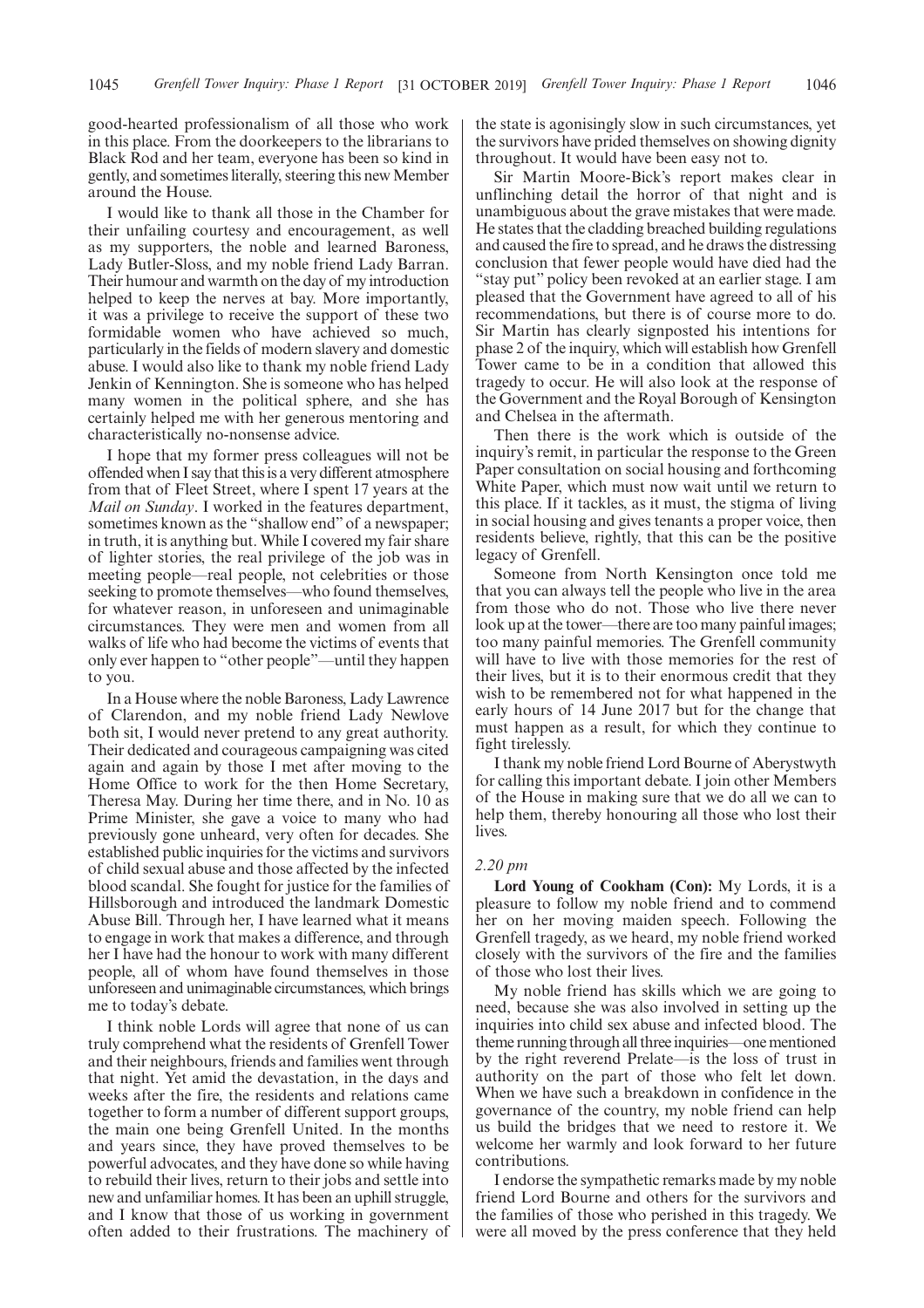#### [LORD YOUNG OF COOKHAM]

yesterday, at times dignified and at times understandably emotional. I also endorse the commendations for the individual firefighters who risked their lives to save others, as mentioned by the noble Lord, Lord Whitty, the noble Baroness, Lady Brinton, and others.

I too welcome this debate initiated by my noble friend Lord Bourne, who, when he was a Minister, handled our debates and questions on the Grenfell Tragedy with such sensitivity, as well as taking a close personal interest in the welfare of the survivors. He was a model of a Lords Minister and I hope that it will be possible, perhaps after the election, for him to return to the Front Bench.

I will focus on one aspect of the consequences of the fire that has not been mentioned so far—namely, its impact on the residents of high-rise blocks in private ownership. The Government successfully persuaded a number of freeholders to take responsibility for remediation, without passing the costs on to leaseholders. But they were a minority. Case law has established that freeholders can pass the costs on to leaseholders. The Government responded in July, with the document *Private Sector ACM Cladding Remediation Fund*. I welcome this and know that my noble friend Lord Bourne pressed hard for it.

As the freehold of a number of privately owned blocks is now owned by the leaseholders, there is, in effect, no freeholder for them to look to. My questions for the Minister are about the regime set out in that document to help leaseholders in private blocks that are vulnerable. The document mentions the figure of £200 million. Is that a cash limit, or will the figure be higher if it turns out that the costs are also higher? If it is exceeded, will the excess come from the Treasury or from the department's budget?

Then there is the issue highlighted in the *Times* earlier this week, which pointed out that of the nearly half a million flats in high-rise buildings clad in combustible materials, only 30,000 are covered by the Government's scheme. Those leaseholders are unable to sell or remortgage. The Select Committee in another place recommended support for all high-rise buildings with unsafe cladding. There is a risk of long-term erosion of the value of the housing stock and its impact on mobility. I understand the Government's reluctance to take on more liabilities, but I hope they might be proactive in looking for effective solutions for those in the blocks.

In Answer to a Written Question on 22 October, the Minister for Housing, Esther McVey, stated that, to date, no buildings had been awarded a grant from the fund. The Answer also stated that, by 18 October, 55 applications for funding had been started. It went on to say:

"We expect first applications to be approved in October. Homes England and the Greater London Authority are our delivery partners for the fund and are working with eligible building owners to ensure remediation is completed".

Can my noble friend update us on progress?

The document also says that "building owners"—and in the case I have in mind, leaseholders—should,

"actively identify and pursue all reasonable claims against those involved in the original cladding installations, and to pursue insurance and warranty claims where possible".

I quite understand that, but are those costs covered by the fund, and how will the department judge that enough has been done to try?

The document states that state aid declarations are required from every leaseholder. Is that absolutely necessary? Many leaseholders may be overseas and some are offshore companies, and it is really difficult to track them down. Is it really the case that everyone else is denied help if one leaseholder does not sign the state aid form? Finally, will right-to-buy leaseholders in local authority tower blocks get the help outlined, or is it just for those in private blocks? If they are not covered, they will be uniquely disadvantaged?

I appreciate that these are complex questions and my noble friend the Minister may not have all the answers, in which case I would settle for a written reply. But I know he will understand that there are many anxious leaseholders out there hoping for reassurance. The cry that went up yesterday, "Never again", was repeated by my noble friend this afternoon. It is one that they hope the Government can respond to.

#### *2.26 pm*

**Lord Hendy (Lab) (Maiden Speech):** My Lords, it is a sad thing to make a maiden speech in a debate on a tragedy such as this, but I have one point to make, albeit one that has already been referred to by the noble Baroness, Lady Brinton. But like the noble Baroness, Lady Sanderson, I begin with thanks. I am indebted to noble Lords for the kindness and warmth of welcome from all sides of this House since I was introduced last Monday, and the help that you have all given me. Mind you, I have to say that the well of gratitude is a little shallower than it might have been, as noble Lords introduced me to this House on Monday and on Wednesday decided to dissolve it, although I am told that there is no connection between the two. I also thank the amazing staff of the House who have been unfailingly helpful to me in giving me advice, telling me where to go and so forth.

It was not quite the same in East Ham magistrates' court when I started my practice at the Bar many decades ago. However, my life in crime was cut short because I spent the past 42 years in the practice of labour law—the law of the workplace, of workers, employers, employers' associations, trade unions and industrial relations. I mention that because I am conscious that, in coming to the House with that specialism and with that interest, I am attempting to follow in the footsteps of my late noble friend Professor Lord Wedderburn of Charlton, whom many noble Lords will remember. I can never hope to emulate his achievements, but he will be an inspiration to me in my time here.

I have not spent all my time in labour law. I interspersed it with other areas of the law, and I should mention them because they are relevant to the point that I have to make. I had the privilege of being instructed in a number of public inquiries, the first of which was into the King's Cross Underground fire disaster, where I appeared on behalf of the Association of London Authorities. After that, I appeared for the bereaved and injured in the Southall train crash inquiry and then for the bereaved and injured in the Ladbroke Grove train inquiry. I appeared at the Potters Bar train crash inquest and for the bereaved and injured in the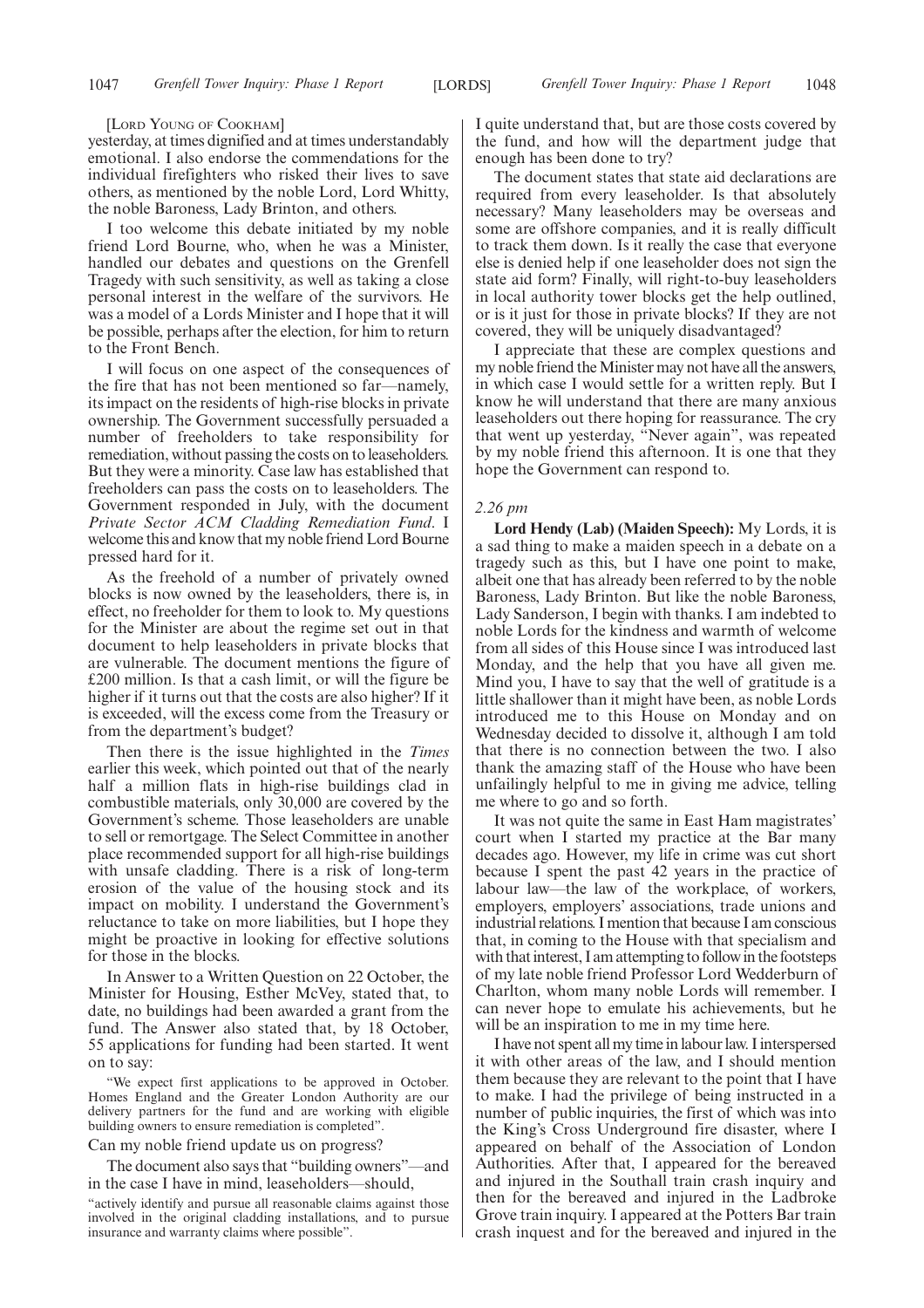Lakanal House fire disaster, which has already been mentioned. I appeared for the National Union of Journalists in the Leveson inquiry, and I currently appear for the Fire Brigades Union in the Grenfell Tower fire inquiry. In speaking this afternoon, I do not pretend to speak for the Fire Brigades Union—I have declared the necessary interest—because I do not think it would be proper to do so in this House and, perhaps more significantly, because the Fire Brigades Union, particularly its general secretary Matt Wrack, has made its reaction to the publication of phase 1 of Sir Martin Moore-Bick's report into Grenfell Tower very clear over the past 48 hours.

All those inquiries shared a number of features, of which two are significant. One was, of course, that they were terrible tragedies which cast a long shadow over all those involved in any way. I speak not of that. The other was that they all involved the publication of reports. They were public inquiries. What is significant about that is that in every case the judge in charge of the inquiry, having written the report and prepared it for publication, gave it to the core participants 24 or 48 hours before it was released to the public. The reasons are obvious: so that those who were so deeply affected would have a chance to prepare themselves for the media onslaught that would follow, and those who were the subject of criticism would have a chance to speak to lawyers if the inquiry report might lead to prosecution.

Sir Martin Moore-Bick followed that process. On Monday, the report was released to the core participants, of which there are over 600. Every one of them was required to sign a non-disclosure agreement to keep that report confidential until the deadline of midnight on Tuesday night had passed. Somebody leaked it to the *Daily Telegraph*, as my noble friend mentioned. The *Daily Telegraph* then set journalists on to reading that report, cutting and pasting pieces in order to publish it in the next day's newspaper. Other responsible media outlets—the *Guardian*, the BBC and so forth followed suit and cut and pasted from what the*Telegraph* had written. That leak is clearly reprehensible, and I trust that whoever did it will be discovered in due course, but the publication of that report, breaching a non-disclosure agreement and the embargo set by Sir Martin Moore-Bick, is absolutely outrageous. I hope that Sir Martin at least considers the possibility of summoning the editors involved and the directorgeneral of the BBC to explain what conceivable public interest there could have been in releasing parts of that report verbatim before Wednesday morning.

I thank noble Lords for their patience in listening to me.

#### *2.33 pm*

**Lord Harris of Haringey (Lab):** My Lords, it is an enormous pleasure to follow my noble friend Lord Hendy, who made an outstanding maiden speech. I am not surprised. I am sure that somebody who cut his teeth in the Newham Rights Centre and then became "the barrister champion of the trade union movement" will fit into your Lordships' House and its various strands of view with great aplomb and that he will add immeasurably to the quality of our debate and counsels. In fact, I am sandwiched between two maiden speeches. I am looking forward to the maiden speech of the noble Lord, Lord Woolley, whom I think I first worked with about 20 years ago, possibly more, on Operation Black Vote.

The fire on 14 June 2017 was an appalling disaster and a tragedy for all affected. I am quite clear that the reason why so many lost their lives was the nature of the cladding and the condition of the building. I want to focus today on one narrow aspect of the tragedy: the problem with communicating effectively with the residents. Assistant Commissioner Andrew Roe told the inquiry that he made a decision to change the policy soon after taking over as incident commander and by 2.47 am—almost exactly two hours after the fire started—control room staff were told to advise residents who called to evacuate immediately. At 4.14 am, an hour and a half later, the police started telling onlookers to contact anyone still trapped in the building and tell them to evacuate immediately. There were no other means of contacting residents in the tower directly. Indeed, the Commissioner of the London Fire Brigade, Dany Cotton, told the inquiry that as there was no central fire alarm, evacuating the building,

"would physically require someone to go and knock on every single door and tell people to come out".

Likewise, Michael Dowden, the North Kensington watch manager, told the inquiry:

"For me to facilitate and change a stay-put policy to full evacuation was impossible",

because there were no means of communicating directly with the residents in the 20 floors above the fire.

I am not wanting today to make any judgment on the rightness of the "stay put" policy generally in fires in tower blocks, nor am I qualified to make any comment on how quickly that policy should have been overridden in the specific circumstances of Grenfell Tower. What I want to concentrate on is that through no fault of its own, the fire brigade could not tell those in the tower that the "stay put" policy had changed and that they should evacuate at once.

One of the many tragedies of that appalling night was that the technology that would have enabled that communication to happen exists and is widely deployed elsewhere in the world, but not in Britain. It has been tested here; the Cabinet Office deemed the tests a success; but it has not been deployed. The issue has frequently been raised in your Lordships' House. The noble Lord, Lord Young of Cookham, was wheeled out time and again as a Minister to defend the indefensible. I apportion none of the blame to him personally because I know that behind the scenes, he tried to get this issue moving.

This technology was trialled in Easingwold in North Yorkshire on 18 September 2013. Those with a suitable mobile phone handset received an alert on the home screen of their phones saying "UKAlertTest. No Action Required". It was trialled again in Glasgow on 3 October 2013 and in Leiston in Suffolk on 20 November 2013. Those tests were part of a Cabinet Office project on mobile alert systems for use in an emergency. The conclusion from those trials was that,

"emergency responders are still very keen to see the implementation of a national mobile alert system. Views from members of the public also suggest that the vast majority of people (85%) felt that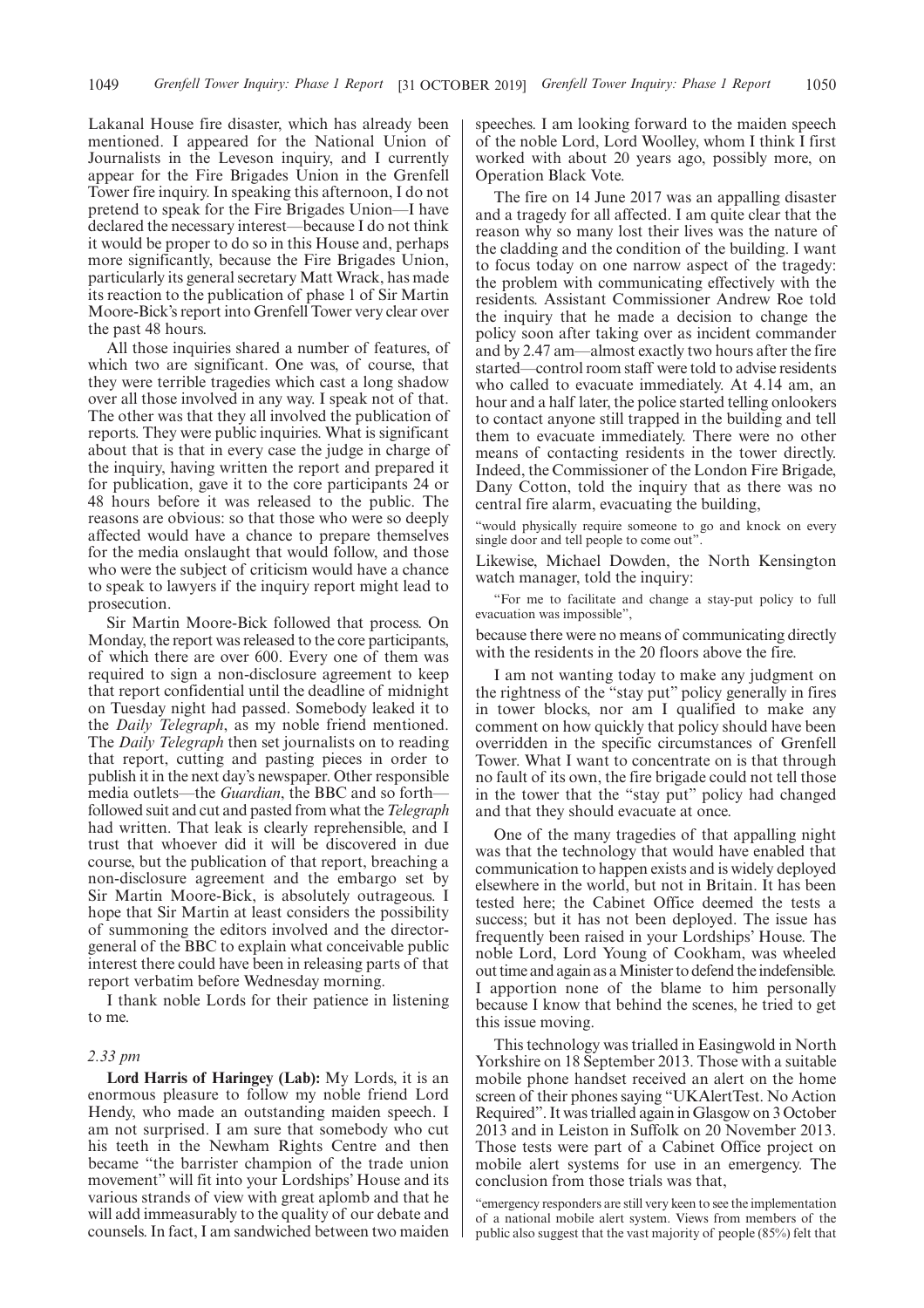[LORD HARRIS OF HARINGEY]

a mobile alert system was a good idea .... it would be an effective way of getting people to take specific protective action during an emergency".

The report recommended further trials. They never happened.

I looked at this as part of my 2016 review for the mayor—*London's Preparedness to Respond to a Major Terrorist Incident*. That led to my recommendation that,

"the Mayor should quickly work with the Cabinet Office to introduce a London-wide pilot of this public alert technology".

Three years further on, there is still little progress.

The fire brigade has said that it could not have communicated directly with the residents because it did not have the people to do so and, in any case, it would have taken too long, but the technology has been used regularly in Australia since 2009. The United States and the Netherlands started doing so in 2012. Portugal uses it. The summer before last when I was on holiday there, I received a text message on my mobile phone, in English, alerting me to the danger of forest fires. Norway, Sweden, Belgium, Saudi Arabia and Iceland have alerting systems. Earlier this year, thousands of lives were saved in India when 2.6 million text alerts were sent to residents in the path of Cyclone Fani. These systems work, are proven and save lives.

Australia's emergency alert can send an SMS text message to every mobile phone in a tightly defined area. Precisely the same sort of scenario as the Grenfell Tower fire was tested six years ago. It focused on the 37-storey Department of Justice and Community Safety building in the heart of Melbourne. The system's mapping tool was used to draw a warning polygon over the building and the presence of 5,736 mobile devices was detected. When the alert was sent, it reached over 90% of those devices within 12 seconds and delivered the alert to people on every floor.

Therefore, we have had six years of drift. Apparently, no one could decide which government department should lead and whose budget it should come from. Then there was a whole row about which technology was best—the best being made the enemy of the good.

I do not know whether an alerting system such as that deployed in Melbourne would have saved lives in Grenfell Tower, but at least residents could have been told that the "stay put" advice had changed and they could have tried to leave. Debating "what if" does not bring back any of those who lost their lives and it cannot heal the hurt of bereaved families and friends, but we cannot go on any longer without emergency alert technology being made available in this country. Next time there is a disaster, those alerts would make the difference between the life and death of those involved.

#### *2.41 pm*

**Lord Woolley of Woodford (CB) (Maiden Speech):** My Lords, I am grateful for the opportunity to speak in this extremely important debate. The tragedy of Grenfell makes us all weep, all the more so because it should not have occurred. However, before I talk about Grenfell, I should like to use my maiden speech to express some thanks.

First, I thank the great staff here in the House of Lords. They are attentive, polite and very helpful. For two weeks now, I have been constantly getting lost around the Westminster estate. A member of the Lords staff said, "Lord Woolley, you look a bit lost. Can I help?" I replied, "Yes, sir. Could you tell me where the Chamber is?" Back came the reply, "Yes, my Lord, it's behind you". I also want to thank the police. I met two black police officers, to whom I spoke briefly. I had a casual rapport with them. One said, "Yeah man, respect. It's good to see another black Lord in the House".

Equally, I want to thank noble Lords. They have made me feel very welcome in their—now, our—House. I spoke to my noble friend Lord Hogan-Howe before I came in. He was going to leave half an hour earlier but said, "I heard that you are speaking, so I'm going to stay". That is the type of generosity that I have encountered.

I particularly want to thank my supporters and friends, the noble Baronesses, Lady Young and Lady Hussein-Ece, my noble and learned friend Lord Judge, the noble Baronesses, Lady Warsi, Lady Lawrence and Lady Chakrabarti, my noble friend Lord Hastings and the noble Lord, Lord Morris. I follow in their footsteps.

It is also right that I thank the right honourable Theresa May, the former Prime Minister, not only for appointing me to this prestigious role but for having faith in the idea of a race disparity audit. That leadership role has meant that we have established a policy framework that lays bare the uncomfortable truths about racial disparities: the educational underachievement of some white working-class boys and girls; the fact that youth incarceration of black, Asian and minority-ethnic individuals is at a staggering 45%; and the simple fact that too many people of African, Asian and Caribbean origin are born into poverty. All that data has been laid bare, with the former Prime Minister establishing the mantra, "Explain the inequality or change through policy and collaboration". The model has been applauded by the United Nations, and the Organisation for Economic Co-operation and Development has said that it is an exemplar framework for migration analysis.

Lastly in my list of thank-yous, I want to thank my mother, who fostered and then adopted me. On the St Matthew's council estate in Leicester, where we lived, my mum taught me to have good manners and respect, to fight for myself and to fight for others. I think that she knew I would be a disciple of Dr Martin Luther King and Bernie Grant—this is still Black History Month, by the way. They both had a dream but also a plan, and step one of that plan was voter registration. They said, "Don't ask for justice; demand it. We don't beg for equality; we vote for it". That is how we started Operation Black Vote nearly 25 years ago with Rita Patel, Lee Jasper, Dave Weaver, Ashok Viswanathan, Audrey Adams, and Meena Dhobi.

Back then, we had four black and minority-ethnic MPs. Now, there are over 50, with a number of city mayors, many from Operation Black Vote, including Mayor Marvin Rees of Bristol, Lord Mayor Anna Rothery of Liverpool, Tan Dhesi MP, Helen Grant MP, Marsha de Cordova MP and Clive Lewis MP. However, we have also nurtured BAME magistrates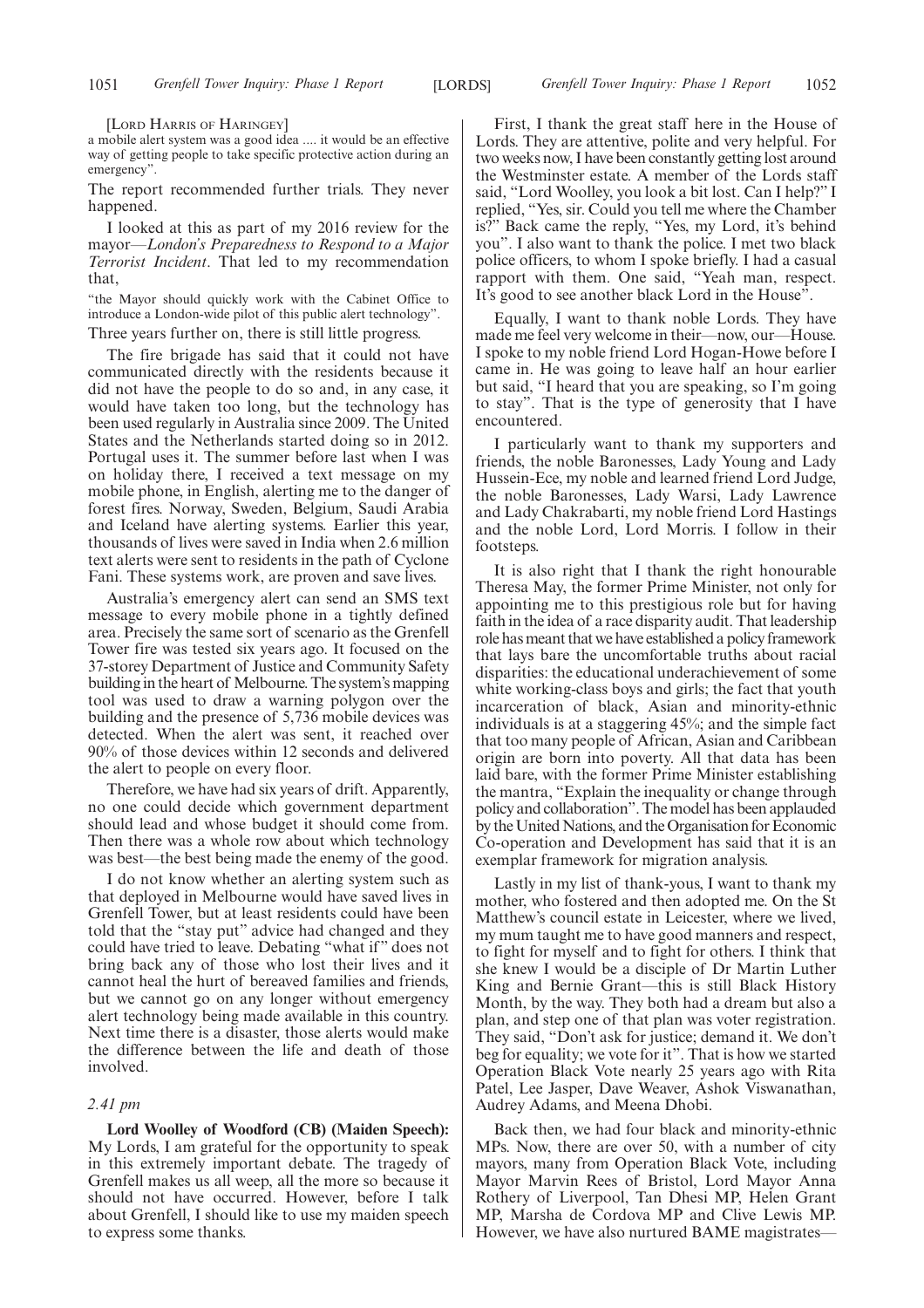more than 100 who have collectively completed more than 1,000 years of public service. Voter registration was, and still is, our bedrock. You give people a voice by ensuring that they have political power. It is our duty to ensure that we get all our citizens registered to vote and engaging in our democracy. It takes three minutes to register to vote and we should ensure that everybody has a voice.

I hope that noble Lords are getting a picture of what I care about—social and racial justice. My view is that there is potential talent in every street, in every city and in every corner of Great Britain. I put it to the House that it is our task to ensure that there are real pathways for that potential talent to flourish. This is not a zero-sum game, by the way. We all benefit by unleashing talent. We become more creative, more dynamic and more comfortable with ourselves.

Noble Lords should also know that I care deeply about some of the most vulnerable and, often, voiceless in our society. They are the Roma, Gypsy and Traveller communities. Both here and right across Europe they are among the most persecuted peoples. My message—our message—to them must be, "Your struggle is our struggle".

My other challenge is for us to have an adult conversation about drugs policy. It is heart-breaking to read about young men, many of whom are black, murdering other young men, often in drug gang rivalry. Equally, I am saddened when I hear about those with a drug addiction overdosing when I know that their deaths might have been prevented. If we have an adult conversation—a grown-up discussion—about drugs policy through the prism of public health, I promise that we will save lives, and actually we will save money too, as well as heartache.

My final point concerns the tragedy of Grenfell. We owe it to those who have lost their lives, to the survivors and to the families and friends still grieving, to lay bare the most uncomfortable truths not just around that day but around broader contributory elements, including poverty and powerlessness. This is not a party-political point; I am just imploring noble Lords, from their position of privilege, to give voice to those families. How do we challenge the systemic structural failures?

My final, final point—for today at least—is that we should be a beacon of hope, even more so than we probably are now. More than ever we must rise above what is often the very tribal nature of British politics and seek common ground. Right now, our society and our nation are crying out for leadership: strong, decent and collective.

#### *2.49 pm*

**Baroness Pinnock (LD):** My Lords, what a privilege to follow the magnificent maiden speech of the noble Lord, Lord Woolley. I have long been an admirer of the work of Operation Black Vote, and of the noble Lord as its inspiration. As he has described, huge strides have been made in social and racial equality in the past 20 years, much of it the result of his campaigning work. I thank him. Having heard him speak today with insight and passion, it is clear what a significant difference he will make to the work of this House, as well as continuing his campaigning zeal across the country. I wish him good luck.

There are just a few tragic incidents of such magnitude and horror that they become seared into our collective memory: Aberfan, the "Herald of Free Enterprise", Lockerbie—and now Grenfell.

Grenfell brought out the absolute best of human reaction: Grenfell residents supporting, caring for and rescuing others; the heroic efforts of the firefighters who put their own lives at risk. All those at the heart of that horrific fire need to know that reasons are unearthed and responsibilities allocated. The Phase 1 inquiry report is thorough and unflinching in setting out some of the answers. It says:

"The principal reason why the flames spread so rapidly ... was the presence of the aluminium composite material",

as well as panels which,

"acted as a source of fuel".

We should bear that in mind as we consider the responses of the London Fire Brigade.

What struck me as I read the report was that communication failure and lack of training were fundamental to how the emergency services responded. The control room operators were understandably inundated with calls. There were insufficient operators, and routing the calls to other fire and rescue services was not as helpful as it should have been because there was no ability to share information of the incident; as a consequence, differing advice was given. Neither did the emergency services have sufficient training in fire survival guidance or, crucially, the implications of a decision to stay or evacuate; nor were they able to give firm, clear messages when evacuation was the only option.

The lessons of the Lakanal House fire of 2009 have not been learned and here the Government bear considerable responsibility. Information between the control room and the site of the fire were totally inadequate. That finding in the report is quite astonishing; in itself, inadequate information-sharing contributed to poor decision-making at a senior level that surely led to lives being lost.

As we have heard from the noble Lord, Lord Harris, the report states that the communications equipment used by the LFB was unreliable and in some cases failed to work at all. How can it be that firefighters are asked to put their lives at risk without the invaluable aid of modern and effective communications equipment that is reliable in all situations? How can that be?

The failure in communication systems did not end there. Each of the emergency services that responded so heroically to the fire failed to share vital information. For example, as we have heard, each service declared a major incident at a very different time. During the incident, this lack of shared information meant that the nature and extent of the fire was not properly understood. Even helicopter surveillance of the fire was of little help as the pictures of the scene could not be communicated to the incident commanders because the downlink failed to function.

This catalogue of communication systems failures should be—must be—a lesson learned by emergency services and gold command operations across the country. In an age of easy, instant communications, it is simply shocking that the failures were so widespread.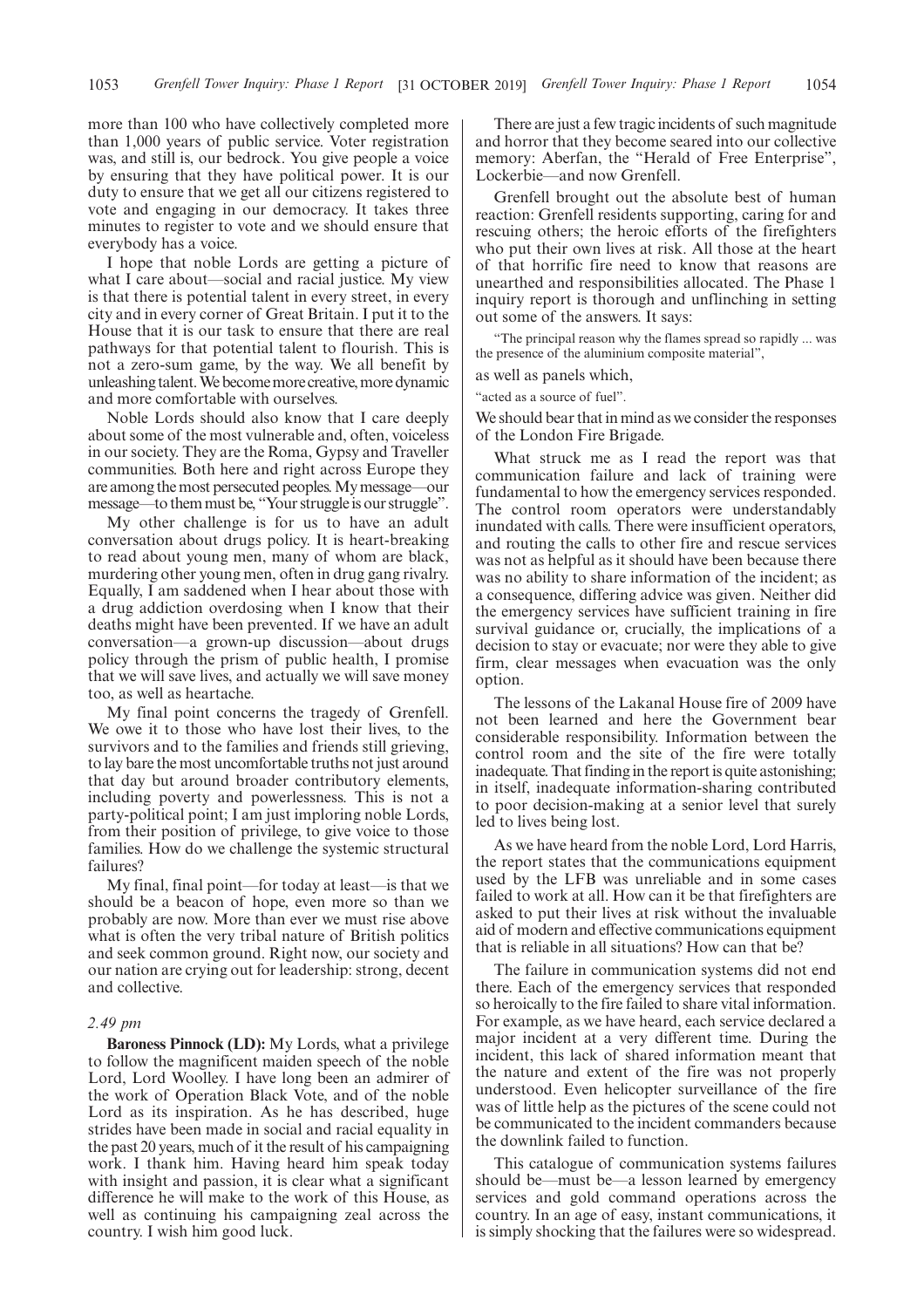#### [BARONESS PINNOCK]

These failures have made me question whether the very deep cuts to government funding to the London fire service contributed to that communication failure, resulting in more lives at risk and more lives lost. There ought to be a review of the impact of these cuts in the light of Grenfell. Will the Minister respond to that?

This report focuses on the horrors of the day itself. It is rightly critical of operations, but also clearly indicates the failures of others; for instance, the landlord. A further obvious failure of communication was the lack of internal signage in Grenfell. The floor numbers were not clearly marked and, where there were floor numbers, they did not reflect the additional floors created during the refurbishment. That leads me to conclude that the managers of the building were not sufficiently concerned about the building's safety or appearance, and that this reflects what they thought about their tenants.

The Grenfell Tower inquiry report is thorough. It concludes with over 40 detailed recommendations. It is the utmost duty of this Government not just to accept but to respond with urgency to all these recommendations to assure Grenfell survivors that the loss of their loved ones was not in vain.

#### *2.56 pm*

**Baroness Lawrence of Clarendon (Lab):** My Lords, I thank the noble Lord, Lord Bourne of Aberystwyth, for bringing this debate to our House. I also thank the three noble Lords who have made their maiden speeches today: the noble Baroness, Lady Sanderson, and the noble Lords, Lord Hendy and Lord Woolley.

I welcome the phase 1 report on the fire that took place at Grenfell Tower on 14 June 2017 and on why the fire spread so rapidly on the night. Before the night of the fire there were complaints about the block, which housed many families from different backgrounds. The majority of residents were refugees, asylum seekers and British citizens from our diverse society. Some residents felt that, prior to the fire, the local authority did not give their complaints attention because of who they were. This information was gathered after the fire. There were complaints prior to the fire about safety and, as far as the tenants were concerned, their complaints fell on deaf ears in Kensington and Chelsea Council.

Many survivors and families are still experiencing trauma from that night. One survivor I spoke to was Mr Paulos Tekle, whose six year-old son died that night. Mr Tekle lived on the 18th floor with his wife and two children, and they were joined on the night of the fire by another family; so they were five children and three adults.

After some time and several calls, he was told to leave his flat. He entrusted his six year-old son to an adult—a tenant from the block—who was to lead his son out to safety while he followed down with his wife and the other children. When Mr Tekle got out, he started looking for his son and the man he had entrusted him to. Mr Tekle's only concern on the night was to get his family out safely once he knew that the block was on fire.

My support of Mr Tekle in a recent interview was to do with the maintenance of the building and the length of time it took for him to get his family out to safety. His trauma continued as he searched for his son at the local hospital. It took 11 days before it was confirmed that his son was one of the victims who had died because of the fire. I would like to put on record that my comment about authority was to do with Kensington and Chelsea Council, its lack of building maintenance and the low-level cladding to the building, not the fire brigade.

There may be many reasons why there was a delay in Mr Tekle receiving this information about his son. He is unable to speak without crying as he feels such guilt that he allowed someone other than himself to take care of his son. On the night of the fire and in the days that followed, there were 72 deaths. Seventy other people were injured and 223 people escaped. I would like to pay my respects to all those affected by the tragedy of that night.

#### *3 pm*

**Lord Porter of Spalding (Con):** My Lords, I declare my interests as the vice-chairman of the APPG for fire safety. I am also the Local Government Association's building safety spokesperson.

I was with some of the families of the victims and a couple of the survivors yesterday morning, and universally they had nothing but good words to say about the report. So Sir Martin has delivered a report in tragic circumstances in a way that has gone down well with the people who are most affected by it. That is the nice thing—but now I will disagree with the order of the reports. We should not be talking about the phase 1 report today but the phase 2 report. Phase 2 should have been first. While phase 1 deals with some serious failings by the bureaucracy that was supposed to look after the welfare of the people the firefighters were trying to protect—and that is important—they are largely lessons for London to learn. We have high-rise buildings at the same risk as Grenfell all over the country. We need to get to the bottom of what that fire was about and understand why that piece of white goods, which was a recalled machine, still burst into flames. Fire safety for white goods in this country does not work properly. There is no accessible national database for the public to see. We should be pushing hard for that.

The cladding seems to be what everybody is focusing on at the moment, but that is not the only part of the problem. The problem is also the insulation that sits behind it. There are lots of other buildings with that insulation but different cladding. The fire breaks that were supposed to be there did not work, so the compartmentalisation was breached from the day the building was renovated. Nobody knew about that until it was too late, but we know about it for other buildings now.

Those are the things that we should be drawing out from this, but the trouble with this report is that it has allowed the public narrative to be about the failings of the fire service. When you say, "fire service", most people think, "firefighters". How can we allow a situation in which so many brave men did things on the night that seem insane—going in and out of that building several times and risking their lives—and now we have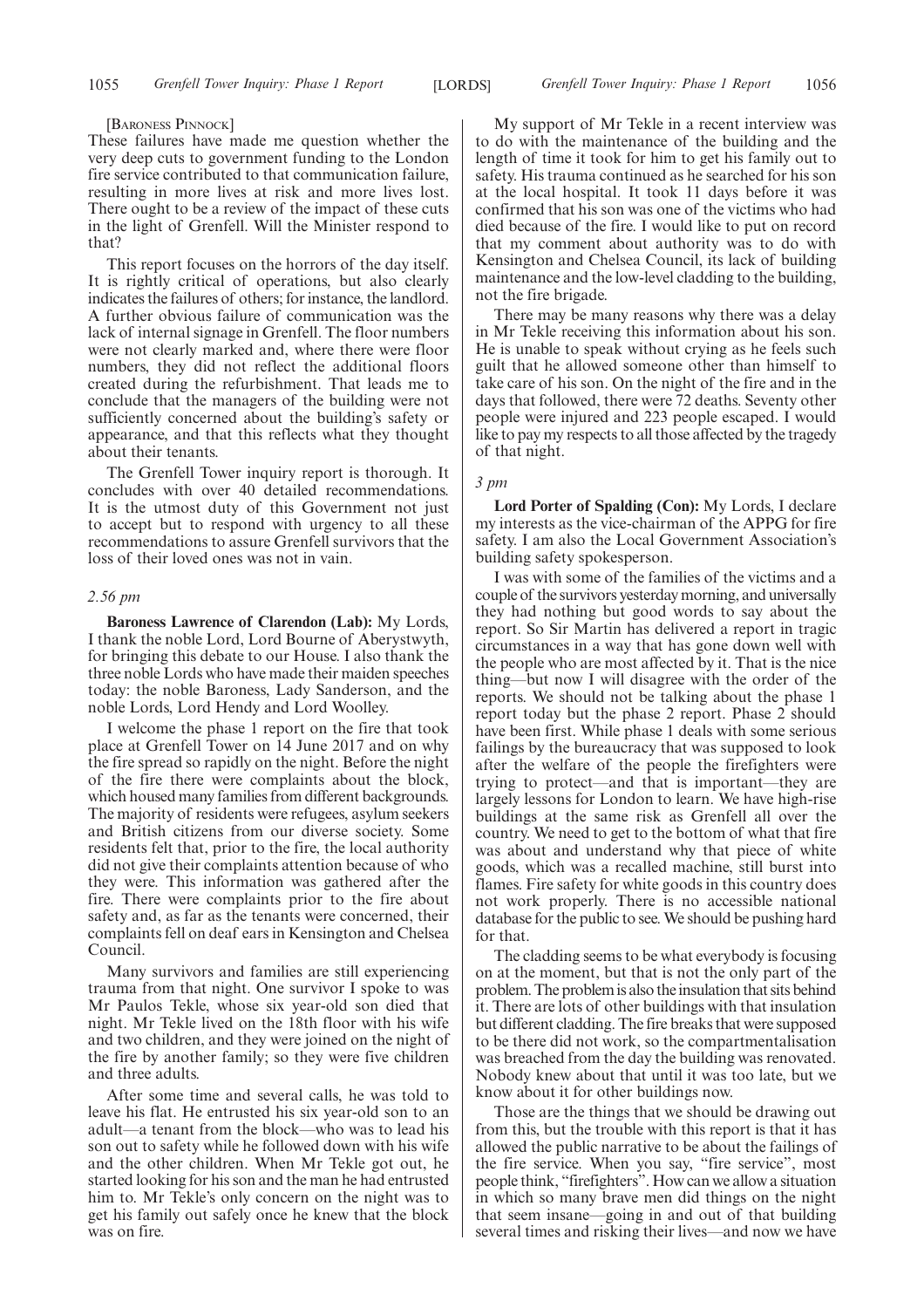that whole group of people feeling that they are the butt of the problem? Clearly, they were not; they were real heroes on that night, and this House should make sure that the message that leaves here is that we feel nothing but immense gratitude to the firefighters on that night and to the support staff who worked with them. I cannot imagine how traumatic it must have been for everybody.

If we are really going to do anything about this, we need to insist that the second report is started now, not in the new year, and is done expeditiously, rather than taking two years to deliver. Every single interim finding must be released, as soon as it can be, so that the Government can bring in policies to act on it and try to do something to make people safe when they sleep at night. I know it is a hard thing for the Government to get their head around, but we have to accept the fact that this was caused largely by failures in the system that were beyond the control of any one individual or set of partners. Local councils have a lot to learn from this, as do the Government. I hasten to add that that is not just the current Government; this goes back to when Members on the other side of the House were running what was going on. The seeds of Grenfell started in 2006, I think.

So there is learning that needs to be learned, but it is a bit like being an alcoholic; unless you realise you have a problem, you cannot hope to fix it. We all need to make sure that the Government—of whatever colour after the election—are held to account. They must accept the failings that have gone before and have a clear plan for what to fix. If these reports had been the other way around, we would now have a solid evidence base to start to do that—but at the moment we still do not have it.

I will ask the Minister for two things. First, in summing up, will he make sure that the House's feelings about the bravery of the firefighters on the night is the main bit that sits in the public record about this report? Secondly, will he urge the department to make sure that the report is done expeditiously and that we get early sight of any recommendations, so that the Government can start to formulate policies that will address some of the safety issues? This goes much wider than just the one building. This is a national problem affecting buildings all over the country, including some with different types of material, not just the type that has been singled out here. Until we get that done, we are letting the real criminals off the hook—and, with some of the things that have gone on with this, they are criminals, almost certainly.

#### *3.05 pm*

**Baroness Kidron (CB):** My Lords, I start by commending the firemen who carried out such acts of bravery on the night, as the noble Lord, Lord Porter, rightly said.

I wish to declare an interest. Since the day after the fire, my husband has been a regular visitor to Grenfell, and on behalf of the National Theatre, with a colleague, has been writing a play that directly captures the voices of the survivors and the bereaved. Because of that, I have watched much of the inquiry and been able to speak directly to lawyers and survivors. I thank them today for taking the time to brief me.

I commend the patience and bravery of the residents, survivors and bereaved of Grenfell Tower who have not only tirelessly fought to seek justice for themselves and their loved ones but made it their mission to ensure that a fire of this nature should never happen again. I want to put on the record that Mr Kebede, in whose 4th floor flat the fire broke out, has been entirely exonerated. The vilification of this man, who at each point did the correct thing, was a disgrace.

Sir Martin Moore-Bick's phase 1 report confirms that the fire at Grenfell was a preventable tragedy. Significantly, the report finds that the cladding used in the refurbishment—which was a primary, but not the only, cause of the fire spreading—was non-compliant with building regulations. That is a shocking and scandalous fact, yet he also finds that similar cladding remains on 400 other tall buildings across the UK. On this issue he makes no recommendation because:

"It is unnecessary for me to recommend that panels with polyethylene cores on the exterior of high-rise buildings be removed as soon as possible and replaced with materials of limited combustibility because it is accepted that that must be done".

Sir Martin then adds his voice to that of the Housing, Communities and Local Government Committee that called the lack of progress in removing Grenfell-like cladding "unacceptable"and speaks of the Government's moral duty to act swiftly. The chairman of this most rigorous and thoughtful report felt that the removal of cladding was already identified as such an urgent and obvious action that it was "unnecessary" to make a further recommendation. So I ask the Minister, when he is back in his place, whether he can today commit to taking down non-compliant cladding of all varieties, irrespective of the occupants' tenure or the final cost. It seems that fire spreads quickly, but justice moves slowly.

The report is a bracing critique of the specific failings which, on the night, contributed to the tragedy at Grenfell. However, it will escape no one who reads the report in full that Frances Kirkham, the coroner who investigated the cladding fire at Lakanal House in 2009, also made recommendations, which were equally clear but remained unheeded. If they had been heeded, we may have avoided the fire at Grenfell.

I hope that the House will be as appalled as I was to be told that between 2014 and 2017 the All-Party Parliamentary Fire Safety and Rescue Group wrote to Ministers 21 times to ask for the Lakanal House recommendations to be implemented—only to be comprehensively ignored. That is an outrage, and it must not happen this time. It is imperative that the Moore-Bick recommendations are implemented without delay. While I welcome the Prime Minister's statement yesterday that he will accept the findings and act on the recommendations, it is necessary for the Government to say today when those recommendations will be implemented and how we can trust them to do so.

A briefing from the campaign group Inquest, which has worked closely with the families of Grenfell, makes a recommendation for the establishment of a "national oversight mechanism", described as,

"an independent public body tasked with the duty to collate, analyse and monitor recommendations and their implementation arising from inquiries, inquests and post-death investigations".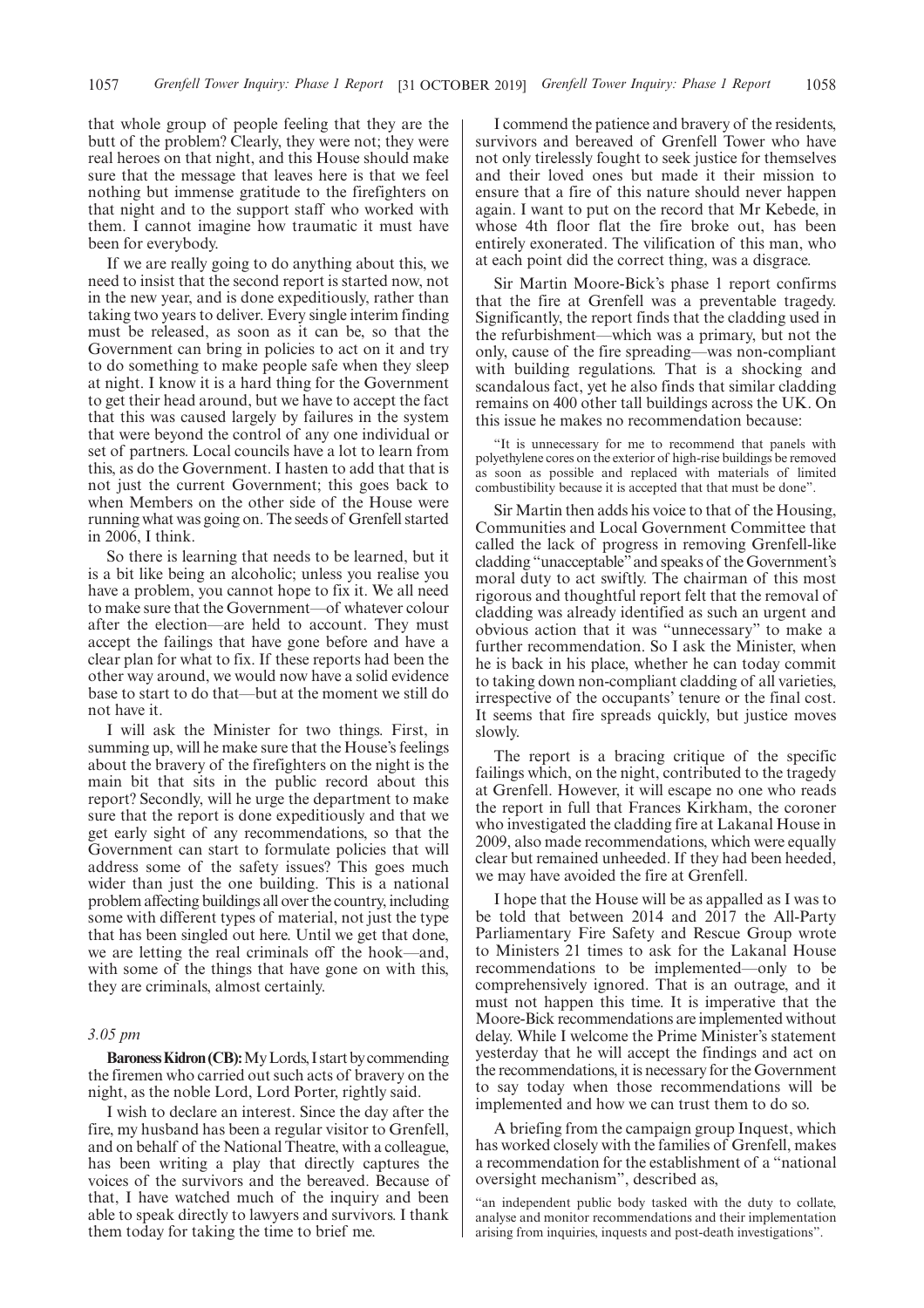#### [BARONESS KIDRON]

Perhaps the Minister can say whether the Government will implement such a mechanism to make sure that history does not repeat itself, because we cannot take oversight for granted. The Public Authority (Accountability) Bill, which had its First Reading just three months before the Grenfell fire, provided statutory duties for public and private bodies to protect and implement recommendations in the interests of victims—but it was withdrawn just before the 2017 election and never reappeared. We are about to have another election, so can the Minister assure the House that the interests of victims will not once again be sidelined for political expediency?

The Grenfell inquiry has been world class—a collective effort of the residents, bereaved and survivors, and the tireless work of the legal teams and the inquiry team itself. But it has met obfuscation and obstruction by commercial companies actively responsible for creating a non-compliant building surface that not only failed to prevent the spread of the fire but actively promoted it. It is clear from chapter 34, paragraphs 7 to 12, that Sir Martin intends to tackle this forensically during phase 2, so I will not pre-empt those findings. But there is something rotten with our culture when our regulatory system and business practice can commission a human tragedy on the scale of Grenfell. I hope that the Minister will join me in condemning the obstruction of those who should step up and acknowledge their part in the tragedy. As one survivor said to me this morning, "We fear a carousel of scapegoating and finger-pointing, but what we need is for the carousel to stop and for individuals and organisations to now accept their responsibilities".

The legacy of the lives lost and the safety of those in buildings still dangerously clad are in the Government's hands. The Moore-Bick recommendations must be taken up with the greatest expediency. This would represent the best way of moving towards justice for Grenfell.

#### *3.12 pm*

**Lord Shipley (LD):** My Lords, I am grateful to the noble Lord, Lord Bourne, for the opportunity to have this debate. I acknowledge the huge efforts he made as a Minister in the aftermath of the Grenfell disaster. I pay tribute to the resilience of local people since the fire, in particular to the campaigning work of Grenfell United, which has had a profound impact on our thinking and will have much more yet.

We have heard that this report is forensic in its detail, and it is. It shows that compartmentation did not work; that the "stay put" policy became a mistake; that external walls failed to comply with building regulations; that the new cladding and insulation boards actively promoted the spread of fire; that the command plan on the night of the fire was not adequate; and that there were some very serious deficiencies in training and organisation. That said, we must pay tribute to all the individual firefighters who showed immense personal bravery on the night.

A great deal has been said about the causes of the fire and its extent and I shall not repeat it all. Rather, I will concentrate on the implications of Grenfell for tenants and leaseholders in residential blocks, whether over 18 metres or lower. The first relates to compulsory electrical safety checks. We know that the fire broke out as the result of an electrical fault in a large fridgefreezer. It should not have done. Do the Government take account of the experience of other countries and their policies for regular safety checks of electrical appliances, and how policies in this country might be changed to reflect the need to reduce the number of faulty electrical appliances? What discussions have the Government had with the Electrical Safety Council on ways risks can be reduced?

My second concern relates to local councils and fire and rescue services right across the country, and the quality and robustness of their emergency planning. At this point, I remind the House that I am a vice-president of the Local Government Association. I have previously asked this question but I ask it again: have the Government taken any steps to ensure that the emergency plans of local councils and fire and rescue services across the country are up to date and properly tested?

My third point relates to the need for the Government to be clearer on timescales for the next stages of their work on building safety, by which I mean they need to speed things up. The report by Sir Martin Moore-Bick is very critical, at paragraph 33.6, of the Government's slowness in getting combustible materials off affected buildings. I hope the Minister is in a position to clarify how quickly they can achieve that clear objective.

Further, the Government's consultation on strengthening building safety regulations, arising from the Hackitt report, ended in July, so can the Minister tell the House what the Government's timescales for reform actually are, given that it is now the end of October? The noble Lord, Lord Porter, made a very forceful case for faster action. I support every word he said.

Next, I have an issue about the right of tenants and leaseholders to have up-to-date information about the safety of their blocks. Surely everybody should have a right to know how safe their building is, yet it is astonishing that Grenfell, which was run by a tenant management organisation, fell outside the remit of the Freedom of Information Act, as do all housing associations. I raised this issue in a debate in July and the then Minister, the noble Lord, Lord Young of Cookham, said:

"The review of social housing regulation, announced in the Government's social housing Green Paper last summer"

#### that is, in 2018—

"will look at how transparency and accountability for tenants can be improved. I will ensure that this review takes on board the points made by the noble Lord, Lord Shipley, about the legitimate requirements of tenants".—[*Official Report*, 23/7/19; col. 740.]

I make the request again: it is terribly important that information is available for those who live in buildings about which they might have concerns.

I mentioned the need for the Government to speed up. It was reported in the *Times* on Monday that owners of up to 500,000 flats might have difficulty selling them because of the Government's guidance in their advice note 14, "Advice on external wall systems that do not incorporate aluminium composite material". The noble Lord, Lord Young of Cookham, referred to this issue in his speech in greater detail I plan to, but there is clearly a very serious problem. Mortgage lenders are requiring a certificate of compliance, which can be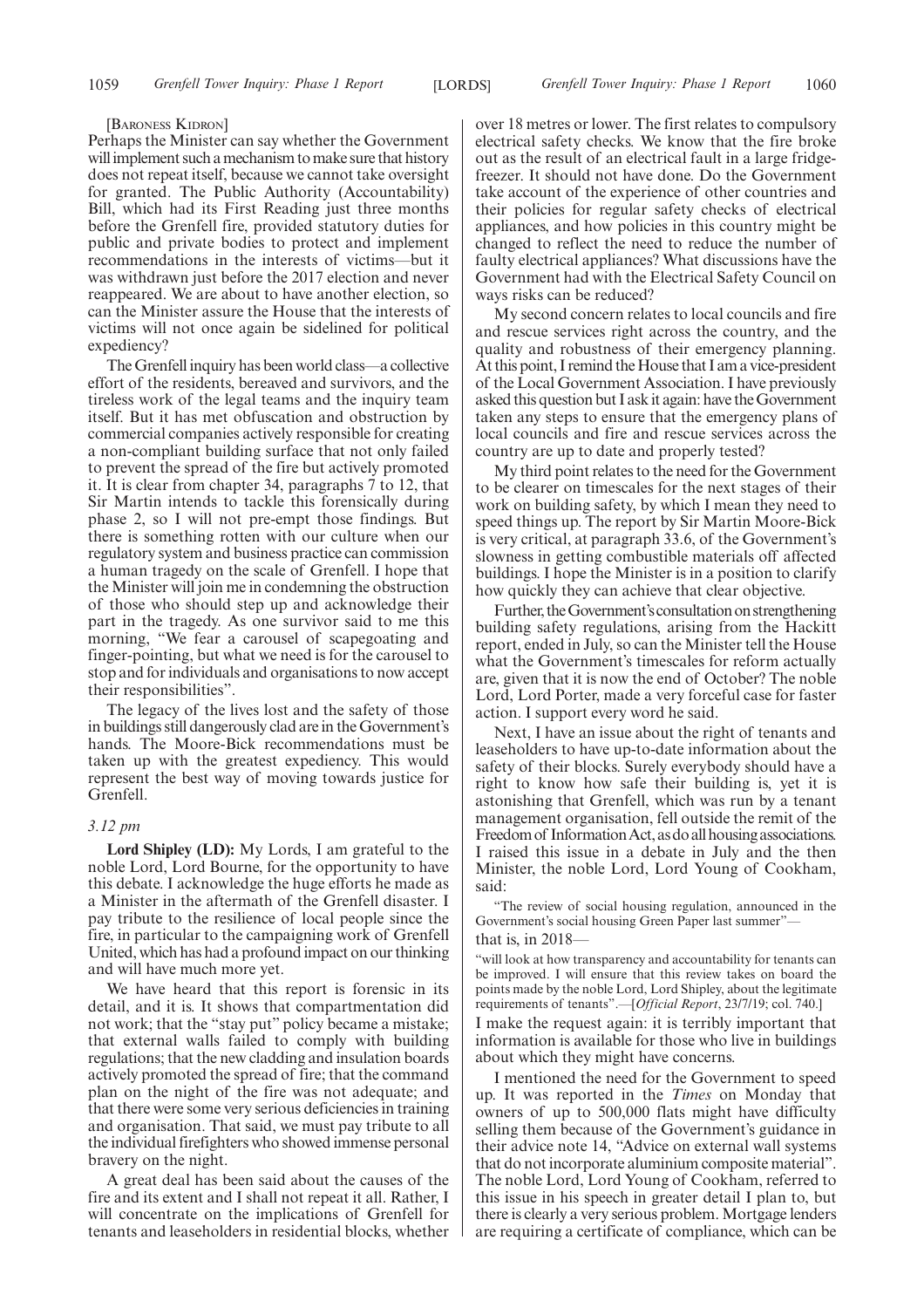impossible to get since it requires technical information on the original construction of the building. Can the Minister confirm what government policy now is in respect of such blocks, since they represent 94% of the total? ACM cladding affects only 6% of all blocks.

As we have heard, the fire at Grenfell Tower should not have happened. I am pleased that Sir Martin Moore-Bick's recommendations are being accepted by the Government, but the question that has been posed by several contributors in this debate remains: how quickly will those recommendations be implemented?

#### *3.19 pm*

**Lord Adonis (Lab):** My Lords, our thoughts and prayers are with the families and friends of the 72 people who lost their lives at Grenfell, and our admiration is for the firefighters and emergency staff who dealt with that terrible tragedy.

The noble Lord, Lord Bourne, made a very well-judged and comprehensive speech when opening the debate. He highlighted all the major issues, which I hope the Minister will address in his conclusion. However, reading Sir Martin Moore-Bick's report and, crucially, the House of Commons' Housing, Communities and Local Government Committee's*Independent Review of Building Regulations and Fire Safety*, published on 15 July, it is clear that cladding and what should be done to remove it is a big and compelling issue.

I will cut to the chase, as this is an issue directly for the Minister. Significant criticism is being made of the speed at which the Government are responding to the recommendations on the cladding, the amount of money they are prepared to put in and their acceptance of the scale of the task of removing the cladding. The speech of the noble Baroness, Lady Kidron, was absolutely to the point on this. She made all the points that I would wish to make in my speech. They go to the heart of the issue, because in Sir Martin's report, it is clear that the 400 other blocks with the same cladding, and others with related types of cladding, are a set of further disasters waiting to happen. There can be no excuse whatsoever for not being forewarned and taking the appropriate remedial action.

As the noble Baroness rightly pointed out, this goes back not just to the Grenfell Tower catastrophe but further, to the 2009 Lakanal House fire and the coroner's report, which was very specific about this type of cladding and what should be done to remove it. Reading the report, it is clear that we are in exactly the same position we were in after the 2009 disaster. The failure to act speedily after clear recommendations, then by the coroner and now by Sir Martin Moore-Bick, could lead—let us be blunt—to further lives being lost if there is another incident of this kind.

Therefore, I would like to put to the Minister the four key recommendations of the House of Commons' Housing,CommunitiesandLocalGovernmentCommittee report, which was published in July, and ask for his response to them. I have gone through the paper trail and there still has not been a compelling and adequate government response to those recommendations. Let me repeat them. First:

"The Government should set a realistic, but short, deadline by which time all buildings with any form of dangerous cladding should be fully remediated. It is taking far too long to remove and replace potentially dangerous cladding from high-rise and high-risk buildings. Government policies and funding mechanisms should work to meet this deadline, while sanctions should follow for building owners who fail to make their buildings safe within a reasonable timeframe".

What timescale are the Government setting for removing the cladding from these 400 buildings? Can the Minister give us a date by which it will be removed?

The second recommendation was:

"The Government is highly likely to need to provide additional funding to remediate buildings with dangerous ACM cladding. It is welcome that the Government has finally provided funding to meet the costs of replacing unsafe ACM cladding from privately owned high-rise residential buildings, as we called for in July 2018". That was well over a year ago.

"We fear, however, that £200 million will not be sufficient to fully remediate all affected buildings".

That is the judgment of the House of Commons. Can the Minister tell us what his judgment is? Is the £200 million enough? If it is not, what additional resources will the Government provide?

The third key recommendation from the committee was that:

"The Government cannot morally justify funding the replacement of one form of dangerous cladding, but not others".

The committee then asked what the Government's view was on related types of cladding, and I would like to ask the Minister that question too.

Thefourthandfinal,butequallyimportant,recommendation of the committee, was that:

"The Government should immediately extend its fund to cover the removal and replacement of any form of combustible cladding—as defined by the Government's combustible cladding ban—from any high-rise or high-risk building … There is an unfortunate feeling of deja vu around the Government's approach to non-ACM cladding and a sense that they will inevitably end up paying for it after a short period of prevaricating. In the meantime, tens of thousands of affected residents continue to live in potentially dangerous buildings, or have been sent large bills for remedial works".

It cannot be satisfactory to Parliament that tens of thousands of residents of blocks with potentially dangerous cladding are being subject to high risk and potentially high personal bills to deal with circumstances which are beyond their control. Therefore, although I enormously admired the measured tone in which the noble Lord, Lord Bourne, opened the debate, I stress that the issues raised here are extremely urgent. The judgment of Sir Martin Moore-Bick and the House of Commons committee is that the Government are not acting with sufficient alacrity. We hope that the Minister will give a reassurance that this is now going to be tackled.

#### *3.26 pm*

**Baroness Bennett of Manor Castle (GP):** My Lords, I can begin only by repeating the sentiments that many noble Lords have expressed about the amazing, powerful work of Grenfell United, the victims, survivors and families, who have, through their grief and suffering, fought to say, "Never again". Like many other noble Lords, I pay tribute to the brave work of so many firefighters and emergency staff on the ground that night.

I begin by reflecting on a personal experience. In 2007, there was a fire that in many ways presaged later tragedies. It was in a block called Bucklebury, on the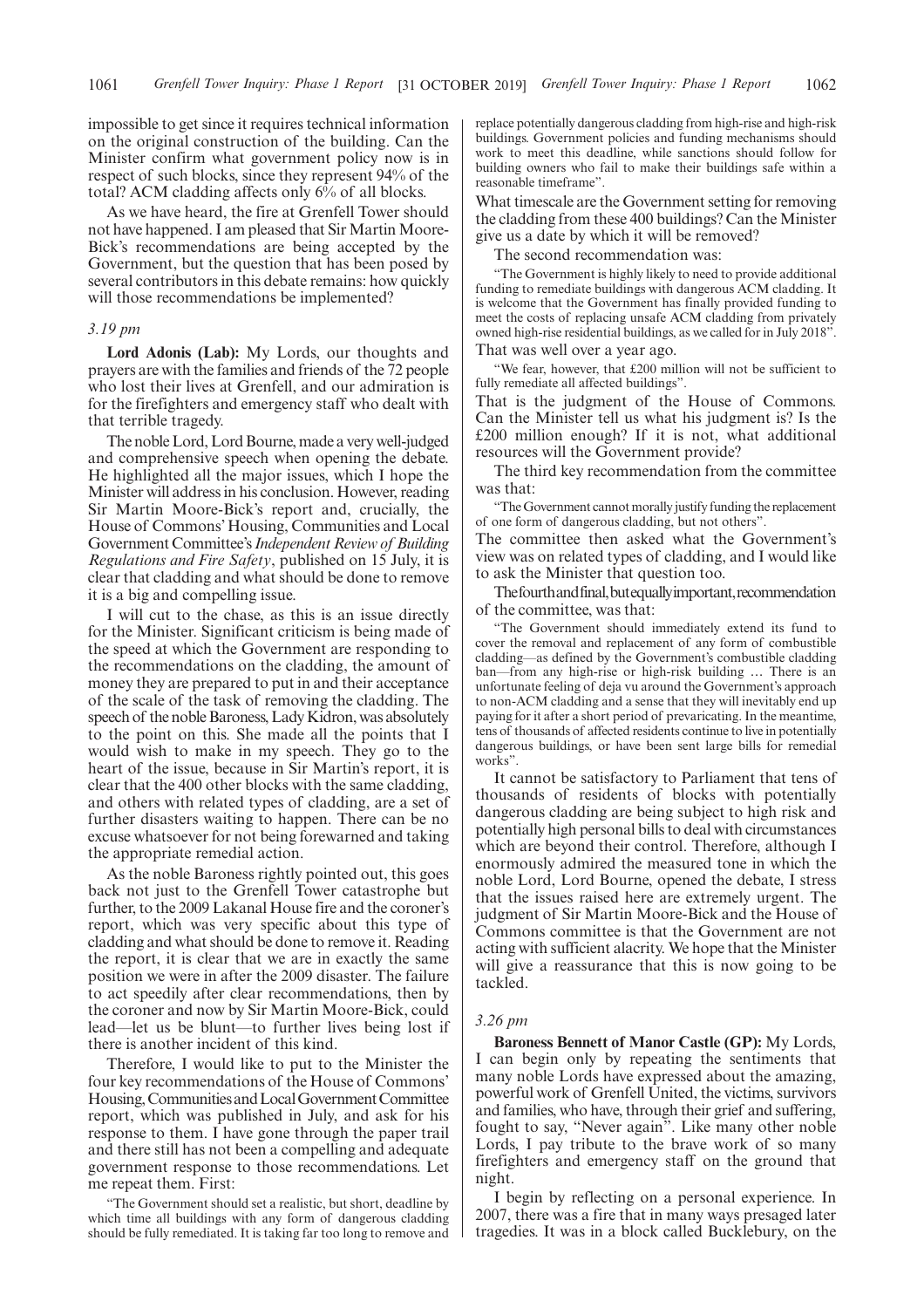#### [BARONESS BENNETT OF MANOR CASTLE]

Regent's Park estate in Camden. The staircases—the fire escapes—filled with smoke because the fire doors had been removed. The firefighters had to use breathing apparatus to evacuate the residents. I know about this because, until a couple of months before, I had been a resident of Bucklebury. When using the fire stairs, I had noticed that some of the doors were missing. I rang the council, after which I assumed that the matter had been dealt with. I was moving, so I did not think about it again, yet when we heard the reports of the fire in the excellent local newspaper, the *Camden New Journal*, we found that those fire doors had not been fixed.

We move forward two years, to an incident that many noble Lords have referred to, the Lakanal House fire. My noble friend Lady Jones was part of the London Assembly inquiry into that fire. There were lessons from that fire: the "stay put" guidance had to be reconsidered, and it was noted that there was no plan in place to change that advice to "get out". That was in 2009. The noble Lord, Lord Bourne, and the noble Baroness, Lady Brinton, referred to the fact that there is very strong evidence of how sprinkler systems could make an immediate difference. Yet we are two years on from the great tragedy of Grenfell and nothing has happened. We have heard again and again, on many different points, a call for action. We do not want to be here next year, the year after that and in five years' time, making calls for the same kind of action on fire safety in tower blocks that I was calling for in 2007. I do not want to go over the same ground. Many powerful points have been made already, but I want to follow the lead of the right reverend Prelate the Bishop of Durham in looking at some big systems issues behind what happened in the tragedy of Grenfell.

Your Lordships will hear me talk often about the need for transformational system change. I used to be a newspaper editor and one of the stories behind the Grenfell tragedy is the loss of local newspapers, and their local journalism and reporting. There was a very powerful website for the Grenfell Action Group blog, which drew attention to many of the issues now covered in this report. There was also a local journalist called Camilla Horrox, who reported for the *Kensington and Chelsea Chronicle* in 2014 on the issues around fire safety and electricals in Grenfell Tower. Later that year, the newspaper closed down and those stories disappeared from the internet. When the residents sought local journalists—we have to ask other London journalists why they had not picked this up—to report their concerns, there was nothing there. In his powerful maiden speech, the noble Lord, Lord Hendy, referred to the Leveson inquiry. The undelivered second part of that inquiry focused on the concentration of media ownership, and it might have looked at the lack of local media coverage. If we are to have democracy and safety, we need strong local media.

To address another systemic issue, I go back to February 2017, when details were posted on a government website about an anti-red-tape agenda on new-build properties. In a separate report at about the same time, the Government were boasting that fire inspections were being reduced, in some cases, from six hours to just 45 minutes. There is a very lazy phrase that we

hear not just, I am afraid, from one side of this House or one side of politics: "We are going to cut red tape". I ask your Lordships to consider Grenfell every time you hear that phrase, and think about replacing "red tape" with "the rules and regulations that keep us safe, at work and in our homes". I really had this driven home to me back in 2014 by a meeting at the Green Party conference with the brilliant Hazards Campaign, which focuses on safety at work. It has a phrase, "Better red tape than red bandages", which is one that I have repeated often since.

We have to focus on the issues about cladding and safety rules, and about the resources available to our emergency services. But in looking at Grenfell, we also have to look at some very broad systemic problems in our society and the need for transformational change.

#### *3.33 pm*

**The Earl of Lytton (CB):** My Lords, I too express my thanks to the noble Lord, Lord Bourne, for introducing this debate. As a practising chartered surveyor, I spend much of my time investigating and trying to head off building defects. I must declare my interests as a vice-president of the Local Government Association and patron of the Chartered Association of Building Engineers. However, I speak not from a special knowledge of tower blocks but more generally. I warmly congratulate our three maiden speakers on their splendid contributions to our debate and look forward to hearing from them in future debates.

That in this country, with its systems for product testing and approval and its long history of construction regulation and fire safety, we should be considering a report into so many avoidable deaths and shattered lives, and the gutted shell of a once purposeful block of homes, should make us all pause to reflect. I share the appreciation of Sir Martin Moore-Bick's inclusion of a place in his report for each and every one of the victims by name. His Grenfell phase 1 report is truly vast in scope and forensic in its detail. I congratulate his team on it.

My purpose is to look at the failings across the sectors of building construction, improvement and maintenance, and use and management. Like the noble Lord, Lord Porter, I would have preferred to see phase 2 now rather than later because we have a substantial legacy of, and commitment to, high-rise residential blocks in this country. Over time, the perceived risks and the regulatory environment governing them has evolved. Not all critical change to a building is obvious; some really quite subtle changes can alter risks in ways not apparent even to local authority building control or environmental health officers, let alone to the fire and rescue service. Regulations governing post-construction alterations are not always retroactive in effect, as I understand it. At any given time, many buildings will almost certainly not meet the latest standards. On fire doors, at any rate, the report serves to change that, but there is clearly yet more to uncover about wider systemic construction failings.

It seems that there is no more than an informal voluntary system among management bodies for recording or storing the critical features of design and performance data for buildings, for the handing over of core information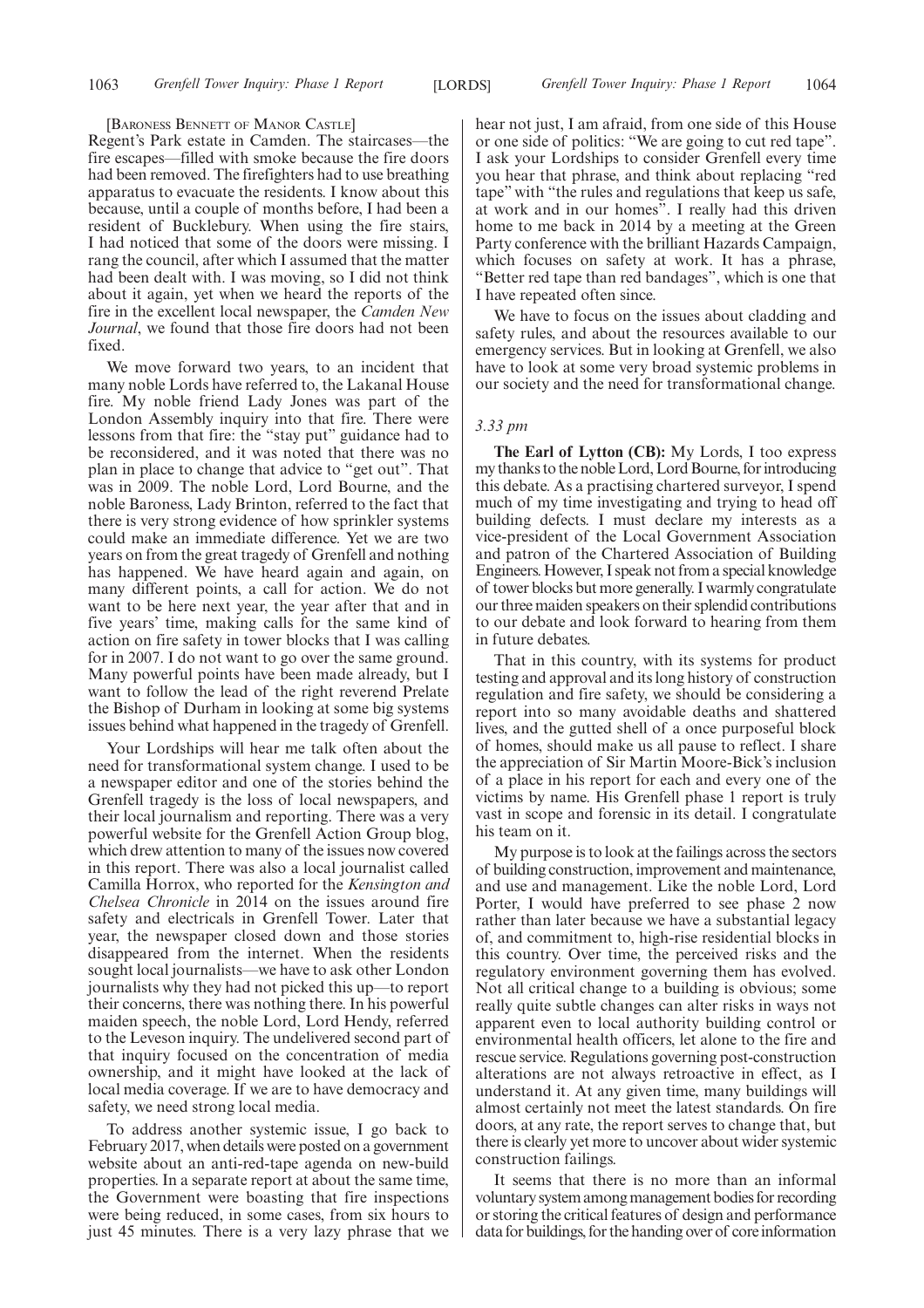to successive owners and for logging alterations and repairs. In some cases, these are carried out without reference to expert examination, or perhaps even to the insurers and other interested parties—including, yes, residents. Localised or specialist installation works can fail to take into account the larger implications for a block as a whole. But to be fair to the fire and rescue service across the country, it can fulfil its duties only to the extent that the information is current and available in a useable form, so that it can use it. The report makes valuable recommendations here also and let us note that poor co-ordination is not the exclusive preserve of public bodies.

There has in the past been no equivalent to product recall for buildings, whether from a design fault, critical component failure or poor manufacture and assembly. Many construction warranties seem to protect the developer under the caveat emptor principle and give comfort to mortgagees rather than provide a guarantee of construction adequacy to the consumer. Stricter liabilities will, I am certain, be something for the future.

I note that a recent fire in Greater London in a modern four-storey block of flats erected by a respected housebuilding group appears to have revealed serious workmanship, construction management and warranty sign-off shortcomings. It looks as if, even now, we are not erecting new residential accommodation to the standards legally required. I am not sure that the current regulatory balance of expendable buildings provided occupants can get out safely gives the right signal or avoids perverse outcomes. Not only should occupants be able to evacuate safely but the accommodation unit must contain fire, and perhaps modest explosion, safely and not result in wholesale building failure.

The report's implicit assertion that blocks of flats should withstand modest kitchen fires is therefore timely. From faulty tumble dryers subject to recall but where the ownership, whereabouts and circumstances of use may be largely unknown, to poorly manufactured smartphone and laptop batteries, in dwellings accidents can happen.

Some will point to the dwindling resources available to local authority building control as a factor. The truth is that their resource has been eroded by manpower losses to the private sector. Approved inspector firms have taken a lot of the available capacity. I have on too many occasions seen defective workmanship and shortcutting in site supervision and construction management. We need more inspectors of higher quality and better regulation and not their alienation.

There is not always an adequate understanding of a building's fire protection philosophy, any more than there is sometimes of the thermal envelope or the style and category of occupation. That is not unique to social housing or to tower blocks; it happens everywhere. There is fragmentation of responsibility, lack of integration and limited scope of roles, the silo mentality that we hear about, budgetary delimitations, a lack of holistic approach and checks by rote rather than asking those awkward "what if" questions. As we know, modern contracting arrangements in building construction are also fragmented, with known shortcomings in labour, management and contractual arrangements.

I sense that we have lost sight of some of the objectives of delivery of safe, durable and competent housing, and lost an ability to maintain an allencompassing grasp of the construction process. Technology could assist us, but it is no good if the raw data is not stored properly. Management clearly needs to know, and to inform and educate residents. The bottom line, referred to by other noble Lords, is that the process of the law will follow. The Australian court decision in the Lacrosse fire case has put all on notice of collective responsibility and the pursuit of justice when professionals get it wrong. Phase 2 will undoubtedly complete the picture of just how much more work there is to do, and I look forward to it.

#### *3.40 pm*

**Lord Stunell (LD):** My Lords, it is both a privilege and a challenge to contribute to this debate, in which there have been so many excellent contributions. The terrible events of 14 June 2017 will leave a mark on our national public consciousness for years to come. Today, we have remembered the victims and their families, and those traumatised by their experiences not just that night but in the days, weeks, months and, sadly, years since. They were all victims of a catastrophe that should not have happened and that must not be repeated. To avoid that, we must have a clear understanding of what went wrong, what the contributing factors were, what measures are needed to remove and change those factors; and, quite rightly, survivors and residents want to know who made the mistakes that created the disaster.

I want to join other noble Lords in warmly welcoming the phase 1 report by Sir Martin Moore-Bick. It is forensic; it is forthright, and it is devastating. I want to hear the Minister repeat what I heard the Prime Minister say yesterday—that the Government will accept all the recommendations—and I hope that he can put some timescales on it, as a number of noble Lords have requested.

If one looks at chapter 34 of that report, one sees that it gives a precursor of the likely, equally devastating conclusions that will come from phase 2 next year; that is, in respect of the adequacy of the regulations, the monitoring and competency of the construction and material supply industry, the testing of products and the record-keeping. All these are matters which noble Lords have raised during this debate, and I hope that the Minister will take to heart the point that we do not have to wait for the publication of phase 2 to start work on tackling the problems already identified.

It is a sad truism of major disasters of this sort that they happen only when there are multiple system failures—it is never just one thing. Unfortunately, at Grenfell that was exactly the case, so it is not to be expected that the solution comes from one particular sector; it comes from all sectors and we have to be alert to that.

I want to thank the noble Lord, Lord Bourne, for introducing this debate, which has been valuable and has had plenty of expertise brought to bear on it. I thank him for the leading role he played as a Minister in the Government post Grenfell, not just for keeping this House well informed but for the sensitivity and thoughtfulness that he always showed, and continues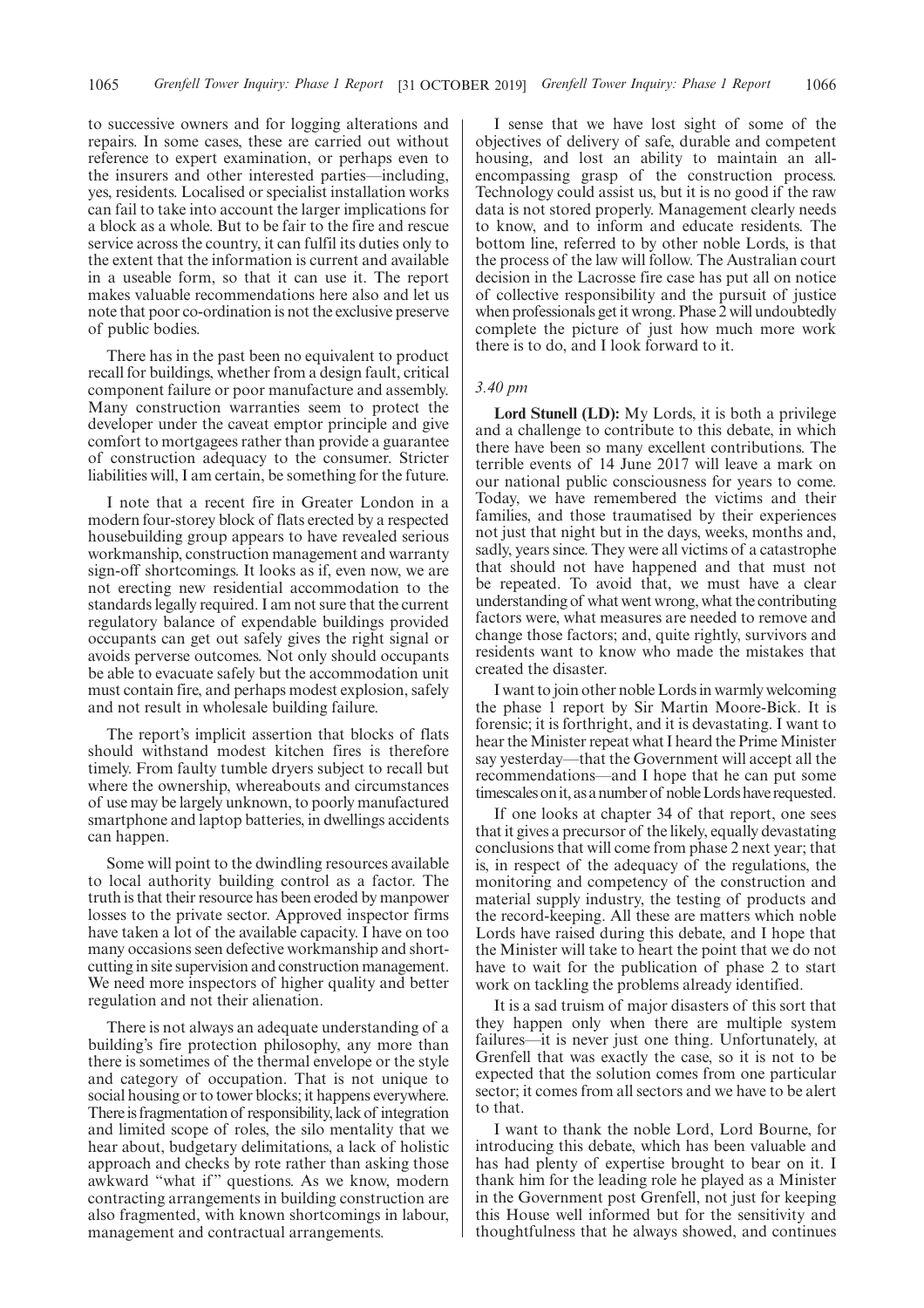#### [LORD STUNELL]

to show, about the terrible issues that Grenfell raises. His courteous and thorough answers to our sometimes difficult questions have been a model of ministerial accountability over the past two years, and I echo the thoughts of others that I hope on a future occasion—but perhaps not in the next Government—he will again have that opportunity.

I also want to say how much I value the contributions from all three of our maiden speakers today. The noble Baroness, Lady Sanderson, is clearly far from being at the shallow end, and we look forward to her further contributions very much. I say to the noble Lord, Lord Hendy, who is perhaps the self-definition of a Labour lawyer, I am sure that we will find many occasions to listen carefully to the advice that he gives. And it is a real pleasure to see the noble Lord, Lord Woolley, in this House. I think the noble Lord will find that he already has many noble friends. You will be able to tell the friends of the noble Lord, Lord Woolley, because they will all have little nibbles in their ears from the times that he has so effectively lobbied us to take action, in our political parties and in our public life, to make sure that we have a more diverse public life. We have seen from his outstanding speech today that he will not rest until we get there.

There were so many other important and valuable contributions that it is quite embarrassing to comment or not to comment, but there were some really important points that I hope the Minister has noted. Those that particularly struck me were: the need to stress-test for the unthinkable, which is something that, apparently, had not happened; the need to look carefully at the public alert technology that the noble Lord, Lord Harris, referred to, which it seems is stuck in a ministerial in-tray and just needs a good kick to get going; and that red tape is not always what it looks like. Sometimes, red tape is a safety net, and knowing the difference between red tape and a safety net is something that we need to be absolutely sure we get right.

I echo what has been said about the valiant work done on the night by firefighters. I absolutely support and commend the work that they did and the comments in their support that have been made today, but there is no getting away from the fact that the report found that there were fundamental problems with the command and control systems of the emergency services. I am indebted to the London Fire Brigade, the mayor's office and the LGA for their responses to the report's criticism. They have made some strong and pertinent points by way of what we might broadly speak of as rebuttal. However, the report did expose that recommendations made by the coroner to the brigade and other emergency services back in 2013 as a result of Lakanal had not been implemented. The response of the fire chief at the inquiry hearing was deeply troubling, as the report sets out.

London is one of the largest cities in the world. It is complex and multi-risk, and the London Fire Brigade and emergency services in general are charged with protecting it and the people who live here. We need to have confidence that the resources, the competencies and the leadership are there for them to do so. I want to hear the Minister say that the Government will make sure that they are, and that resources from the centre will never be a barrier to making sure that that happens.

Phase 2 needs to start immediately and to proceed at pace; I absolutely agree with the noble Lord, Lord Porter, on that really important point. Apparently, it will start in the new year—which is about when the new Government is going to start, so perhaps I should not be too critical of that—but we surely need to get things moving. Residents are already downcast at the time it has taken to produce phase 1, and they are urgently in need of reassurance that phase 2 will start quickly, deliver quickly, and produce closure and outcome for them. Of course, it is also important because we need to get started on putting right the many systems that must be overhauled and changed. We must allow the police to pursue their own inquiries into criminal liability and to bring charges where evidence supports it. We absolutely must not have another sequence of events like Hillsborough, where lingering uncertainty and prosecutions go on stretching years ahead.

In parallel to that, I want to see rapid action by the Government on legislation to implement the Dame Judith Hackitt report. I welcome the Government's consultation proposals on that. They are due to complete that consultation in January; I hope that they can say—as a new Government—that they will commit to having in their new Queen's Speech a Bill to cover that, just as I can assure the Minister that, if the Liberal Democrats have any power to do so, we will certainly be saying exactly the same thing.

I want to pick out some of the consequences of the Hackitt consultation. In many ways, its implementation will answer many of the points that the noble Earl, Lord Lytton, and others raised about the need for far higher quality buildings, properly supervised, with a golden thread of responsibility from the very beginning of the design, right through the building's life, to demolition at the end of its life. Many of the questions and problems that have emerged in this debate and from the report will be answered by such a system being in place. The London Fire Brigade in its response this week has said it wants to see the Hackitt programme of oversight and supervision of high-rise buildings, which is in the report, extended to all buildings, not just high-rise buildings. I notice that the Government's consultation document, in paragraphs 241 and 243, asks for views on extending it to all building regulations: the one way of improving the woeful standards of our construction industry is to say yes to that question and to get on with it.

Grenfell has been an unmitigated disaster for the families and the local community and has touched the hearts of the whole nation. It must not happen again, and I believe that every noble Lord in this House will want to make sure that whatever Government we have after the election are held to account to deliver that.

#### *3.51 pm*

**Lord Kennedy of Southwark (Lab Co-op):** My Lords, I draw the attention of the House to my relevant registered interest as a vice-president of the Local Government Association. I thank the noble Lord, Lord Bourne of Aberystwyth, for bringing this Motion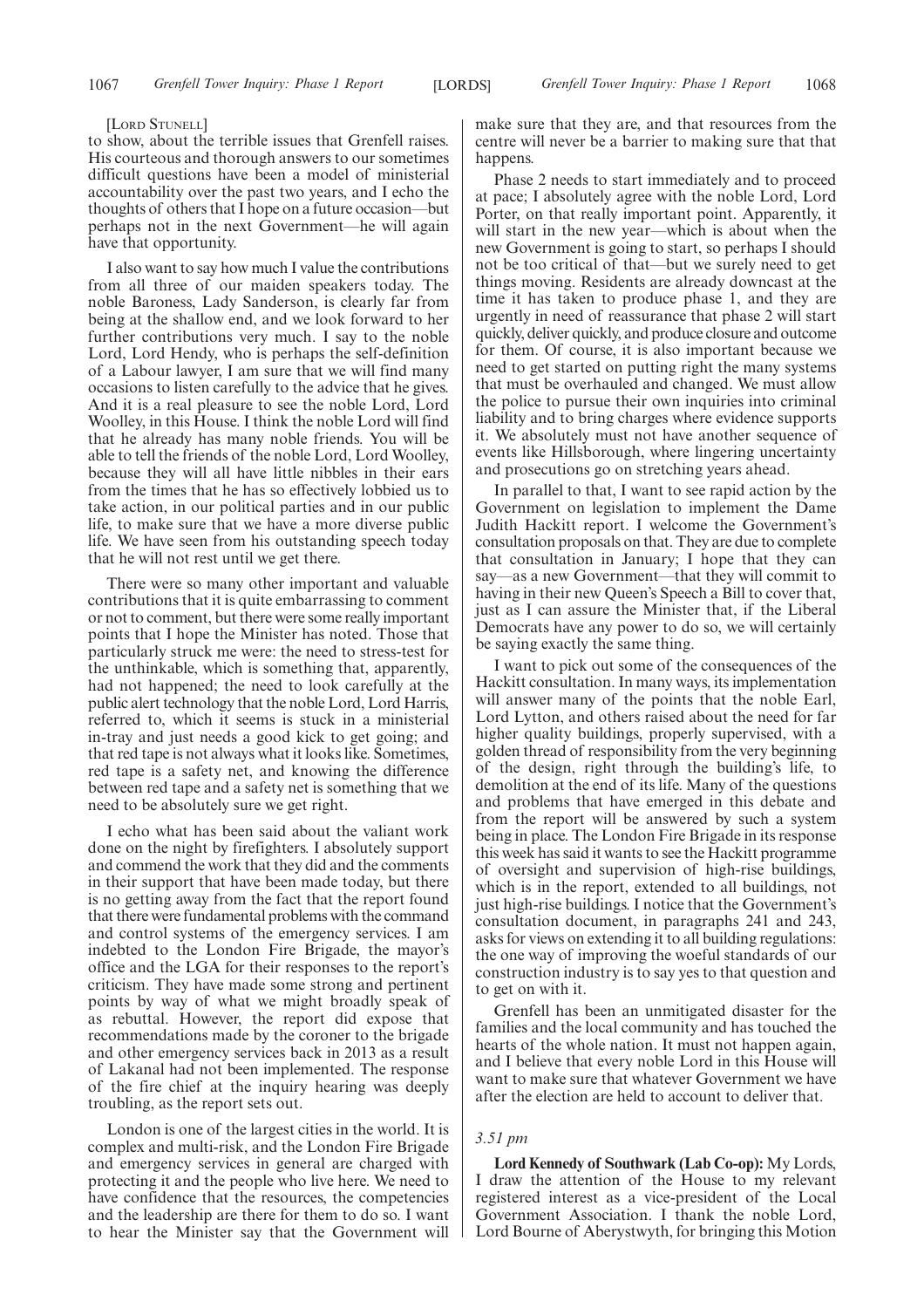to the House today. I agree with the noble Baroness, Lady Finlay, and others, that he always kept the House informed when he was a Minister. If we are going to have a Conservative Government, I hope that he will be a Minister in it—maybe not soon, but if there is to be one I will always want him to be a member of it. The report enables the House to debate the first stage of the Grenfell Tower inquiry, and we are very grateful to him for bringing the Motion before us.

We heard three excellent and powerful maiden speeches from the noble Baroness, Lady Sanderson of Welton, the noble Lord, Lord Woolley of Woodford, and my noble friend Lord Hendy. I congratulate them all and, like others in this House, look forward to further contributions from each of them in the period ahead. I thank Sir Martin Moore-Bick for his thorough and comprehensive report into what happened at Grenfell Tower. It is a powerful and compelling document. The noble Lord, Lord Porter, made an important point about the order of the inquiry and the fact that it is actually back to front. I agree with him, but that is what has happened so we must now get on with the second stage of the inquiry as speedily as we can in the new year, as other noble Lords have said.

As the noble Lord, Lord Bourne, referred to, reading chapter 32 is heartbreaking, telling of 70 lives lost on the night, a child stillborn as a result of the trauma and another resident who died in hospital a few days later. It is a fitting tribute to celebrate their lives, their hopes and dreams and the contribution the victims made to their community. I pay tribute to the survivors and their families in their fight for justice and to uncover the truth with that steely determination and dignity they have shown all the way through. I endorse the comments of the noble Lord, Lord Bourne of Aberystwyth, about the work of Grenfell United.

It makes me even more angry at the lack of respect shown to the victims of the fire, to the survivors and their families, by the publishing of parts of the report in the *Daily Telegraph* on Tuesday of this week. There is no justification whatever for the paper: it was a truly dreadful thing to have done. My noble friend Lord Whitty referred to this. No public interest was served; it was just to get it out there first, ahead of other media outlets, ahead of the game and ahead of colleagues who would be attending the press briefing and getting copies of the report the following day. Survivors, families and core participants should have been able to read the report, take in what had been said and prepare themselves for the formal publication yesterday, but that was cruelly denied them. I condemn the actions of the *Daily Telegraph* in the strongest possible terms

I agree with my noble friend Lord Hendy that it would be very welcome indeed to learn that Sir Martin intends to summon the editors of the newspapers to the inquiry to explain their actions. I hope that there will be a full investigation into the leak, that we will identify whoever was behind it and that action will be taken against them. When the Minister speaks shortly, could he confirm that the Government will ensure that a proper police investigation into it will take place? Let us be clear: if the leaker and the *Daily Telegraph* get away with this in stage 1, it will happen in stage 2, and then any other inquiry on any other issue in the future will be at risk of leaks and the further hurt and damage they entail.

The report makes it clear that it was the cladding on the building, the aluminium composite material rainscreen and the combustible insulation behind it that was the cause of the fire spreading so rapidly on the outside of Grenfell Tower. The cladding was fitted in breach of building regulations, producing a fire which cost 72 people their lives. It would be helpful if the Minister could tell the House how many other blocks of flats, nearly two and a half years after the fire, still have the same cladding fixed to the building. Private or public, it makes no difference; even if there is only one block, it is a scandal and must be rectified immediately.

My noble friend Lord Adonis made the point that there can be no excuse for the remedial work taking so long—it must be done urgently. However, there is a further problem. Cladding is being used on schools, hospitals and office buildings. It is everywhere. This material has to come off all buildings; it is just not an appropriate material to use today. In this Chamber I have called on the Government to empower local authorities to remove cladding from private blocks where there is no response from the building owner or where they refuse to act. We must ensure that happens. Could the Minister update us on that?

I pay tribute to all the emergency services for their bravery and courage: the Metropolitan Police, the London Ambulance Service and particularly the London Fire Brigade, the firefighters on the night who went into that tower to fight the fire and save people. These are enormously brave people who worked in the most challenging of circumstances at Grenfell Tower, going well beyond what would normally be asked of them at any time. I concur completely with the remarks of the noble Lord, Lord Porter, in his tribute to the brave firefighters risking their lives again and again to save people on the night of the fire. They are heroes.

Sir Martin Moore-Bick's recommendations are thorough and challenging and need to be carefully assessed and fully implemented. They will require changes to practice and procedures, new ways of working and a whole new approach to building safety. There can be no excuse for not delivering what has been set out in the report: changes to operations in the London Fire Brigade, and in every other fire and rescue service in the country and I expect across the world, and changes in how first responders communicate with each other and members of the public. My noble friend Lord Harris of Haringey gave a compelling case for the urgent introduction of emergency alert technology into the UK without any further delay.

There is also the question of how local authorities look after blocks of flats and their tenants and leaseholders, and how the owners of private blocks of flats maintain them and look after their residents. There is a huge challenge for the Government not only in implementing the recommendations or the legislation that is needed but in providing the resources that must be commensurate with the new obligations that will be placed on fire and rescue services, first responders and local authorities and others: the training on an ongoing basis which will have to be repeated again and again;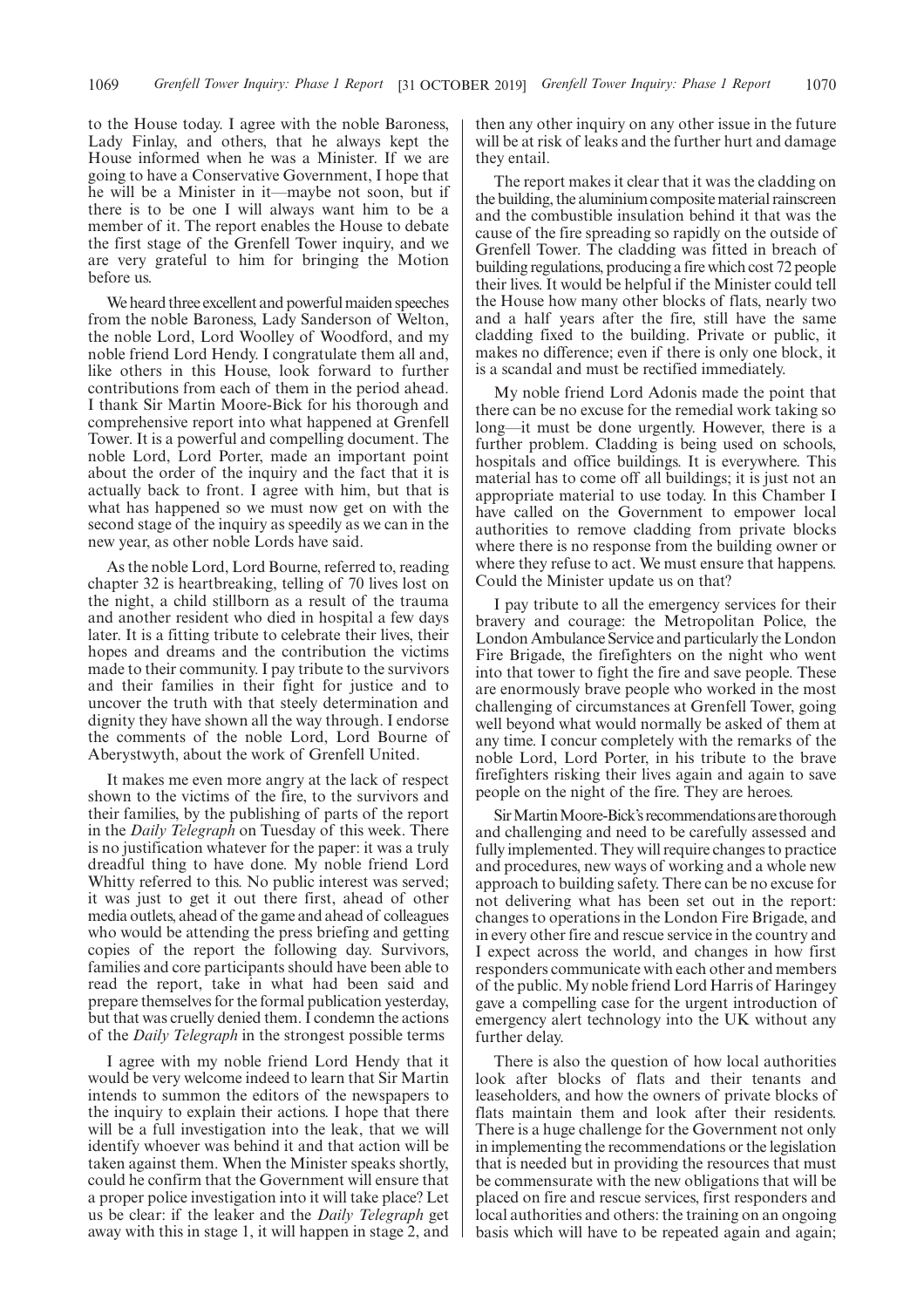#### [LORD KENNEDY OF SOUTHWARK]

the gathering of information and making it immediately available as required to those who need it in times of emergency; the establishment of thorough procedures; the upkeep of that information; and the powers that will have to be given to the fire service, the police, the Health and Safety Executive and local authorities so that they can take legal action and prosecute to the full extent of the law those who will not take their responsibilities seriously.

Dame Judith Hackitt called for fundamental reforms to fix the broken system of building regulations. Buildings must be designed, built and maintained with fire safety as a priority. We need to see urgent action from the Government on these matters. Could the Minister update the House on the progress they are making in this regard?

I very much hope that the Government listen to calls from the noble Lord, Lord Bourne of Aberystwyth, and others for sprinkler systems to be introduced. This happened in Wales, having been introduced by the Welsh Assembly when he was a Member. The Government have to follow that action and introduce sprinklers here in England. I fully support the calls for urgent research on buildings that fail on fire safety, as that leaves the "stay put" advice compromised and no longer viable.

The noble Baroness, Lady Brinton, said that the response in the aftermath of the fire was truly shocking, and it was. It was the community, the churches, mosques, the synagogue and the charities that stepped in when the local authority failed to deliver. The right reverend Prelate the Bishop of Durham told the House of the wonderful work they undertook, and I join him in paying tribute to everyone involved. I also recognise that when the emergency support plans were put in place a few days after the fire, teams of local authority staff from across London and civil servants came together to bring stability to the situation on the ground. We also pay tribute to them for their work.

I agree with the right reverend Prelate that we have to change our attitude to housing. The loss of council housing and the failure to see housing as homes needs to change. Everyone deserves to live in a home that is clean, safe, warm and dry, and there is nothing wrong with growing up or living in a council property.

I very much agree with the remarks of the noble Baroness, Lady Bennett of Manor Castle, about the loss of local papers and the ability to hold local power to account, be that the local council, the local police or any other power centre. As a local councillor in Southwark in the 1980s and 1990s, the *South London Press* was a vital part of holding the authority and others to account. It knew what was going on in Southwark, Lambeth, Lewisham, Greenwich and Wandsworth, it knew who the leadership was, and it would hold you to account. The current state of affairs is regrettable, as we do not have those local papers in many parts of our country. I also agree with her remarks about red tape. As has been said, these regulations often keep you safe and alive. The "two in, one out" policy was daft— absolute nonsense—and I hope that the Minister can confirm that it is no longer the case.

In concluding my remarks, I again pay tribute to the survivors, the families and to Grenfell United for their determination to get to the truth of what happened at Grenfell Tower. I thank Sir Martin Moore-Bick and his team for all their work to date and as we move on to the second phase of the inquiry, and I look forward to the Minister's response.

#### *4.02 pm*

**The Parliamentary Under-Secretary of State, Ministry of Housing, Communities and Local Government (Viscount Younger of Leckie) (Con):** My Lords, I am grateful to my predecessor in my role, my noble friend Lord Bourne, for initiating this debate on the Grenfell Tower inquiry phase 1 report. I, and the whole House, know that he understands these matters so well, and I am now honoured to respond.

It is fitting that my noble friend Lady Sanderson of Welton made her heartfelt maiden speech in this House today. I pay tribute to her for her tireless work in the aftermath of the tragedy, building a strong relationship with the Grenfell community on behalf of the previous Prime Minister and ensuring that those impacted received the critical support that they needed. I also thank the noble Lord, Lord Woolley of Woodford, a tireless campaigner for social and racial equality, and the noble Lord, Lord Hendy, a renowned QC in the field of industrial relations and employment law, for their maiden speeches in this House, which were both excellent and had some serious messages. We will no doubt hear much more from them in future, and from my noble friend, as they make their mark in this Chamber.

Over two years have passed since the tragedy that shook the nation, but the 72 people who died following those horrific events will for ever remain in our thoughts and prayers. All those who lost loved ones and their homes deserve to know why the Grenfell Tower fire happened. Yesterday's publication of the report was an important step in this regard. I take this opportunity to thank Sir Martin Moore-Bick and the inquiry team for their work, both in producing this report and in preparing for the next phase of hearings. It provides some comfort that, as we have heard today, the report is widely regarded as thorough, informative and, as the noble Lord, Lord Stunell, said, forensic.

It was important for the Government to establish this as a full independent public inquiry. It has been able to establish, first, what happened on the night of the fire; secondly, how emergency services responded; and, thirdly, how the building was so dangerously exposed to the risk of fire. We were clear that the inquiry should leave no stone unturned, no matter how uncomfortable the facts. The people of the Grenfell community must be allowed to learn the truth behind that appalling loss of life and how it was allowed to happen. They deserve nothing less.

My noble friend Lord Bourne and the noble Lord, Lord Stunell, asked about criminal charges and how many people have been interviewed under caution. It is not for the Government to comment on an ongoing criminal investigation, but I can say that the Metropolitan Police continues to investigate the causes of this terrible tragedy, needing to take into account the work of the inquiry, including this report and the next.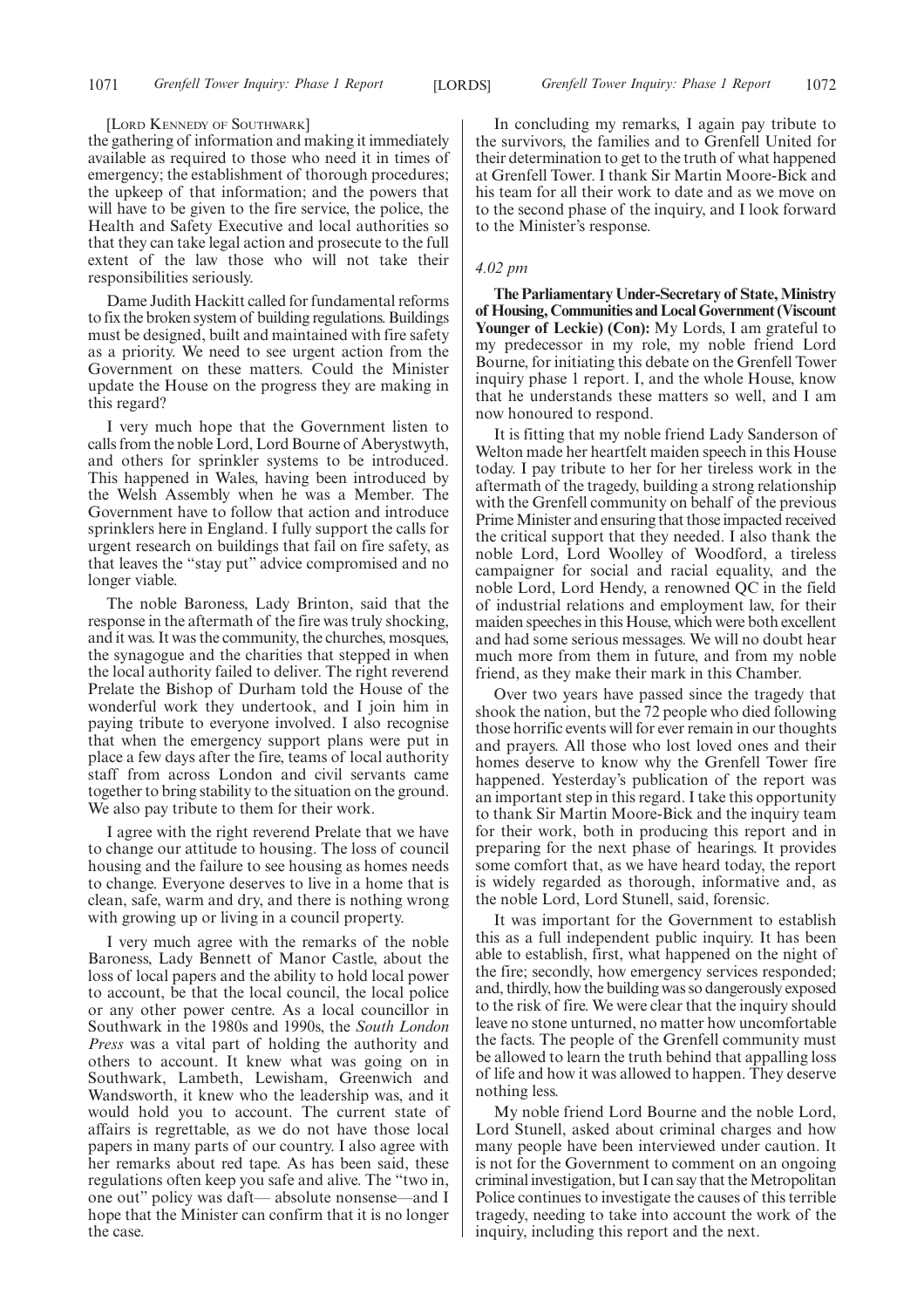I take a moment to commend the bereaved, the survivors and everyone affected by this tragedy. We will never truly understand all that the victims of this tragedy went through. My noble friend Lady Sanderson mentioned the essential need for change. She is right. Let there be no doubt: our commitment to ensure change is unwavering.

Noble Lords will know that the phase 1 report is focused on what happened that fateful night, and particularly on the response of the emergency services. Let me be clear in my message today, particularly to the noble Lord, Lord Kennedy, and my noble friend Lord Porter. I also pay tribute to the heroism and bravery of those who responded to the fire: running towards danger, some more than once, entering a burning building and saving lives that night.

Sadly, heroism alone could not counter a fire of this nature, and Sir Martin outlines several significant shortcomings in the London Fire Brigade's response. Clearly, there are lessons for our fire services from this tragedy and from this report. Crucially, he identifies the failure to change the "stay put" advice once it became clear that it was no longer the correct strategy. However, as Sir Martin said in the report:

"Effective compartmentation is likely to remain at the heart of fire safety strategy and will probably continue to provide a safe basis for responding to the vast majority of fires in high-rise buildings."

The Government already took action on this issue following the Lakanal House fire, in particular by working with the sector to review national guidance on high-rise firefighting, including the "stay put" policy and evacuation. This was carried out both before and after the coroner's findings in 2013.

As my right honourable friend the Secretary of State highlighted in the other place, the Government, along with the National Fire Chiefs Council and others, will continue to review the "stay put" advice to ensure that lessons are learned. We have already completed a call for evidence and published a summary of the responses, which showed consensus that "stay put" was the right approach but for buildings correctly designed, built and maintained.

The noble Lord, Lord Harris, and the noble Baroness, Lady Pinnock, raised some important points about communications—the noble Lord particularly asked about mobile telephones. This must indeed be part of our work with the National Fire Chiefs Council. I will ensure that that issue is raised, if it is not already part of its considerations. I acknowledge those important points.

I am also acutely aware that the report concludes there were significant failings in both the construction and design of the building. I want to be clear today that we plan to accept in principle all the recommendations that Sir Martin makes for central government.

My noble friend Lord Bourne and the noble Lord, Lord Stunell, asked about legislation. We will work with stakeholders to deliver that. That will include proposing legislation ahead of the Hackitt reforms, if that would mean that the recommendations can be implemented sooner. Our task must now be to consider how we can best implement the recommendations quickly and build on the work we have already done to ensure that people are safe in their homes.

To answer my noble friend Lord Porter's question about the decision for phase 1 to focus on the events of the night, I must stress that the order of the independent reports is very much a matter for the chairman. I can only point to Sir Martin's statement, in which he said that,

"there is an urgent need to find out what aspects of the building's design and construction",

led to the disaster, and to,

'understand the chain of events".

of the night,

"in some detail"—

and, as such, find out what steps must be taken so that those who live in other high-rise buildings are safe.

The noble Lords, Lord Adonis and Lord Stunell, and the noble Baroness, Lady Kidron, made points about timings and urgency. That certainly chimes with me. The Government did not wait for the publication of this report, or the hearings to begin on the phase 2 inquiry, to press ahead with strengthening building and fire safety measures.

My noble friend Lord Bourne asked about high-rise buildings. The department has already consulted on proposals to apply higher standards to new high-rise residential buildings, including on sprinklers, signage and communication systems, which are now also a recommendation of the inquiry.

My noble friend also asked about the height at which buildings are considered to be high-rise. Although the consultation proposes a height of 18 metres, the Secretary of State has been clear that the Government will follow the evidence, should the height threshold need to be changed.

**Lord Adonis:** The Minister mentioned my remarks and those of the noble Baroness, Lady Kidron. The House of Commons committee recommended:

"The Government should set a realistic, but short, deadline by which time all buildings with any form of dangerous cladding should be fully remediated".

Can the Minister tell us what date the Government intend to set?

**Viscount Younger of Leckie:** There is a lot of detail in what I want to say; I will come on to cladding. I also point out to the noble Lord that much of what we are doing must be regarded as part of a holistic approach so, on timetables, there may not be one particular date by which everything is done. It is a very complex process.

Soon after the fire, in July 2017, the Government commissioned Dame Judith Hackitt to conduct a review of building and fire safety. Noble Lords will recall that we have already agreed to take forward the recommendations of Dame Judith's report in full as the basis for regulatory reforms in building and fire safety. Our comprehensive building safety programme, announced in the recent Queen's Speech in the form of a Bill, will bring about a radically new building and fire safety system by: establishing a new regulatory framework; creating greater accountability and responsibility; issuing sanctions to tackle irresponsible behaviour by those responsible for buildings; and giving residents a stronger voice.

The right reverend Prelate the Bishop of Durham referred to social housing. It is important that we improve quality and quantity, with a beneficial knock-on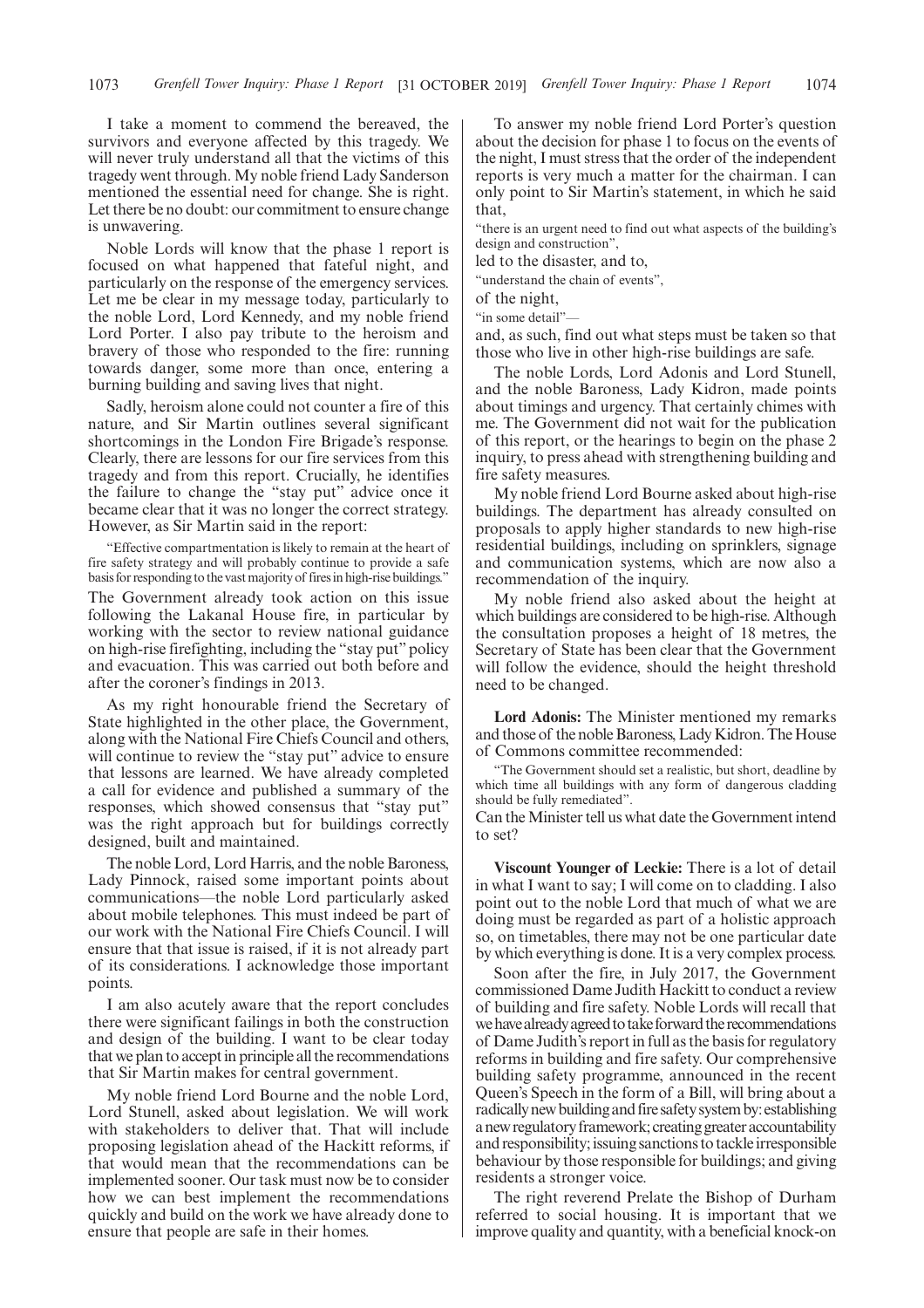#### [VISCOUNT YOUNGER OF LECKIE]

effect on health. We have committed to taking forward the social housing White Paper at pace. It will set out proposals for the standards that we set for social homes. We remain committed to increasing the supply of social housing, committing more than £9 billion as part of our affordable homes programme and delivering more than 250,000 homes by 2022.

Of course, we have had to take urgent steps in the interim to ensure that people are safe today. Much of this work has been around cladding. First, we have banned the use of combustible materials on high-rise homes and identified all buildings over 18 metres with unsafe ACM cladding.

The noble Baroness, Lady Finlay, asked whether gas should no longer be used in high-rise buildings. It is an interesting point. I cannot answer her question easily today, but I can say that the Government have signalled their intention to prohibit the use of fossil fuels such as gas in new homes by 2025 for reasons of environmental protection.

Secondly, we have established a comprehensive programme to oversee the remediation of unsafe ACM cladding, providing £600 million of funding to support this work. My noble friend Lord Young and the noble Lord, Lord Adonis, asked about the funding; it is beyond the £200 million that the Government are putting forward for private residential high-rise remediation. Both noble Lords asked what would happen if the costs go beyond this. I can confirm that the money set aside is an estimate and that plans are in place, should it become necessary, to revisit that estimate.

I am pleased that all social sector residential buildings with ACM cladding either have had the cladding removed, are undergoing work to remove it or, at the very least, have had such work scheduled. We have pushed on every front to ensure that the work is completed quickly, and today only a handful of building owners have yet to confirm their intention to remediate the ACM cladding on their buildings.

We have now completed remediation work on 61 buildings in the social sector, have begun work on a further 81 buildings and are working hard to ensure that remediation is completed on the remaining 16 buildings as soon as possible. My noble friend Lord Young asked about progress on this. As of October, only 10 of the 89 private sector buildings in scope of the fund have yet to engage. We will continue to put pressure on developers and building owners to get on with remediation. In response to a number of questions he raised, I will shortly provide a letter detailing the take-up of the private sector remediation fund and set out a fuller picture of the remediation figures, as well as the responsibilities of leaseholders and freeholders. As the Secretary of State for Housing, Communities and Local Government made clear yesterday in the other place, there will be consequences for any building owners not making clear progress, including naming and shaming and enforcement action.

Thirdly, interim measures are in place in high-rise buildings with ACM cladding to ensure that all residents remain safe. We are working at pace to review different parts of the building safety regime. We have now completed testing on non-ACM cladding panels and are analysing the results, which will be released in the coming months.

We have recently launched a consultation on the use of sprinklers in all new residential buildings over 18 metres—a point that was raised in the debate. It also seeks responses on evacuation alert systems and improved signage, which was raised by my noble friend Lord Bourne and others. The consultation will close in November. My noble friend Lord Bourne also asked about fire doors. On the advice of the independent expert panel, the Government conducted an investigation and testing programme of glass reinforced plastic composite fire doors, leading to their withdrawal from the market. Following this, the Association of Composite Door Manufacturers has committed to deliver an industryled remediation plan, which has our full support.

The noble Lord, Lord Shipley, asked about product safety, which was part of my old brief when I worked in the former BIS, now BEIS. In May 2018, an independent investigation into the Whirlpool fridge-freezer involved in Grenfell Tower confirmed that there was no need for further action, and BEIS supports its conclusion that no product recall other than corrective action is required. People who own that particular model can continue to use it as normal. The noble Lord also raised a point about electrical safety checks. Existing legislation already requires landlords to keep electrical installations in safe working order. However, the Government have reviewed the issue and have now committed to introducing mandatory five-yearly electrical safety inspections. I am confident that these steps will help us boost safety and transform the way we build in the future.

We have also been working across government to co-ordinate action on fire safety. First, the newly established fire protection board provides a bridge across the Home Office, my department, MHCLG, local government authorities and the National Fire Chiefs Council. The board will provide greater assurance that fire safety risks in high-rise residential buildings with ACM cladding are being identified, managed and properly recorded. It will oversee an increase in inspections and audits of high-risk buildings, and we have already signalled our commitment to getting this right by pledging £10 million a year. As my right honourable friend the Secretary of State said in September in the other place, he expects,

"all high-rise buildings to have been inspected or assured by the time the new building safety regime is in place, or no later than 2021".—[*Official Report*, Commons, 5/9/19; col. 373.]

Secondly, the Home Office has run a call for evidence, alongside MHCLG's Building a Safer Future consultation, on the fire safety order. This consultation seeks to ensure that the order remains effective and works as a whole with the new regulatory regime and other existing legislation. The call for evidence closed on 31 July and we are now analysing the responses.

Thirdly, the Home Office has established an independent Fire Standards Board, which should not be confused with the FPB, and has provided £1.5 million of funding to support its work. The board is supported by the National Fire Chiefs Council's Central Programme Office to support continuous improvement of fire and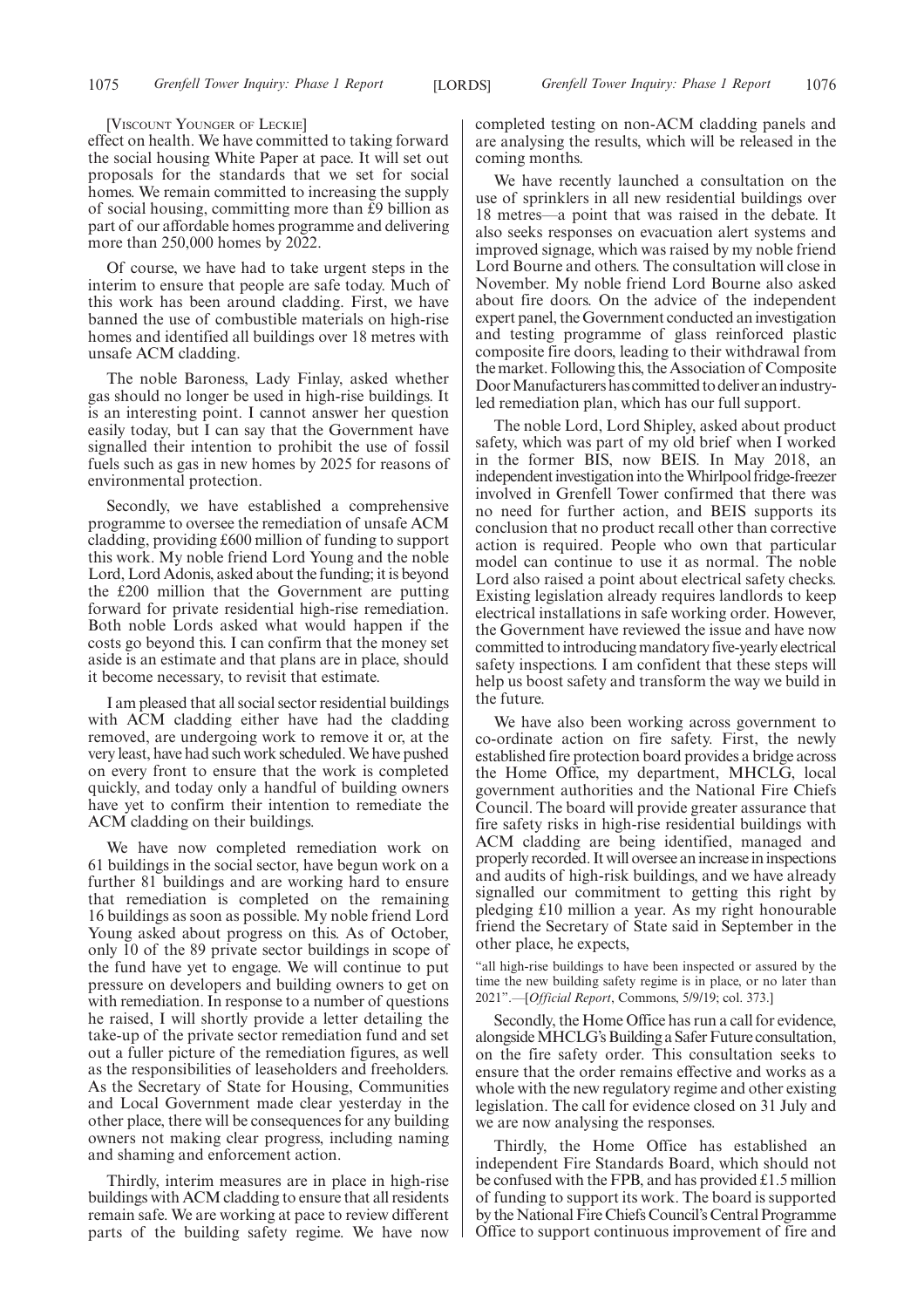rescue services. The board will be responsible for the development of a high-quality useable framework of professional standards, aligned to the work of the National Fire Chiefs Council and its national initiatives. It is clear from the report's findings that this Government need to be playing an active role in supporting the sector through the fire reform programme.

In July 2017, the then Home Secretary expanded the remit of HMIC to establish Her Majesty's Inspectorate of Constabulary and Fire & Rescue Services. This move sought to highlight areas for continuous improvement of good practice for fire and rescue services and to increase transparency for the communities they serve. The inspectorate has now completed inspections of all 45 FRSs in England and has published reports on 30 of them. We expect reports on the remaining 15 to be published shortly, alongside the inspectorate's first "state of fire" reports.

**Baroness Brinton:** Does that also include ensuring that all the points that I referred to that used to be covered by inspections are being covered by plans throughout every area of each fire service? It is one thing to do this at a superficial level, but part of the problem appears to be that inspections have not been as detailed as they used to be.

**Viscount Younger of Leckie:** Yes, I can reassure the noble Baroness on that front and reiterate the point I made earlier about greater joined-up thinking across different agencies and bodies.

Learning from the inspectorate's reports and the creation of national standards based on the best operational practice will help the LFB and the fire and rescue service as a whole to respond to the issues that the inquiry identified. We expect the NFCC to support services faced with challenging reports to drive improvement and make sure that cross-service learning is happening, which helps to answer the noble Baroness's question.

The noble Baroness, Lady Finlay, and my noble friend Lord Bourne asked about collaboration and co-ordination, and communication within the emergency services. An assurance programme was conducted in 2017 on joint interoperability with more than 100 police, fire and ambulance services. Findings showed that new processes are embedding, and the Home Office is continuing to drive work to embed this programme locally.

The noble Lord, Lord Harris, and others raised the issue of problems with communication between firefighters. Each fire and rescue authority, including the London Fire Brigade, must evaluate local risks and determine its priorities, policies and standards for fire protection and response, including equipment. It does this through an integrated risk management plan. It is for the Mayor of London to set the budget for the London Fire Brigade so that it has the equipment needed to do its work. The Government will work with the fire and rescue services to ensure that lessons are learned from this terrible tragedy.

**Lord Harris of Haringey:** To make it clear, my point about emergency alert communications was not a matter for individual fire brigades or for the Mayor of London. It is a more general one about the Cabinet Office and other government departments agreeing a system and ensuring that it is available for all emergency services.

**Viscount Younger of Leckie:** I take note of the noble Lord's point and will feed that back.

I realise that my time is running out, but on this very important subject I want to spend a couple of minutes on some final remarks. I want to reflect on the work of the Government in and around the Grenfell community. Rehousing the 201 households that lost their homes has been an absolute priority for the Government. Today, 95% of these households have now moved into their new permanent homes and, as the right reverend Prelate the Bishop of Durham alluded to, they must truly be places that they can call home.

We will continue to support the Royal Borough of Kensington and Chelsea Council to ensure that the nine remaining households can move into permanent homes, and that those affected continue to have access to the services and support they need to rebuild their lives. But of course, there is much more to do to restore trust in that community and, as the right reverend Prelate the Bishop of Durham said, bringing different faiths together to help with this is of paramount importance.

We are committed to ensuring that government support remains in place for the bereaved and survivors for the long term. This is reflected in the Grenfell Tower Memorial Commission, which is made up of representatives of the bereaved, survivors and local residents. While the Government have taken ownership of the site of the tower, it is for the community to determine the most fitting and appropriate way to remember those who lost their lives.

The right reverend Prelate the Bishop of Durham spoke about his concern about the neglect of humanity. Let us never forget that this tragedy is about human beings: human beings who lost their lives, human beings who survived and human beings who keep fighting for the truth and justice they so rightly seek, but now it is also about human beings who are taking and must continue to take—responsibility and bring about the changes we need to see. No report can change what happened that night or bring back those who lost their lives, but yesterday's report is an important step on the road to lasting change, and we must work tirelessly and without delay to ensure that we achieve it, so that when we say "Never again" we really mean it.

#### *4.25 pm*

**Lord Bourne of Aberystwyth:** My Lords, I thank Members who have participated in this debate of enormous strength with many different contributions over a great range of issues. I think we all essentially spoke with one voice to say that we need urgent action to ensure that we never face the prospect of 14 June 2017 again. That is central and must be the prime aim. We had three incredible, moving and visionary maiden speeches and we look forward to hearing from those speakers again.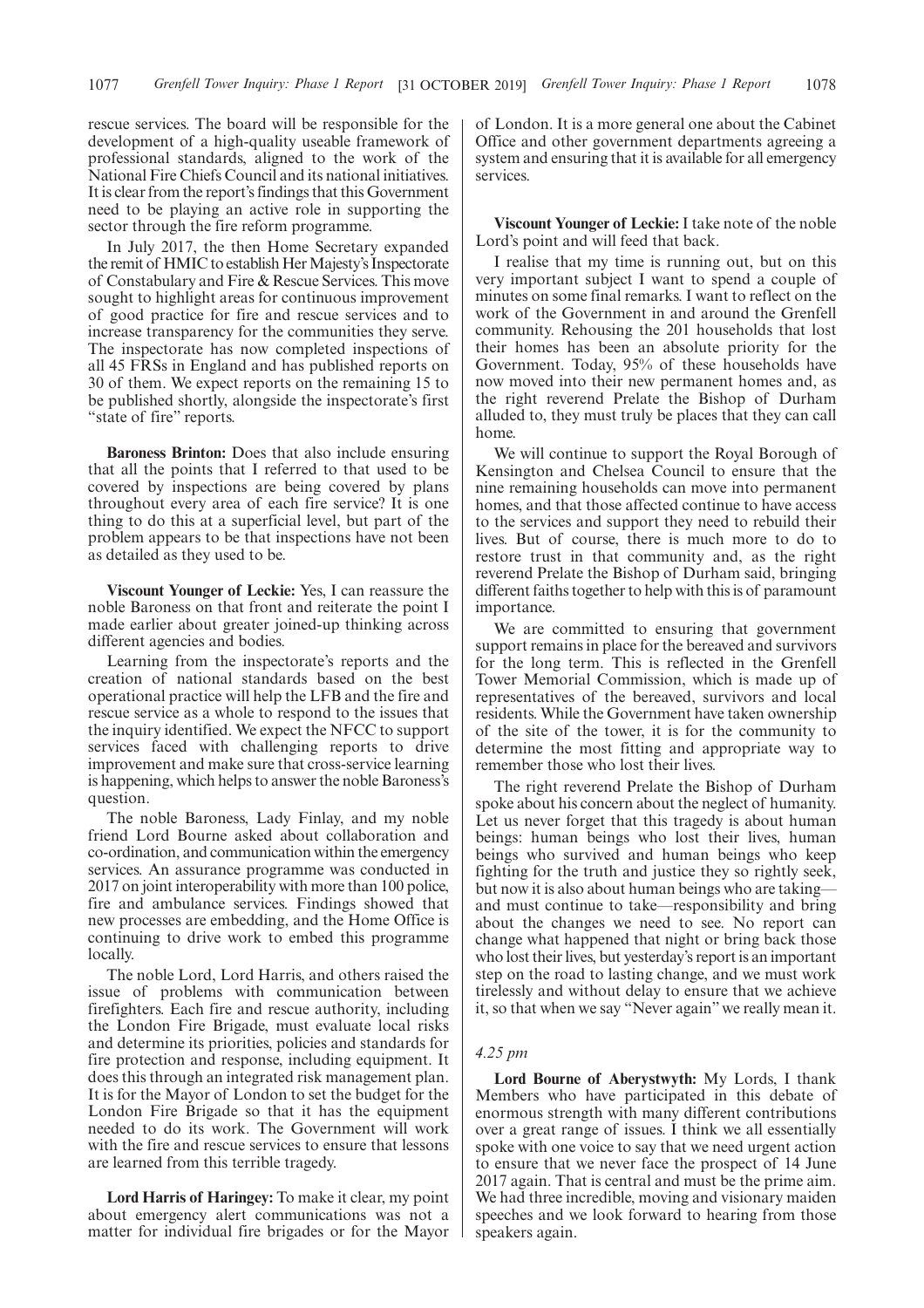#### [LORD BOURNE OF ABERYSTWYTH]

I thank the Minister. I know from private conversations that he is very concerned and intent on making sure we make the necessary progress, as is the Secretary of State, the right honourable Robert Jenrick. I press the Minister to write to contributors to the debate with a timeline for the recommendations and to place a copy in the Library. That is vital. We all agree on what needs to happen, but it is a question of when it happens. Until we have made it impossible that we ever face that prospect again, I do not think any of us can truly rest.

In addition, in the light of the Prime Minister promising another debate in the other place early in the new year, on the very valid assumption that there will be a Conservative Government, can we commit ourselves to a debate as well? Obviously, that decision involves the usual channels, but it would be good to know the progress that is being made.

*Motion agreed.*

#### **Royal Assent**

*4.27 pm*

*The following Acts were given Royal Assent:* Early Parliamentary General Election Act Northern Ireland Budget Act.

### **Historical Institutional Abuse (Northern Ireland) Bill [HL]**

*Committee (and remaining stages)*

#### *4.27 pm*

**TheDeputyChairmanof Committees(BaronessFookes) (Con):** My Lords, I understand that no amendments have been set down to the Bill and that no noble Lord has indicated a wish to move a manuscript amendment or to speak in Committee. With the agreement of the Committee, I will now report the Bill to the House without amendment.

#### *House resumed.*

*Billreportedwithoutamendment.ReportandThirdReading agreed without debate.*

*4.29 pm*

#### *Motion*

#### *Moved by Lord Duncan of Springbank*

That the Bill do now pass.

**Lord Hain (Lab):** My Lords, the Minister kindly offered to report to the House—I see that the Chief Whip is sitting next to him—on likely progress in the House of Commons following this Bill going through.

**TheParliamentaryUnder-Secretaryof State,Department for Business, Energy and Industrial Strategy and Northern Ireland Office (Lord Duncan of Springbank) (Con):** I thank the noble Lord for this opportunity to do so. I agreed to come back on certain specific points. The first was the question of whether the Bill could be included in a wash-up. From speaking with parliamentary lawyers, I understand that the wash-up exists only between Sessions, not between Parliaments, so it would not be possible for the Bill to fit into that category. I understand that there are ongoing discussions at the other end about whether there will be opportunities to take this matter forward there. Unfortunately, I cannot give a commitment here on behalf of the other place but, as I said, I understand that those discussions are ongoing.

It is clear that there has been a very strong consensus not just one based on the natural rhythm of the House but one that has been adapted to make that point crystal clear. We send that message to the other House with a degree of unanimity, which is perhaps rare in a number of areas, not least in the area of Northern Ireland. On that basis, I hope that it will be received in the same manner in which it has been received here and that the usual channels will reach what I believe to be the right conclusion. However, I cannot commit to that on their behalf, although I wish that I could.

**Lord Murphy of Torfaen (Lab):** My Lords, I associate myself with my noble friend Lord Hain and indicate that the Opposition entirely agree with the Government on this Bill. It was, after all, a government Bill—the very first introduced in the House of Lords. We will do nothing at all to obstruct its passage either in this House or in the other place. To the contrary, we wish the Minister and his colleagues well in trying to get this legislation on to the statute book before the general election, because there are literally hundreds of people in Northern Ireland waiting on the Government's decision on this matter.

**Lord Empey (UUP):** My Lords, I understand and agree with what the noble Lord, Lord Murphy, has said. Perhaps the Minister could get across to his colleagues and the business managers in the other place the degree of anguish that would be caused by a failure to deliver this legislation, given that everybody in both Houses and in every party, both here and in Northern Ireland, supports it—a situation that is very rare. Such a failure cannot be explained away. We know that there is time next week—there will be two sitting days in the other place—and I cannot imagine that it is not possible to achieve this. I urge the Minister to make that point strongly to the Government.

Given the nature of the victims of this abuse and given that inquiries are also taking place in England, it behoves us all to show an example—to show that we are serious about it and that we intend to alleviate the suffering. I think that people would find it inconceivable that we would be incapable of delivering this legislation.

**Lord Morrow (DUP):** My Lords, I endorse what has been said without repeating the multiplicity of words. It will not be understood if this Bill does not reach the statute book. It is incredible that here we have something that unites everyone, yet we now find that we are struggling to get it to its last point. That will not be understood at all, and I find it incredible that we are even questioning whether that might arise.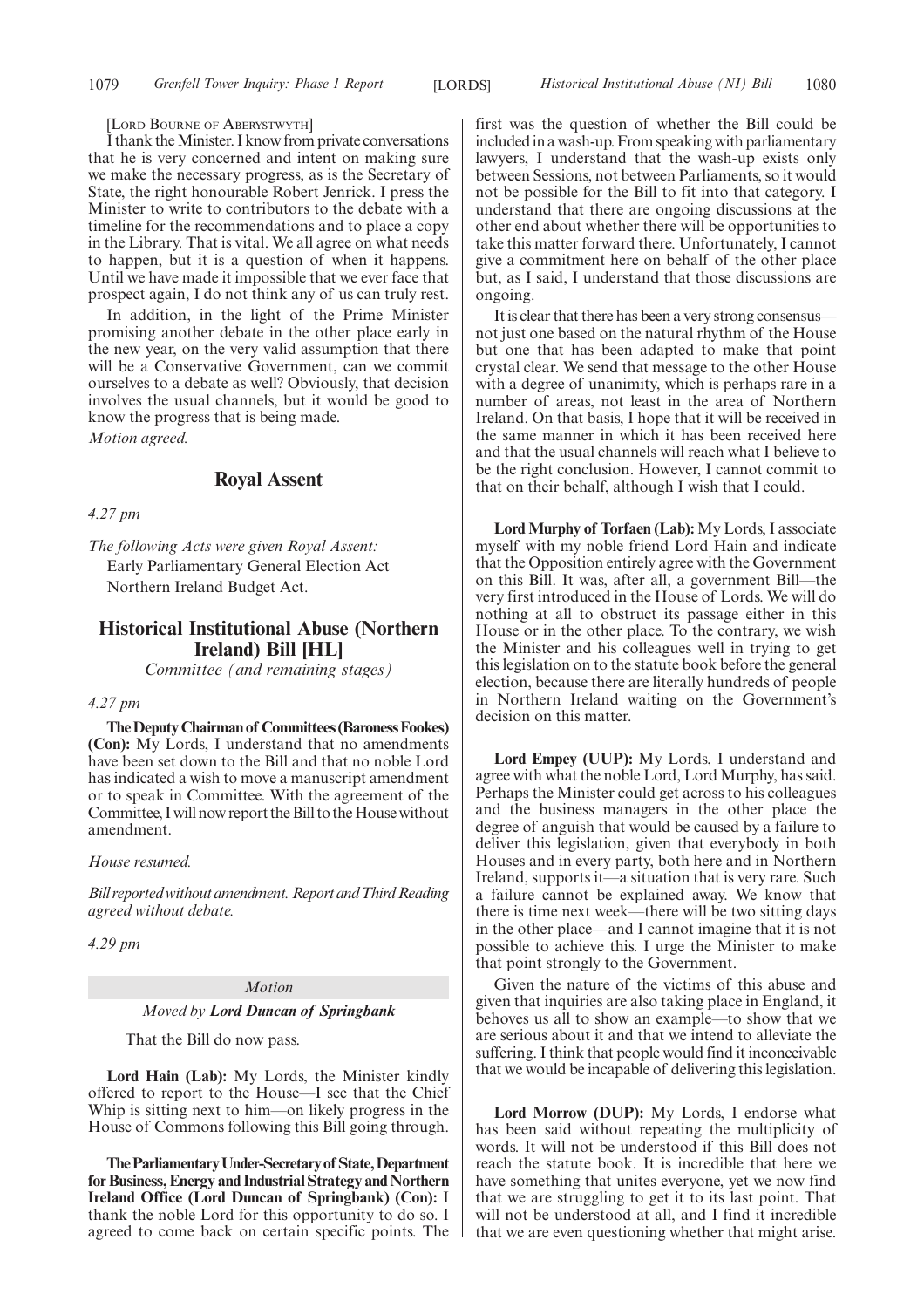**Lord Bruce of Bennachie (LD):** My Lords, if we had not had our concerns about what the other place would do, I think *Hansard* would have recorded that this Bill went through all its final stages in about three minutes. It is beyond belief that, at the other end, the House of Commons cannot find a few minutes to deal with the Bill, given that I cannot believe that any Member of Parliament would raise any objection from any quarter. And even if they did, it would be on the head of the Member concerned. If this is not put to the House of Commons, I am sorry to say that it will be on the head of the Government, and I do not believe that the Government would want to go into an election having failed to deliver this.

I know that the Minister is entirely with us. Everything that we have done and said here is to support him, and indeed his colleagues in the Northern Ireland Office. I want to impress on the Government, through him, that this is something they would be well advised to find time for. They should recognise that there will be no understanding of an incapacity to find the few minutes that would be needed.

**Lord Hain:** My Lords, I echo what has been said but simply add one point. If this historical institutional abuse of the most horrible kind had taken place in Surrey, Sussex, Kent, Yorkshire, or any one of the regions of England or in the nations of Scotland or Wales, do we seriously imagine that this Bill would not be speeding through the House of Commons immediately it followed its passage here? The answer is surely self-evident: it would have been dealt with. I would not like this Parliament to be in the position where it has failed the people of Northern Ireland, where it would not have failed anybody in Great Britain, because the MPs in Great Britain would make sure that the ruling party was held to account, as I know the Minister wants it to be.

**Lord Duncan of Springbank:** My Lords, in my time in the Northern Ireland Office, I can say that this is the most important Bill, and one which, I think, we can take forward. It will leave here in rapid order, having been discussed for a needful time, but remarkably quickly. I thank all noble Lords for their work on this, which I know has been challenging and sometimes very difficult. The Government are very much of the view that this is an important Bill. That is why it was in the Queen's Speech and first off the blocks to come into our House, so that we could move it forward. I hope that it will leave here with the momentum to carry it to where it needs to be. I hope that all those who have a role in this will fulfil that role.

*Bill passed and sent to the Commons.*

*House adjourned at 4.36 pm.*